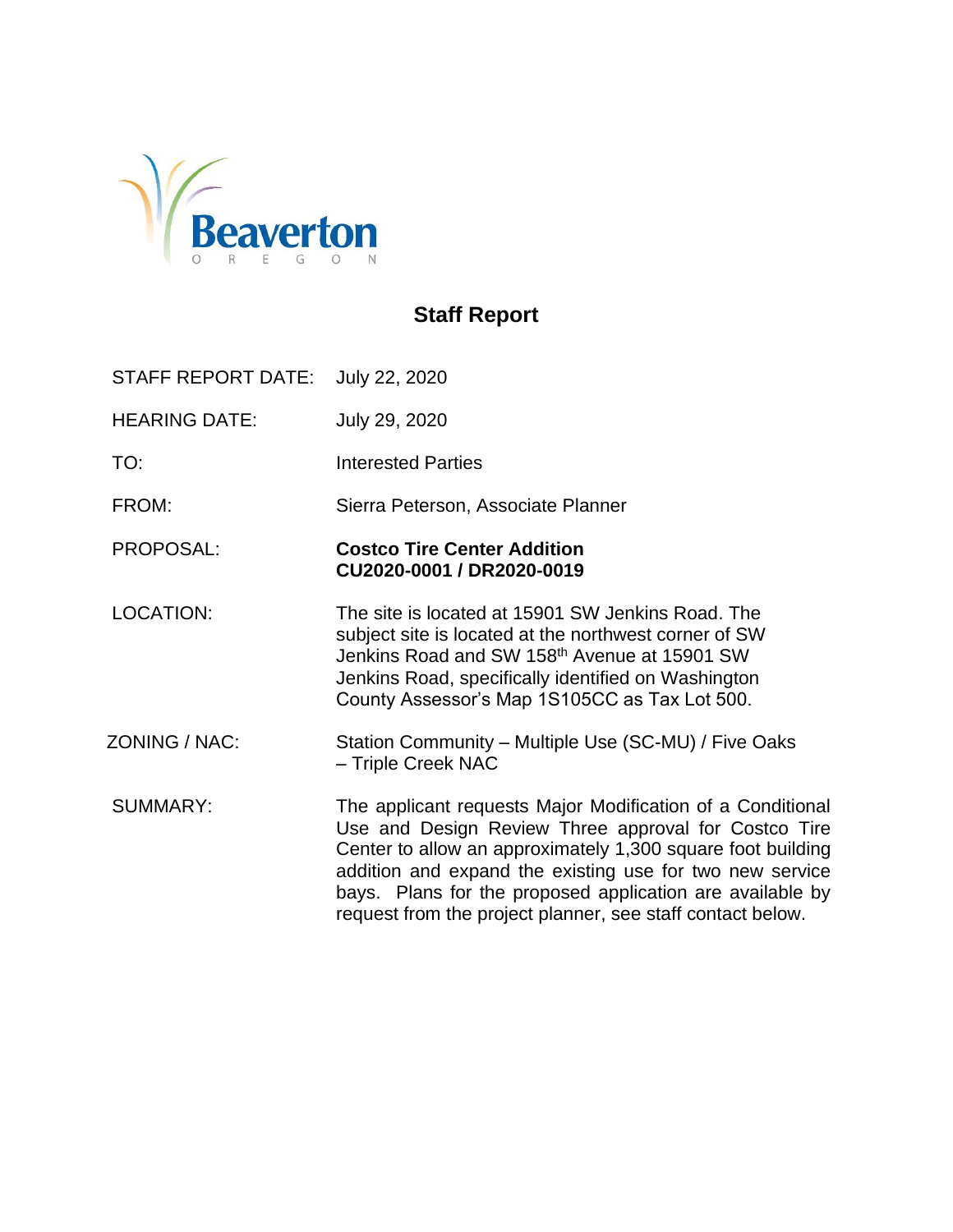| <b>PROPERTY OWNER:</b> | Costco Wholesale   |
|------------------------|--------------------|
|                        | Kim Katz           |
|                        | 999 Lake Drive     |
|                        | Issaquah, WA 98027 |

- APPLICANT: Same as Property Owner
- APPLICANT'S REPRESENTATIVE: Mackenzie Lee Leighton 1515 SE Water Avenue, Suite 100 Portland, OR 97214

#### RECOMMENDATION: **RECOMMENDATION OF APPROVAL of Costco Tire Center Addition CU2020-0001 / DR2020-0019**

## **BACKGROUND FACTS**

#### **Key Application Dates**

| <b>Application</b> | <b>Submittal Date</b> | <b>Application</b><br><b>Deemed</b><br><b>Complete</b> | $120$ -Day*     | $365 - Day**$ |
|--------------------|-----------------------|--------------------------------------------------------|-----------------|---------------|
| CU2020-0001        | February 10, 2020     | June 10, 2020                                          | October 1, 2020 | June 3, 2020  |
| DR2020-0019        | February 10, 2020     | June 10, 2020                                          | October 1, 2020 | June 3, 2020  |

\* Pursuant to Section 50.25.9 of the Development Code this is the latest date, without a continuance, by which a final written decision on the proposal can be made.

\*\* This is the latest date, with a continuance, by which a final written decision on the proposal can be made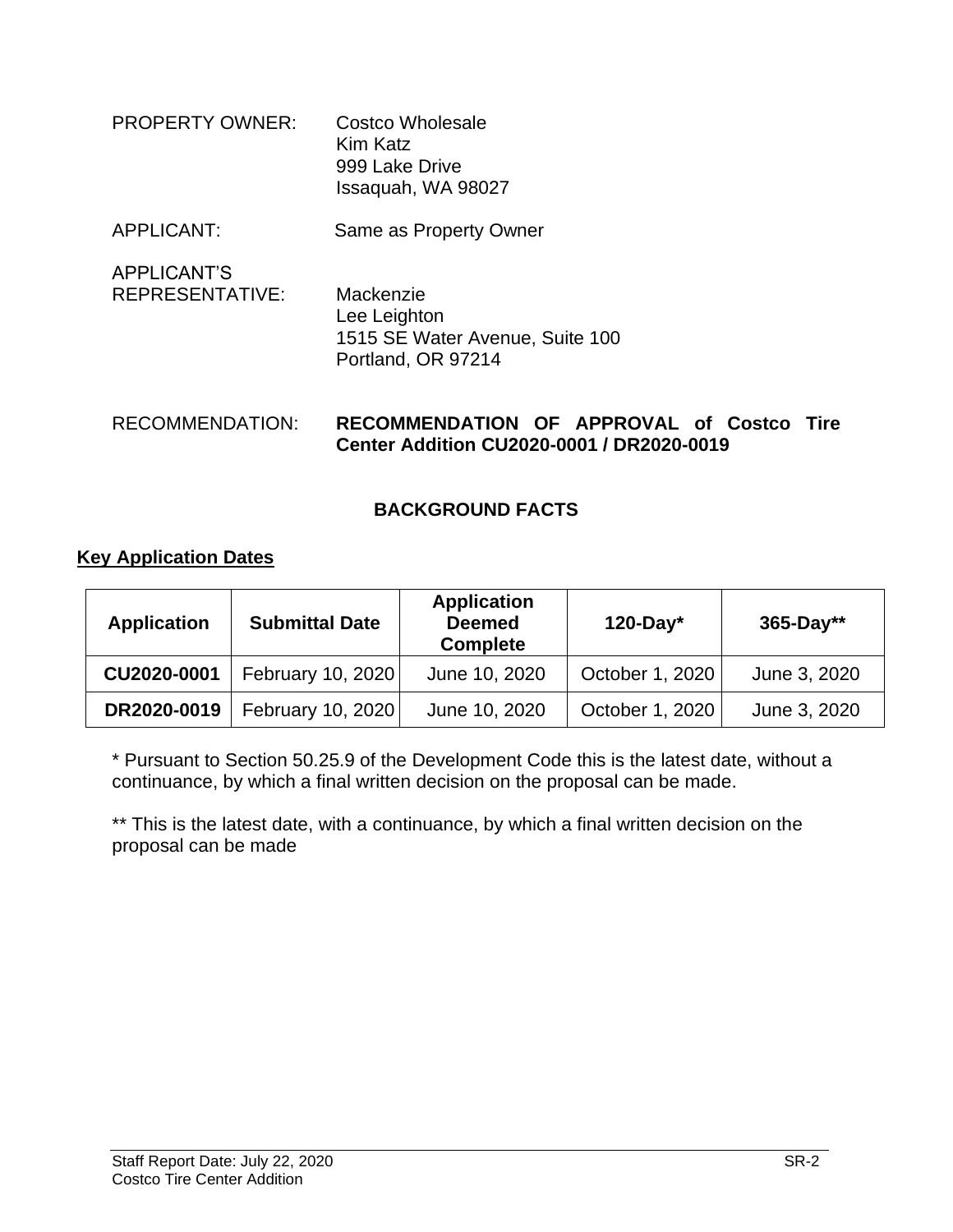## **Existing Conditions Table**

| Zoning                               | Station Community - Multiple Use (SC-MU)                                                                                                                                                                                                                     |                                                    |  |  |
|--------------------------------------|--------------------------------------------------------------------------------------------------------------------------------------------------------------------------------------------------------------------------------------------------------------|----------------------------------------------------|--|--|
| <b>Current</b><br><b>Development</b> | <b>Existing Costco Wholesale Retail Location</b>                                                                                                                                                                                                             |                                                    |  |  |
| Site Size &<br>Location              | The subject site is located at the northwest corner of SW Jenkins Road and<br>SW 158th Avenue at 15901 SW Jenkins Road, specifically identified on<br>Washington County Assessor's Map 1S105CC as Tax Lot 500. The site size<br>is approximately 11.4 acres. |                                                    |  |  |
| <b>NAC</b>                           | Five Oaks - Triple Creek                                                                                                                                                                                                                                     |                                                    |  |  |
| <b>Surrounding</b>                   | Zoning:<br><b>North: Station Community - Multiple</b><br>Use (SC-MU) and Station<br>Community – High<br>Density (SC-HDR)                                                                                                                                     | Uses:<br><b>North: Multiple Family Residential</b> |  |  |
| <b>Uses</b>                          | South: Washington County Interim<br>Zoning                                                                                                                                                                                                                   | <b>South: Transformer Station</b>                  |  |  |
|                                      | East: Office<br>East: Washington County                                                                                                                                                                                                                      |                                                    |  |  |
|                                      | West: SC-HDR                                                                                                                                                                                                                                                 | <b>West: Multiple Family Residential</b>           |  |  |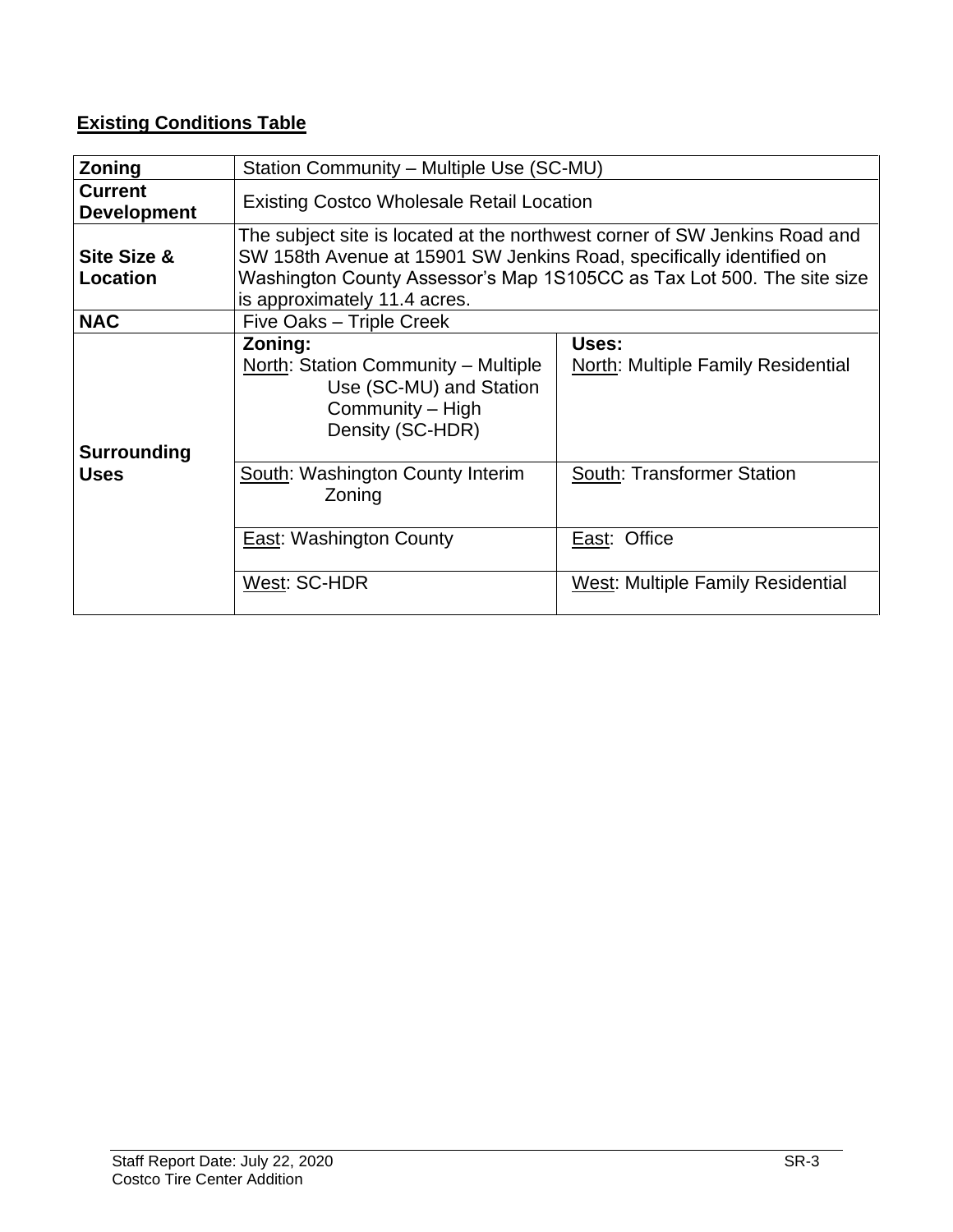## **DESCRIPTION OF APPLICATION AND TABLE OF CONTENTS**

|                      |                                                                                         | Page No.          |
|----------------------|-----------------------------------------------------------------------------------------|-------------------|
| <b>Attachment A:</b> | <b>Facilities Review Committee Technical Review and</b><br><b>Recommendation Report</b> | <b>FR1 - FR13</b> |
| <b>Attachment B:</b> | CU2020-0001 Major Modification to a Conditional<br><b>Use</b>                           | <b>CU1 - CU5</b>  |
| <b>Attachment C:</b> | DR2020-0019 Design Review Three                                                         | <b>DR1 - DR13</b> |
| <b>Attachment D:</b> | <b>Conditions of Approval</b>                                                           | COA1 - COA4       |

## **Exhibits**

## **Exhibit 1. Materials submitted by Staff**

- Exhibit 1.1 Vicinity Map (page SR-5 of this report)
- Exhibit 1.2 Aerial Map (page SR-6 of this report)

## **Exhibit 2. Materials submitted by the Applicant**

Exhibit 2.1 Submittal Package including plans – Received June 3, 2020

## **Public Comment**

No public comments received as of the date of Staff Report issuance.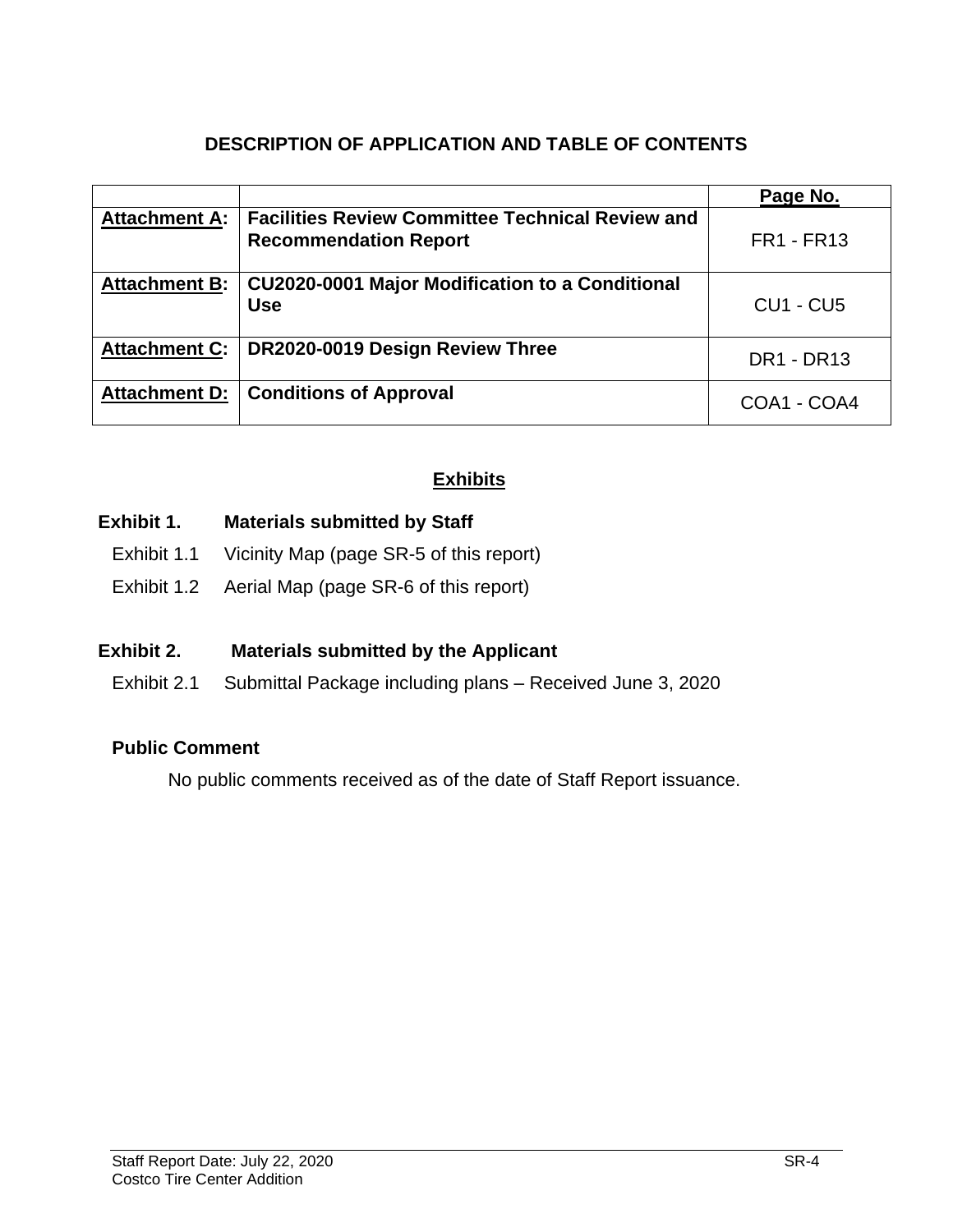**Exhibit 1.1**

#### Γos 四  $\boxed{25}$ 圖 网  $\boxed{\mathbf{a}}$  $\sqrt{QH \cdot NC}$ 田田田田 高麗 體重 鼺 匷 W. Boster Brook **SW158<sup>th</sup>Avenue**  $\mathcal{S}$ **Bowerman D** 4 W Sullivan 1 **BW Jay St Subject Site** SW Joy St. **SW Marty L** è,  $\begin{bmatrix} 1 \\ 1 \\ 2 \\ 3 \\ 4 \end{bmatrix}$ **WAcnty** easanton I.a<br>I  $SCE$ **TARTITUDE** eley du Timur erlo Sowerman  $[\overline{IND}]$

#### **Costco Tire Center Addition CU2020-0001 / DR2020-0019**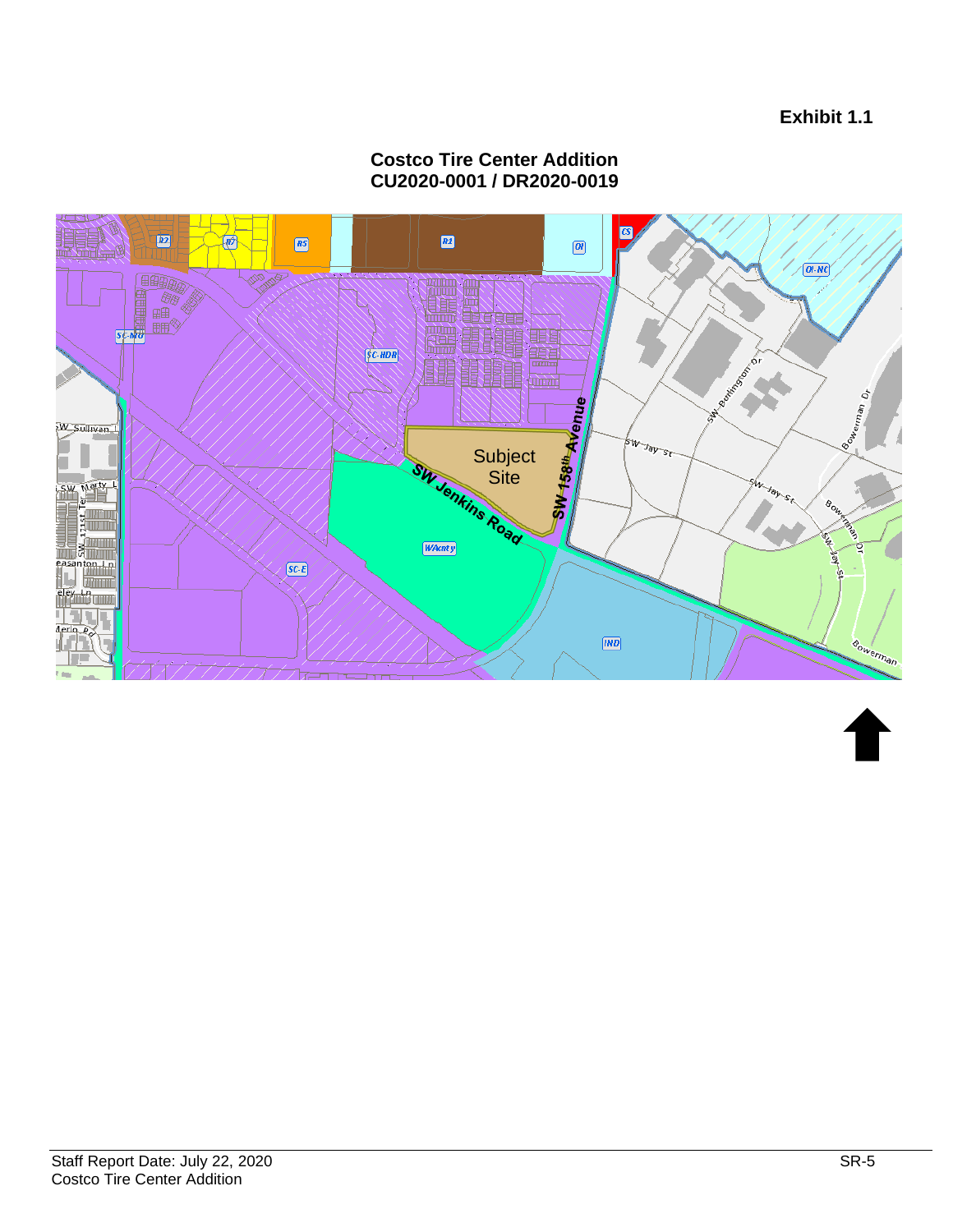**Exhibit 1.2**

#### **Costco Tire Center Addition CU2020-0001 / DR2020-0019**

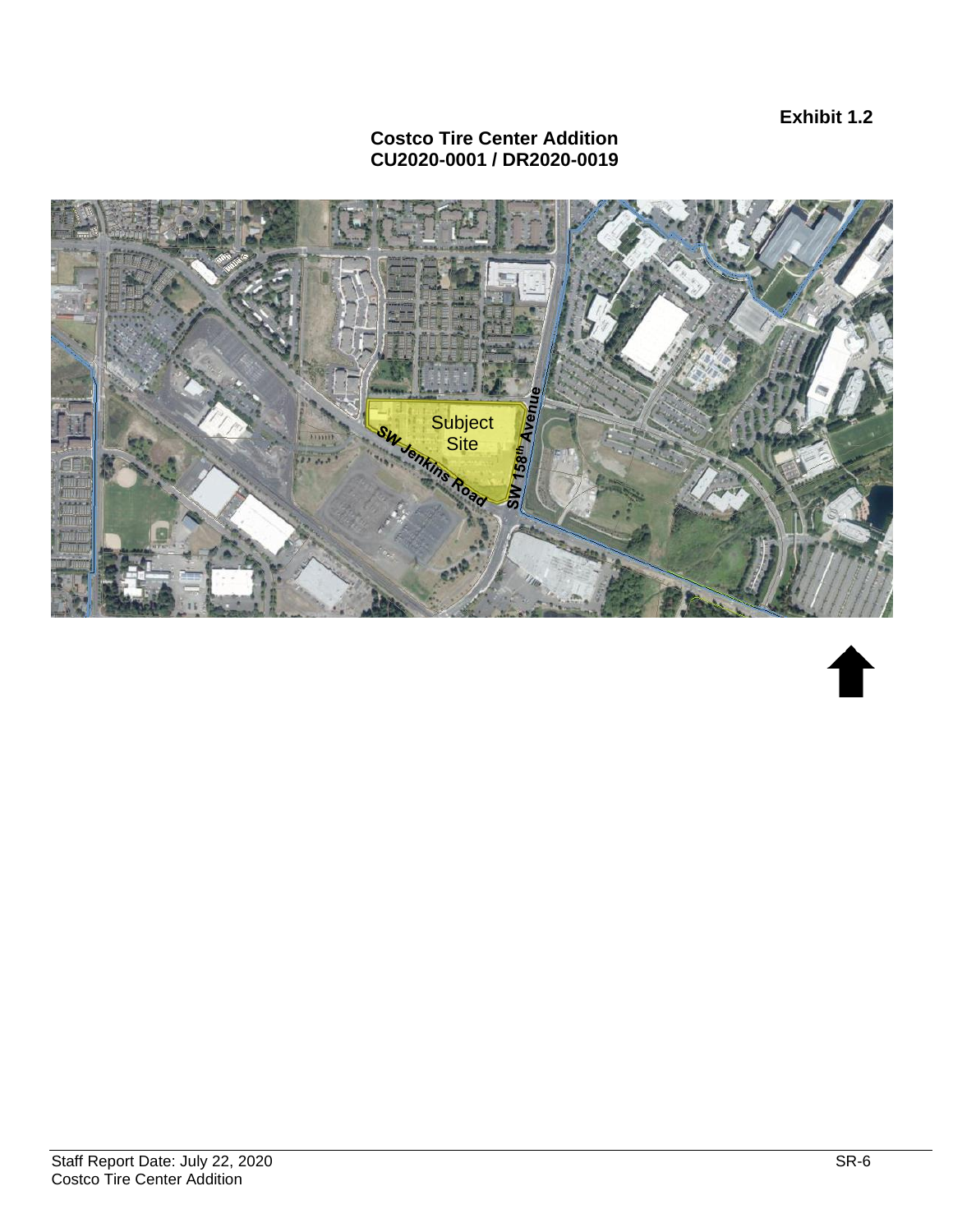## **FACILITIES REVIEW COMMITTEE Costco Tire Center (DR2020-0019 / CU2020-0001)**

#### **Section 40.03.1 Facilities Review Committee:**

The Facilities Review Committee (Committee) has conducted a technical review of the application, in accordance with the criteria contained in Section 40.03 of the Development Code. The Committee's findings and recommended conditions of approval are provided to the decision- making authority. As they will appear in the Staff Report, the Facilities Review Conditions may be re-numbered and placed in different order.

The decision-making authority will determine whether the application as presented meets the Facilities Review approval criteria for the subject application and may choose to adopt, not adopt, or modify the Committee's findings, below.

**The Facilities Review Committee Criteria are reviewed for all criteria that are applicable to the submitted application as identified below:**

- **All twelve (12) criteria are applicable to the Design Review Three (DR2020-0019) and Major Modification of a Conditional Use (CU2020- 0001) applications.**
- **The Facilities Review Committee recommends approval of the Design Review Three (DR2020-0019) and Major Modification of a Conditional Use (CU2020-0001) subject to the conditions of approval.**
- **A. All critical facilities and services related to the proposed development have, or can be improved to have, adequate capacity to serve the proposed development at the time of its completion.**

Chapter 90 of the Development Code defines "critical facilities" to be services that include public water, public sanitary sewer, storm water drainage and retention, transportation, and fire protection. The Committee finds that the proposal includes, or can be improved to have, necessary on-site and off-site connections and improvements to public water, public sanitary sewer and storm water drainage facilities. The City of Beaverton (City) is the sanitary sewer, storm drainage and water service provider to the site.

The property is developed with a Costco Wholesale retail location with an existing Costco Tire Center. The existing, four bay, tire center is adjacent to the parking lot on the western side of the building. The proposed project is for the addition of 1,267 square feet in the tire center for two, new car bays. The project also includes parking lot improvement to bring the site into compliance with ADA accessibility requirements.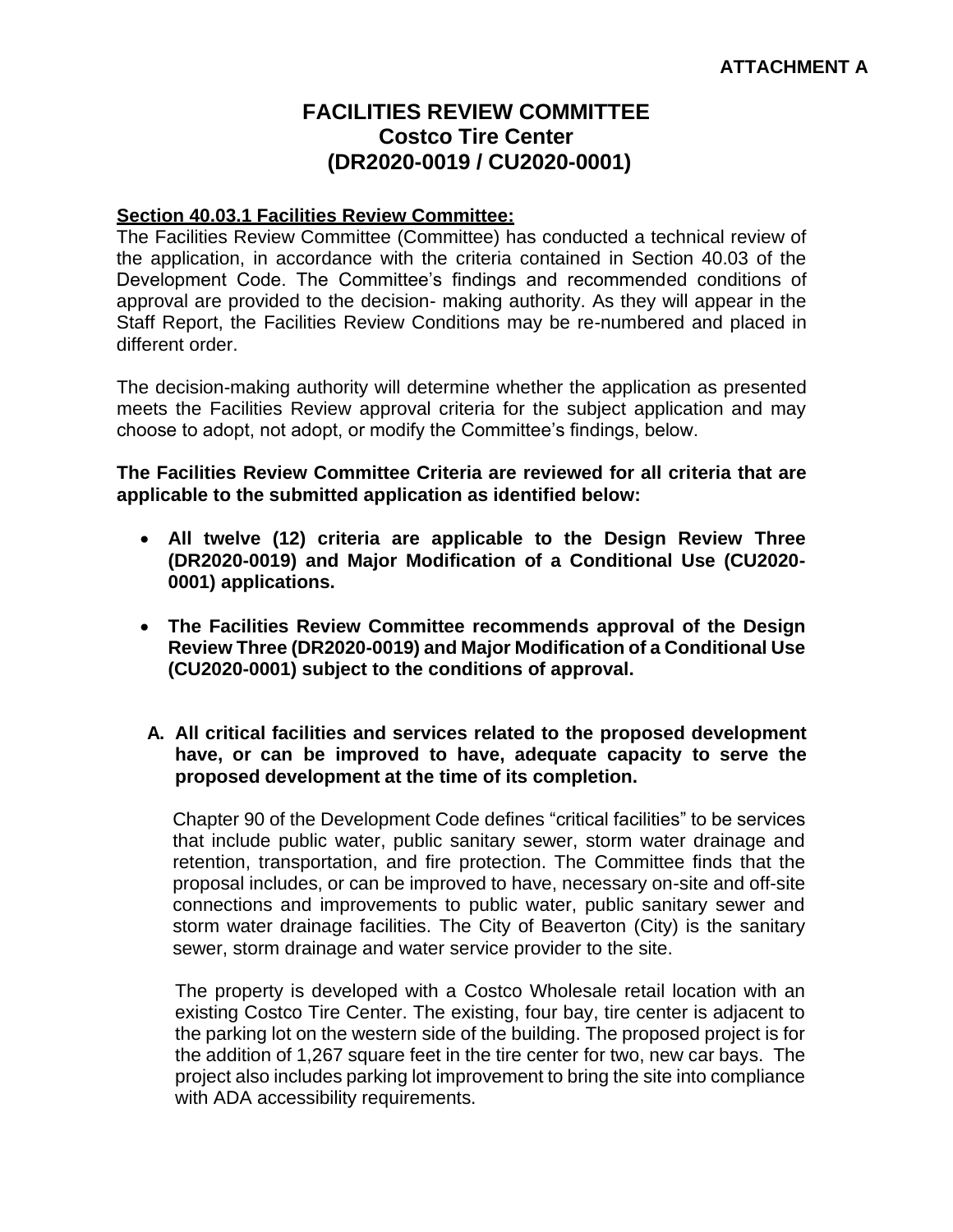#### Public water

The site is served by Beaverton Water Service and the existing capacity is adequate to serve the proposed addition.

#### Public Sanitary Sewer

The site is served by City of Beaverton and the existing capacity is adequate to serve the proposed addition.

#### Stormwater Drainage, Treatment and Detention

The Preliminary Drainage Report is included as Attachment 13. The report states that development and other activities which create and/or modify 1,000 square feet or greater of impervious surface or increase the amount or rate of surface water leaving a site, are required to implement or fund techniques to reduce impacts to the downstream receiving water body. The proposed project modifies more than 1,000 square feet in both the west and the east basins. The LIDA improvements installed as part of the 2012 project will remain. The project proposes to implement underground detention and proprietary treatment systems. The project proposes to install detention facilities to satisfy the hydromodification requirements.

Owners of new development and other activities which create or modify 1,000 square feet or greater of impervious surfaces or increase the amount of stormwater runoff or pollution leaving the site, are required to implement or fund permanent water quality approaches to reduce contaminants entering the storm and surface water system. Water quality was previously installed for the west basin as part of the previous project in 2012. The project proposes to install new water quality to treat the runoff within the east basin.

#### **Transportation**

The subject property is accessed from three streets: SW Jenkins Road, SW 158<sup>th</sup> Avenue, and SW Jay Street. SW Jenkins Road and SW 158<sup>th</sup> Avenue are both classified as Arterial streets maintained by Washington County. SW Jay Street is a Neighborhood Route that is maintained by the City of Beaverton.

The existing right-of-way improvements will be maintained with the proposed project. If public right-of-way improvements are needed a right-of-way permit would need to be obtained from Washington County.

A Trip General Letter, prepared by Kittleson & Associates, Inc., provided a peak hour trip generation analysis for the site. The project will result in a maximum of eight (8) additional peak hour trips, or 36 weekday daily trips. The number of new trips for the site, as a result of the project, does not exceed the threshold of 20 or more trips in any hour on a residential street, or 300 or more average weekday trips; therefore, a Traffic Impact Analysis (TIA) is not required.

Fire Protection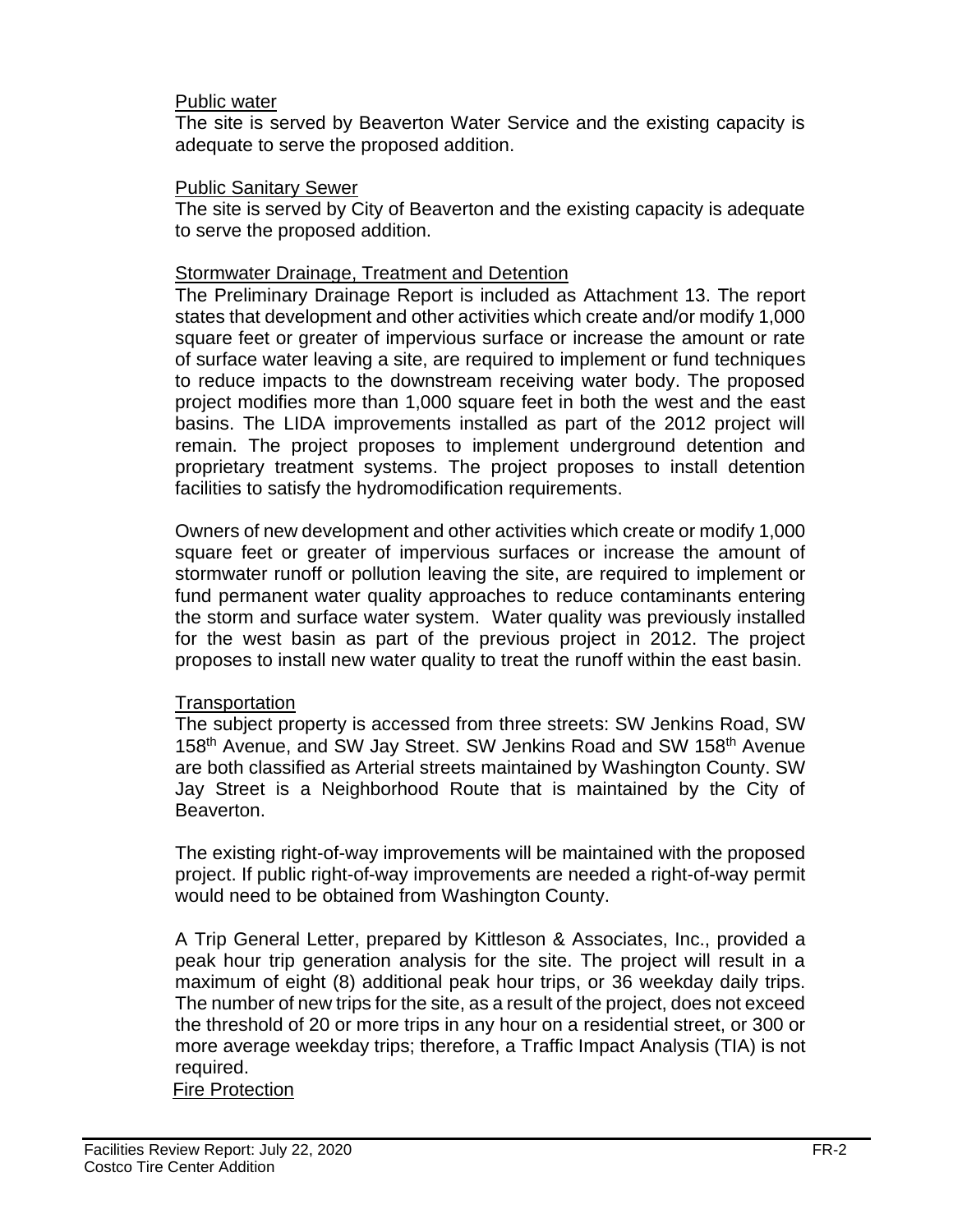Fire protection will be provided to the site by Tualatin Valley Fire and Rescue (TVF&R). The applicant has provided a copy of the TVF&R Service Provider Permit #2020-0029 and no conditions of approval are required. Compliance with TVF&R requirements will also be verified at the time of Site Development Permit issuance.

**Therefore, the Committee finds that the proposal meets the criterion for approval.**

**B. Essential facilities and services related to the proposed development are available, or can be made available, with adequate capacity to serve the development prior to its occupancy. In lieu of providing essential facilities and services, a specific plan may be approved if it adequately demonstrates that essential facilities, services, or both will be provided to serve the proposed development within five (5) years of occupancy.**

Chapter 90 of the Development Code defines "essential facilities" to be services that include schools, transit improvements, police protection, and pedestrian and bicycle facilities in the public right-of-way. The applicant's plans and materials were shared with Beaverton School District, Tualatin Hills Park and Recreation District (THPRD), City Transportation staff and City Police Department.

#### **Schools**

The project does not involve the addition of residential units; therefore, school capacity will not be impacted.

#### Transit Improvements

The subject lot is adjacent to the bus stop at the corner of SW Jenkins Road and SW 158<sup>th</sup> Avenue, Route 67 on SW 158<sup>th</sup> Avenue, which provides frequent service between Bethany/158th and PCC Rock Creek. This application provides for a pedestrian walkway through the parking lot from the sidewalk on SW Jenkins Road, thus, access to transit service.

The property is also located within a half mile of the Merlo/SW 158<sup>th</sup> Avenue MAX Station stop.

#### Police

To the date of this report Beaverton Police have not provided comments or recommendations to the Committee. Beaverton Police will serve the development site and any comments will be shared with the applicant.

#### Pedestrian and Bicycle Facilities

The subject property is adjacent to and accessed from SW Jenkins Road and SW 158<sup>th</sup> Avenue which are designated Class 2 Major Pedestrian Routes.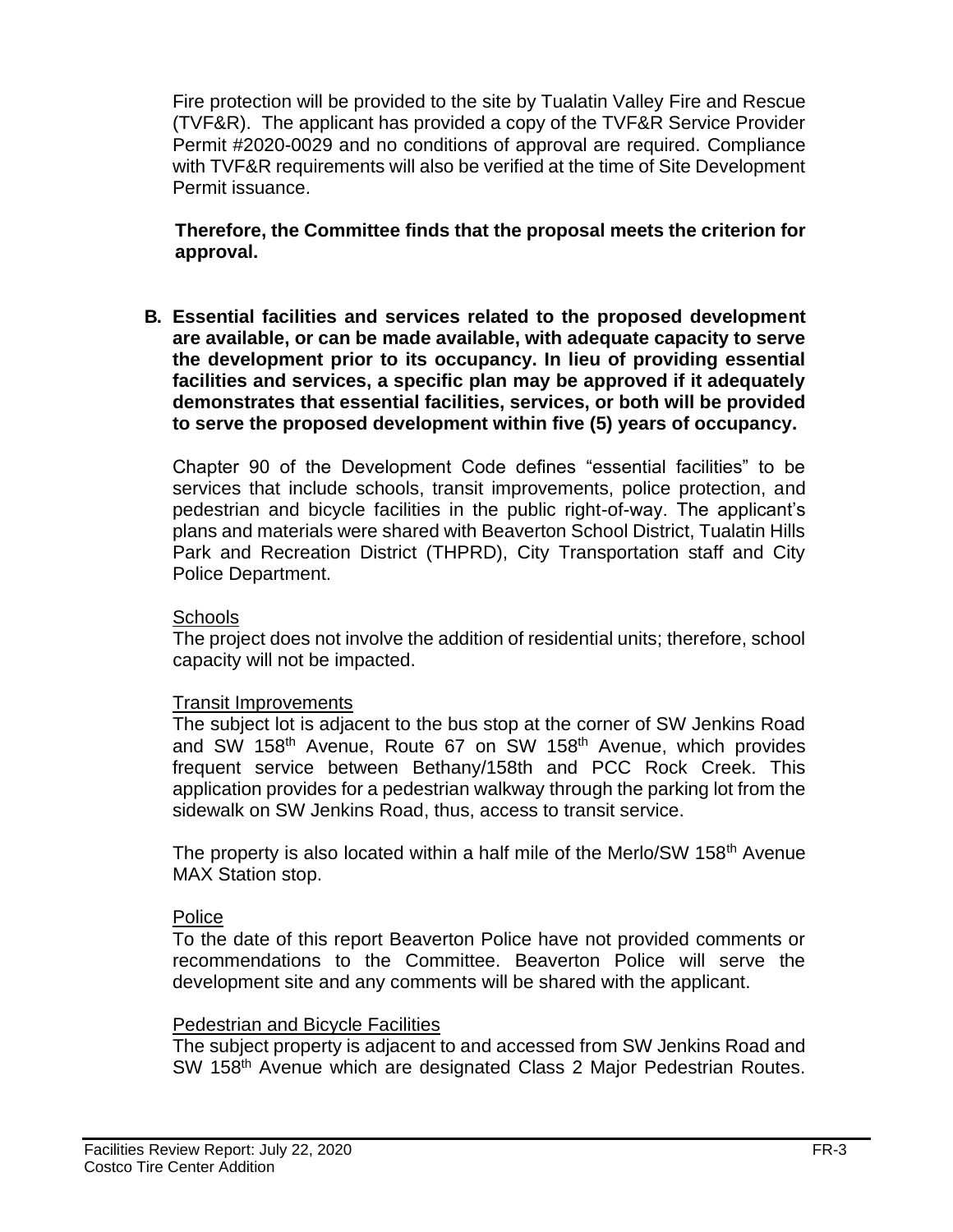SW Jay Street is designated a Class 1 Major Pedestrian Route. All existing public right-of-way improvements are proposed to be maintained as existing.

Short-term and long-term bicycle parking spaces exist on site and are located under the large covered entrance.

#### Parks

The site will be served by the Tualatin Hills Park and Recreation District (THPRD). The applicant's materials were shared with THPRD who have not provided comments or recommendations to the Facilities Review Committee.

The Committee has reviewed the proposal and has found that the essential facilities and services to serve the site are adequate to accommodate the proposal as conditioned.

**Therefore, the Committee finds that the proposal meets the criterion for approval.**

**C. The proposed development is consistent with all applicable provisions of Chapter 20 (Land Uses) unless the applicable provisions are modified by means of one or more applications which shall be already approved or which shall be considered concurrently with the subject application; provided, however, if the approval of the proposed development is contingent upon one or more additional applications, and the same is not approved, then the proposed development must comply with all applicable provisions of Chapter 20 (Land Uses).**

Staff cites the Code Conformance Analysis chart at the end of the Facilities Review Report, which evaluates the project as it relates to applicable code requirements of Chapter 20 for the Station Community – Multiple Use zone, as applicable to the criterion. As demonstrated in the chart, the development proposal meets all criterion.

**Therefore, the Committee finds that the proposal meets the criterion for approval.**

**D. The proposed development is consistent with all applicable provisions of Chapter 60 (Special Requirements) and all improvements, dedications, or both, as required by the applicable provisions of Chapter 60 (Special Requirements), are provided or can be provided in rough proportion to the identified impact(s) of the proposed development.** 

The Committee cites the Code Conformance Analysis chart at the end of this report, which evaluates the proposal as it relates the applicable Code requirements of Chapter 60, as applicable to the above-mentioned criteria.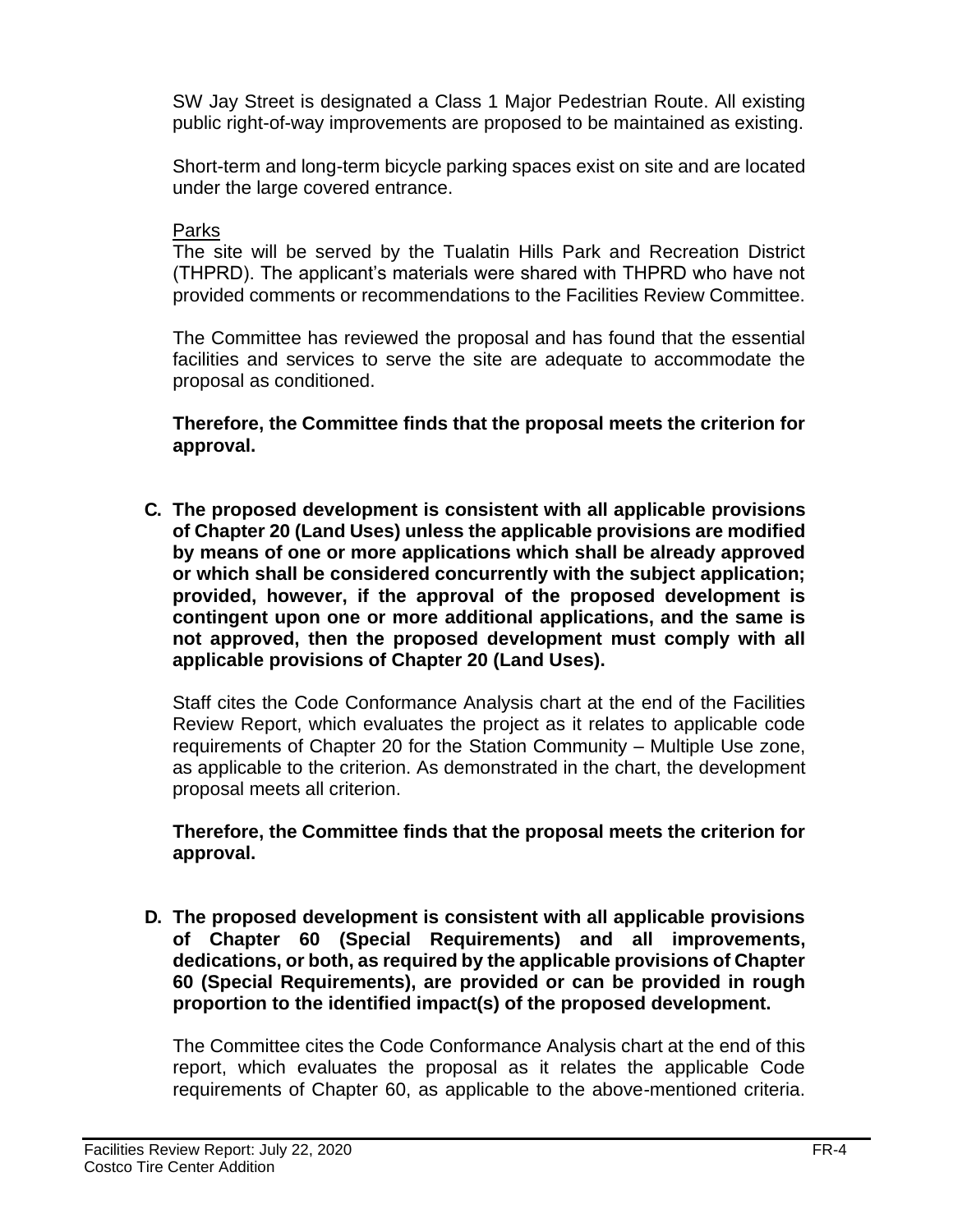Staff will provide findings for the applicable Design Review Standards (Code Section 60.05) as well as provisions applicable within the Design Review (DR2020-0019) and Major Modification of a Conditional Use Adjustment (CU2020-0001) sections of the staff report.

#### Lighting (60.05)

The technical lighting standards apply to additions and site modifications for roadways, access drives, parking lots, vehicle maneuvering areas, pathways and sidewalks and building entrances. The project will maintain the existing parking lot and building lighting, with the addition of new wall mounted sconces directed toward the pedestrian walkway adjacent to the proposed building addition.

## Off-Street Parking (Section 60.30)

The standard parking ratio for retail uses in Multiple-Use zones is 3.0 spaces per thousand square feet, and a maximum limit of 5.1 spaces per 1,000 square feet in Parking Zone A (within  $\frac{1}{2}$  mile of a light rail station).

The existing site provides parking as approved under CU2010-0015/DR2010- 0132 (See Sheet DD1.1-02 in Attachment 11). The approved CU2010-0015 plans reported parking reconfigurations resulting in total parking of 623 stalls, resulting in a parking ratio of 4.21 stalls per 1,000 SF of building area (623/148.03 SF).

The parking reconfiguration proposed relocates ADA and full-size spaces, and the building addition will eliminate three (3) full-size spaces. The project will result in an addition of one (1) ADA space and the elimination of four parking spaces for a net reduction of three parking spaces. The resulting parking ratio with the 1,267-sf building addition, is 4.15 stalls per 1,000 SF of building area (619 stalls/149,300 SF); therefore, the proposal therefore complies with off-street parking ratio requirements.

The modified parking area at the front of the store has non-conforming drive aisle widths that are less than the required 24-feet, for two-way circulation and 90-degree parking spaces. The four parking spaces on the west side of the modified area are proposed to be reconfigured, which result in a drive aisle width of 23.9 feet. A condition of approval has been added that requires that the drive aisle widths be maintained if no changes to the adjacent parking spaces are proposed or to meet the required drive aisle width if the adjacent parking spaces are being altered, including modification of parking space dimensions.

Short-term and long-term bicycle parking spaces exist on site and are located under the large covered entrance.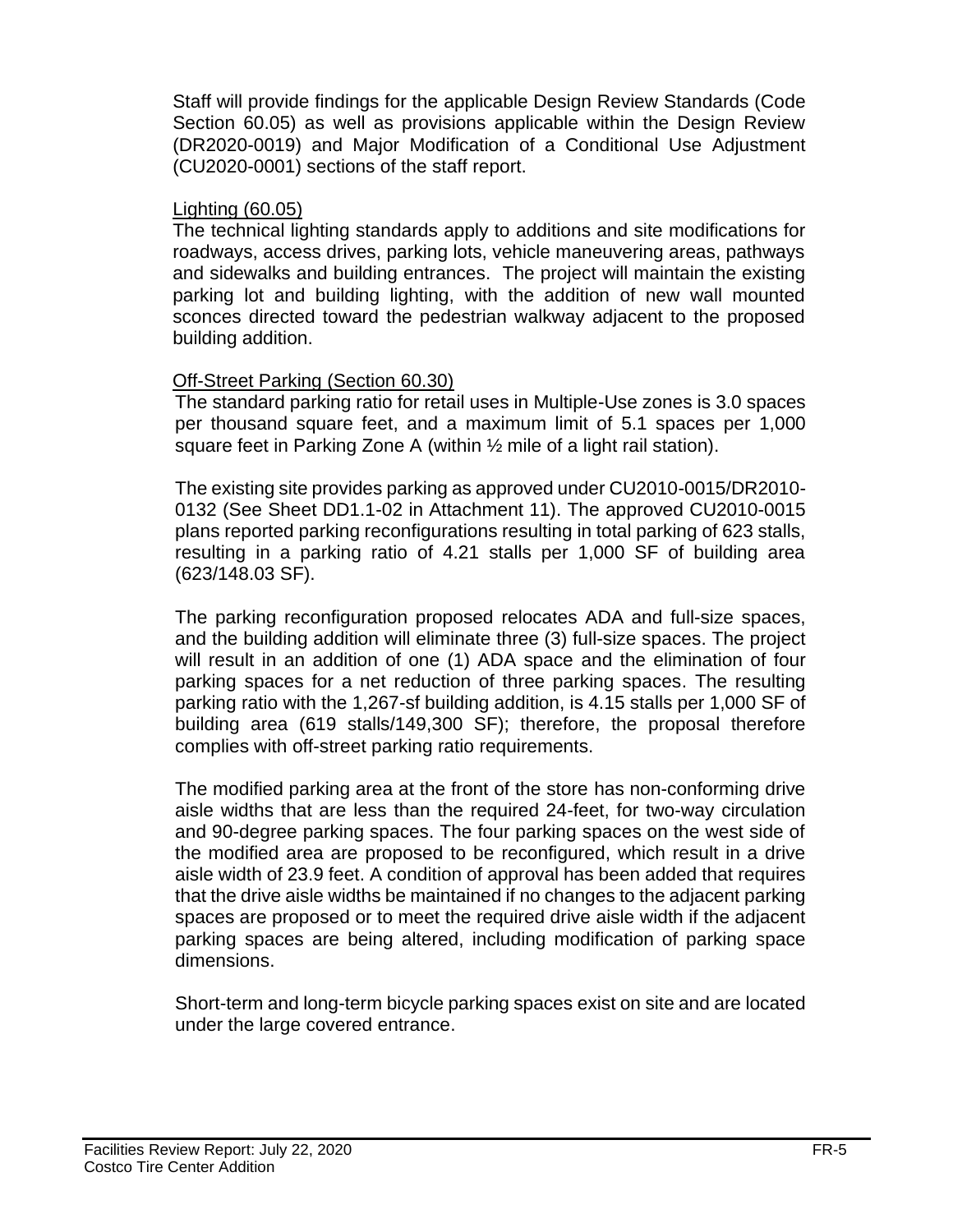#### Street and Bicycle and Pedestrian Connection Requirements (Section 60.55.25)

The applicant's plans show that existing public pedestrian improvements extend to the boundaries of the site adjacent to SW Jenkins Road and SW Jay Street. The applicant's plans show striped walkways internal to the site are provided to the primary building entrance, connecting the proposed building to the abutting public circulation system in a direct and efficient manner. The development's frontage is approximately 2,500 feet in length; therefore, eight pedestrian walkways would be required for pedestrian entrances to the site pursuant to Section 60.55.25.10.B. The applicant proposes to maintain the three entrances on SW Jenkins Road and one entrance on SW Jay Street. The entrances are adjacent to the proposed additions and reconfigurations; therefore, additional entrances would not be required at this time pursuant to the scope of work. At such time the property is redeveloped the number of pedestrian connections to the public right-ofway would need to meet code.

## Trees and Vegetation (Section 60.60)

No Protected Trees (Significant Individual Trees, Historic Trees, Mitigation Trees and trees within a Significant Natural Resource Area (SNRA) or Significant Grove) are found onsite. The applicant has submitted a Sensitive Area Pre-Screening Site Assessment conducted by Clean Water Services, dated November 25, 2019, which does not indicate the presence of sensitive areas on the subject site.

#### Utility Undergrounding (Section 60.65)

The applicant has provided a preliminary utility plan demonstrating the undergrounding of the proposed utilities. The Committee recommends a standard condition of approval requiring that utility lines are placed underground, consistent with Section 60.65.

## **Therefore, the Committee finds that with the condition of approvals, the proposal meets the criterion for approval.**

**E. Adequate means are provided or can be provided to ensure continued periodic maintenance and necessary normal replacement of the following private common facilities and areas, as applicable: drainage facilities, roads and other improved rights-of-way, structures, recreation facilities, landscaping, fill and excavation areas, screening and fencing, ground cover, garbage and recycling storage areas, and other facilities not subject to maintenance by the City or other public agency.**

The applicant states that this proposal is for a small addition to an existing building. The development has been in place for many years and common facilities and areas are currently maintained. The proposed improvements will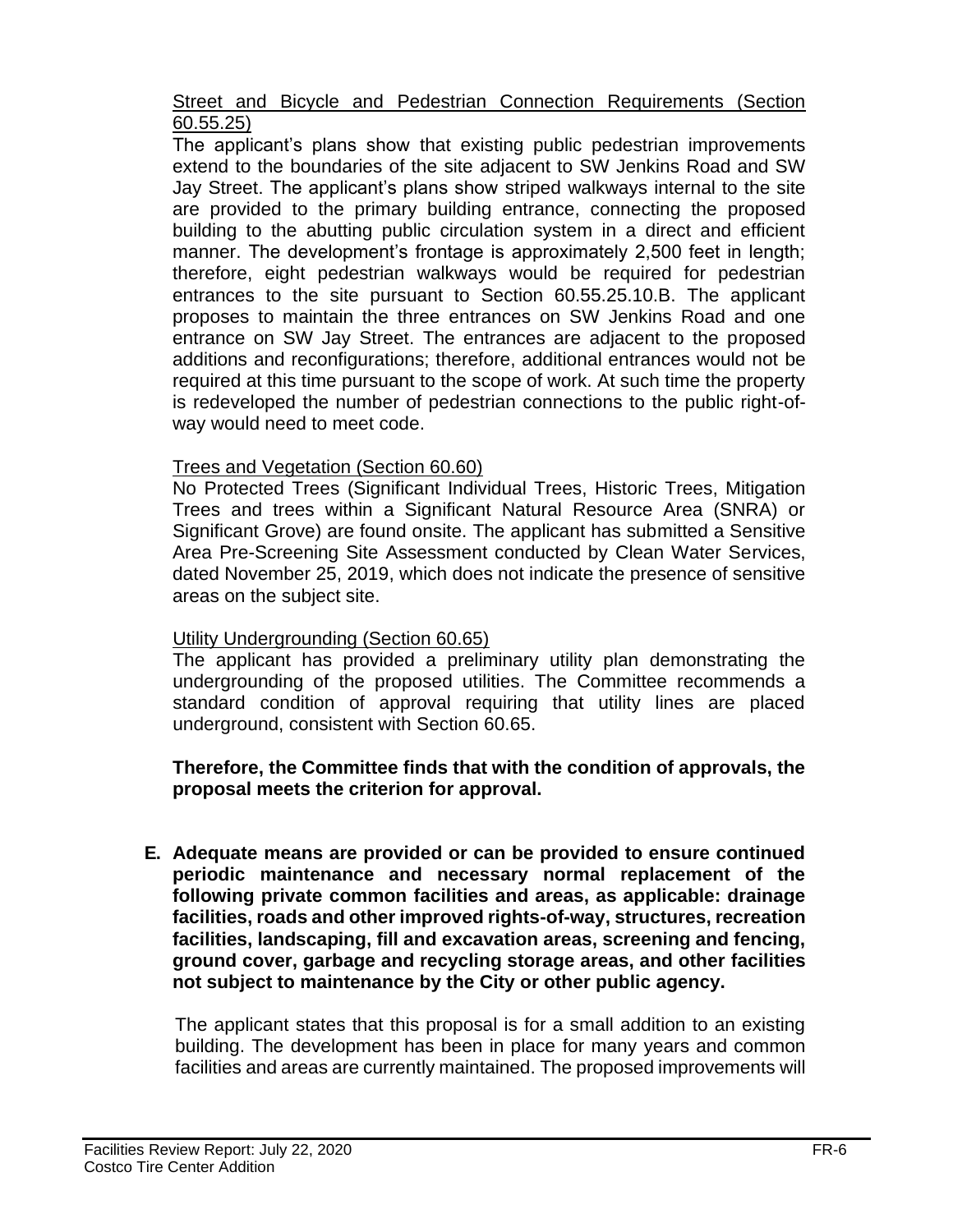not preclude the owner from providing trash and recycling facilities, landscaping and parking facility maintenance and building maintenance.

**Therefore, the Committee finds that the proposal meets the criterion for approval.**

#### **F. There are safe and efficient vehicular and pedestrian circulation patterns within the boundaries of the development.**

In review of Criterion F, staff incorporates the findings prepared in response to A, B and D above. Safe and efficient vehicular and pedestrian circulation patterns are provided within the boundaries of the development.

The existing pedestrian entrances will be maintained on site and will not substantially change the traffic patterns of the established retail site. The pedestrian facilities are clearly marked across drive aisles or are separated when adjacent to driveway entrances. Maintenance (asphalt and striping replacement) and replacing a striped walkway with concrete are proposed near the addition and at the main entrance. These will enhance the site's existing vehicular and pedestrian circulation systems.

**Therefore, the Committee finds the proposal meets the criterion for approval.**

#### **G. The development's on-site vehicular and pedestrian circulation systems connect to the surrounding circulation systems in a safe, efficient, and direct manner.**

In review of Criterion G, staff incorporates the findings prepared in response to A, B, D and F above. The applicant's states that the proposal is for a small building addition to an existing tire center on a site with existing vehicular and pedestrian circulation systems that connect to the surrounding systems including public streets. Maintenance (asphalt and striping replacement) and replacing a striped walkway with concrete are proposed near the addition and at the main entrance. These upgrades to existing pedestrian facilities meet the code requirements and enhance the site's existing vehicular and pedestrian circulation systems and connections. The development's on-site vehicular and pedestrian circulation systems connect to the surrounding circulation systems in a safe, efficient and direct manner.

#### **Therefore, the Committee finds the proposal meets the criterion for approval.**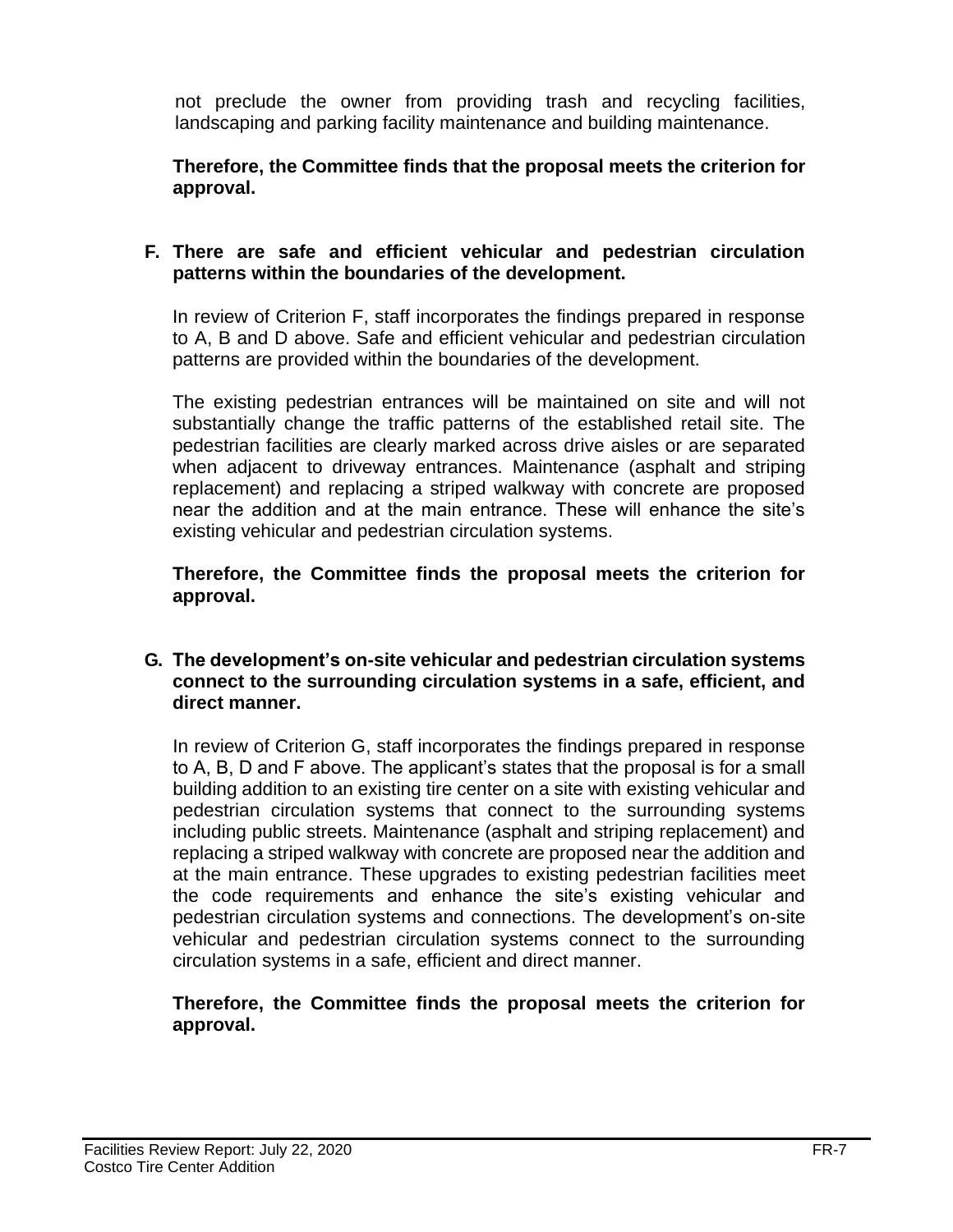**H. Structures and public facilities serving the development site are designed in accordance with adopted City codes and standards and provide adequate fire protection, including, but not limited to, fire flow.**

In review of Criterion H, staff incorporates the findings prepared in response to A, above. TVF&R has reviewed the proposed development and has provided a Service Provider Letter dated April 23, 2020. The proposal will show compliance to the City's Building Code Standards prior to issuance of Site Development and Building permits, which includes compliance with TVF&R standards.

**Therefore, the Committee finds that with the conditions of approval the proposal meets the criterion for approval.**

**I. Structures and public facilities serving the development site are designed in accordance with adopted City codes and standards and provide adequate protection from crime and accident, as well as protection from hazardous conditions due to inadequate, substandard or ill-designed development.**

The proposed project has been designed to meet City codes and standards for an addition to an existing building and the reconfiguration of parking in an existing parking lot and will provide adequate protection from crime and accident to the maximum extent practicable. The Committee finds that review of the construction documents at the Building and Site Development permit stages will ensure protection from hazardous conditions due to inadequate, substandard or ill-designed development.

**Therefore, the Committee finds that the proposal meets the criterion for approval.**

**J. Grading and contouring of the development site is designed to accommodate the proposed use and to mitigate adverse effect(s) on neighboring properties, public right-of-way, surface drainage, water storage facilities, and the public storm drainage system.**

The applicant states that this proposal is for an addition to an existing tire center on a developed site. No significant changes are proposed to the grade and the existing site is relatively flat. A stormwater plan and report have been provided demonstrating compliance with surface drainage and water storage facilities. The applicant will submit detailed civil plans to the City's Engineering Department for review and approval prior to commencing any development work.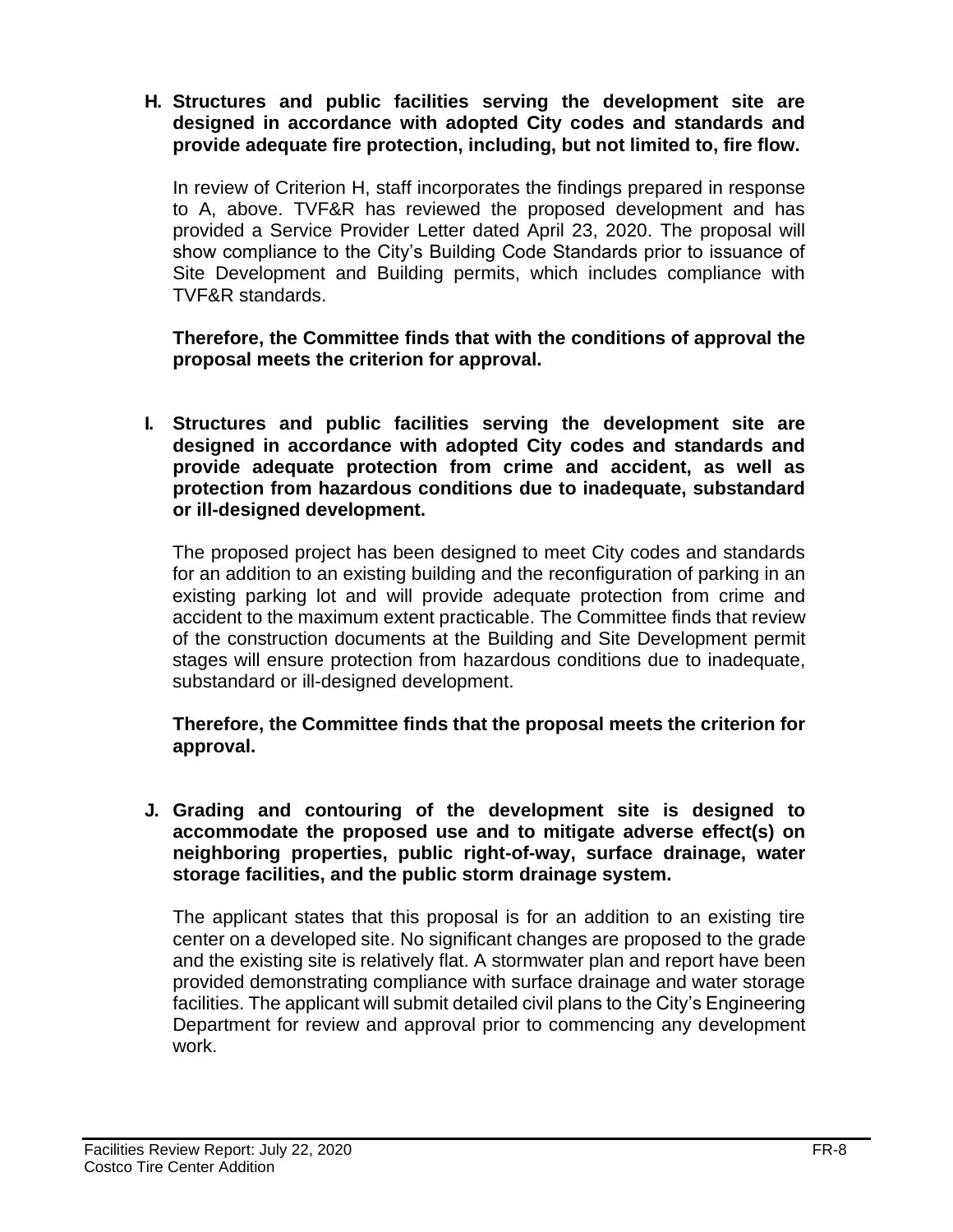**Therefore, the Committee finds that the proposal meets the criterion for approval.**

**K. Access and facilities for physically handicapped people are incorporated into the development site and building design, with particular attention to providing continuous, uninterrupted access routes.**

The development will be required to meet all applicable accessibility standards of the International Building Code, the Fire Code, and other standards as required by the American Disabilities Act (ADA). Compliance with ADA requirements are reviewed at the time of Building permit application. Conformance with the technical design standards for Code accessibility requirements are to be shown on the approved construction plans associated with Site Development and Building Permit approvals.

The applicant states that an addition ADA parking spaces have been added to the site and existing striped walkways from the main entrance to SW Jenkins Road will be replaced with concrete, enhancing safety. No significant renovations are proposed to the ADA facilities onsite and will be maintained. The Committee finds that as proposed, it appears that the general site layout can meet accessibility requirements.

**Therefore, the Committee finds that the proposal meets the criterion for approval.**

**L. The application includes all required submittal materials as specified in Section 50.25.1 of the Development Code.**

The Design Review and the Major Modification of a Conditional Use applications were submitted on February 10, 2020. Staff deemed the project complete on May 22, 2020. In the review of the materials during the application review, the Committee finds that all applicable application submittal requirements, identified in Section 50.25.1 are contained within this proposal.

**Therefore, the Committee finds that the proposal meets the criterion for approval.**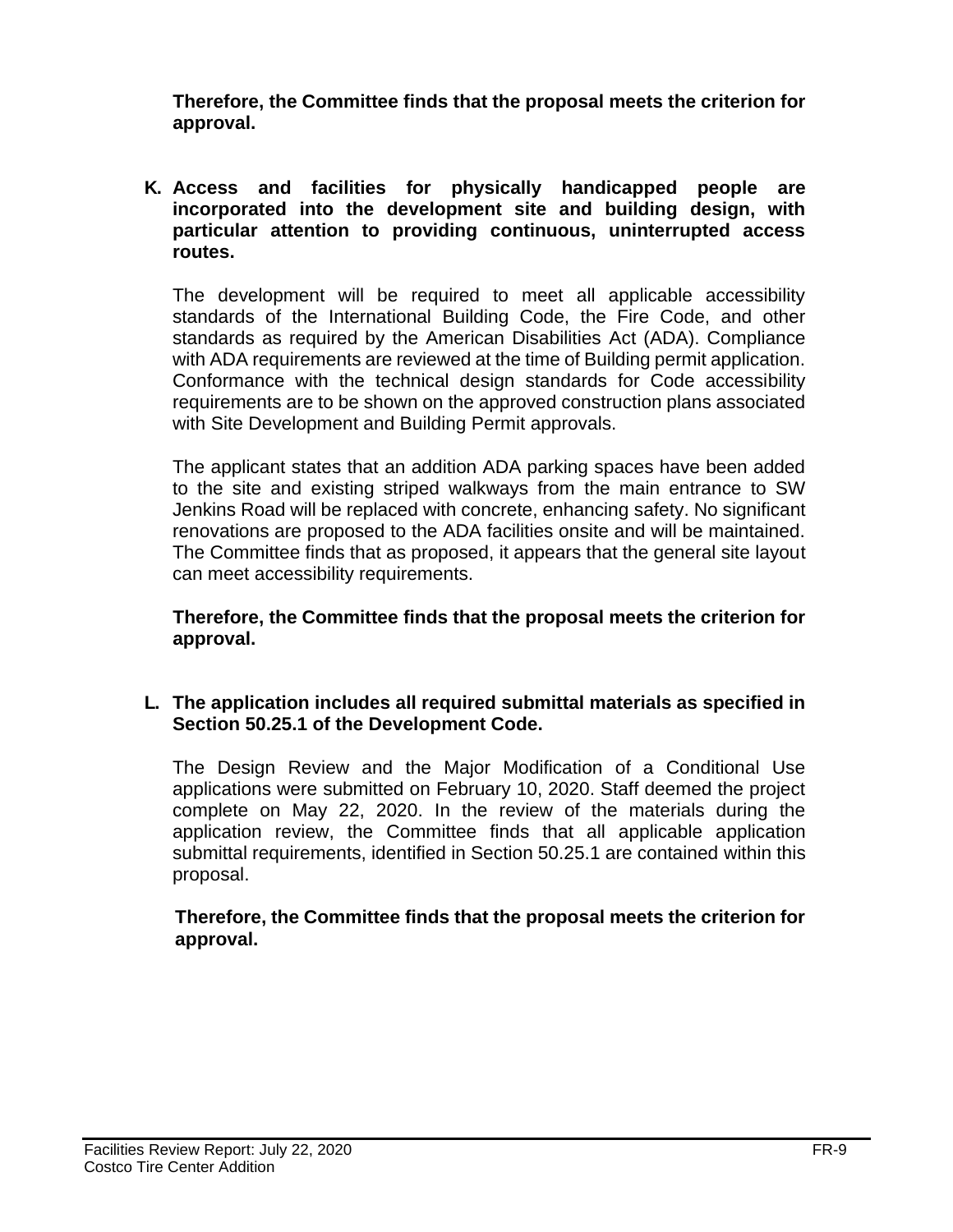## **Code Conformance Analysis Chapter 20 Use and Site Development Requirements Station Community – Mixed Use (SC-MU) Zoning District**

| <b>CODE STANDARD</b>             | <b>CODE</b><br><b>REQUIREMENT</b>                                    | <b>PROJECT PROPOSAL</b>                                                                                                                                                                                                                                                                                                                                                                                                                                        | <b>MEETS</b><br>CODE?                             |  |
|----------------------------------|----------------------------------------------------------------------|----------------------------------------------------------------------------------------------------------------------------------------------------------------------------------------------------------------------------------------------------------------------------------------------------------------------------------------------------------------------------------------------------------------------------------------------------------------|---------------------------------------------------|--|
| <b>Development Code 20.20.20</b> |                                                                      |                                                                                                                                                                                                                                                                                                                                                                                                                                                                |                                                   |  |
| Use - Vehicle Service<br>Minor   | <b>Conditional Use in</b><br>the Station<br>Community - Mixed<br>Use | The use is Prohibited within a<br>physical distance of 1/4 mile of<br>a light rail transit station<br>platform, Conditional between<br>$\frac{1}{4}$ mile and $\frac{1}{2}$ mile of a station<br>platform and Permitted if<br>greater than $\frac{1}{2}$ mile of a<br>station platform.                                                                                                                                                                        | Yes                                               |  |
|                                  |                                                                      | The building addition is<br>between $\frac{1}{4}$ mile and $\frac{1}{2}$ mile<br>from the Merlo Road/SW<br>158 <sup>th</sup> Avenue station platform.                                                                                                                                                                                                                                                                                                          |                                                   |  |
|                                  |                                                                      | Development Code Section 20.20.15 (Station Community - Mixed Use)                                                                                                                                                                                                                                                                                                                                                                                              |                                                   |  |
| Minimum Land Area                | N/A                                                                  | No parcel size required.                                                                                                                                                                                                                                                                                                                                                                                                                                       | N/A                                               |  |
| <b>Floor Area Ratio</b>          | Min. $FAR = 0.4$<br>Min. with a DRBCP<br>$= 0.3$<br>Max. $FAR = 1.0$ | The applicant proposes an<br>additional 1,267 square feet<br>of floor area in addition to the<br>existing 148,040 square feet<br>for a total of 149,307 square<br>feet of floor area on a<br>496,584 square foot site for a<br>FAR of 0.3, the minimum<br>permitted while utilizing the<br>DRBCP tool to show how the<br>FAR of 0.4 can be achieved<br>with future buildout. The<br>applicant has addressed the<br><b>DRBCP</b> in the Design Review<br>Three. | Yes, with<br><b>DRBCP</b><br>(see DR<br>findings) |  |
| <b>Lot Dimensions</b>            | Min. Width $=$ none<br>Min. Depth $=$ none                           | Not required in this zone.                                                                                                                                                                                                                                                                                                                                                                                                                                     | N/A                                               |  |
| <b>Minimum Yard Setbacks</b>     | Front Max = $20$ feet<br>$Side = None$<br>$Rear = None$              | Footnotes 7 refers to Section<br>60.05.15.6: Buildings subject<br>to the street frontage<br>standard shall be located no<br>farther than 20 feet from the                                                                                                                                                                                                                                                                                                      | Yes, the<br>building<br>was<br>developed<br>in    |  |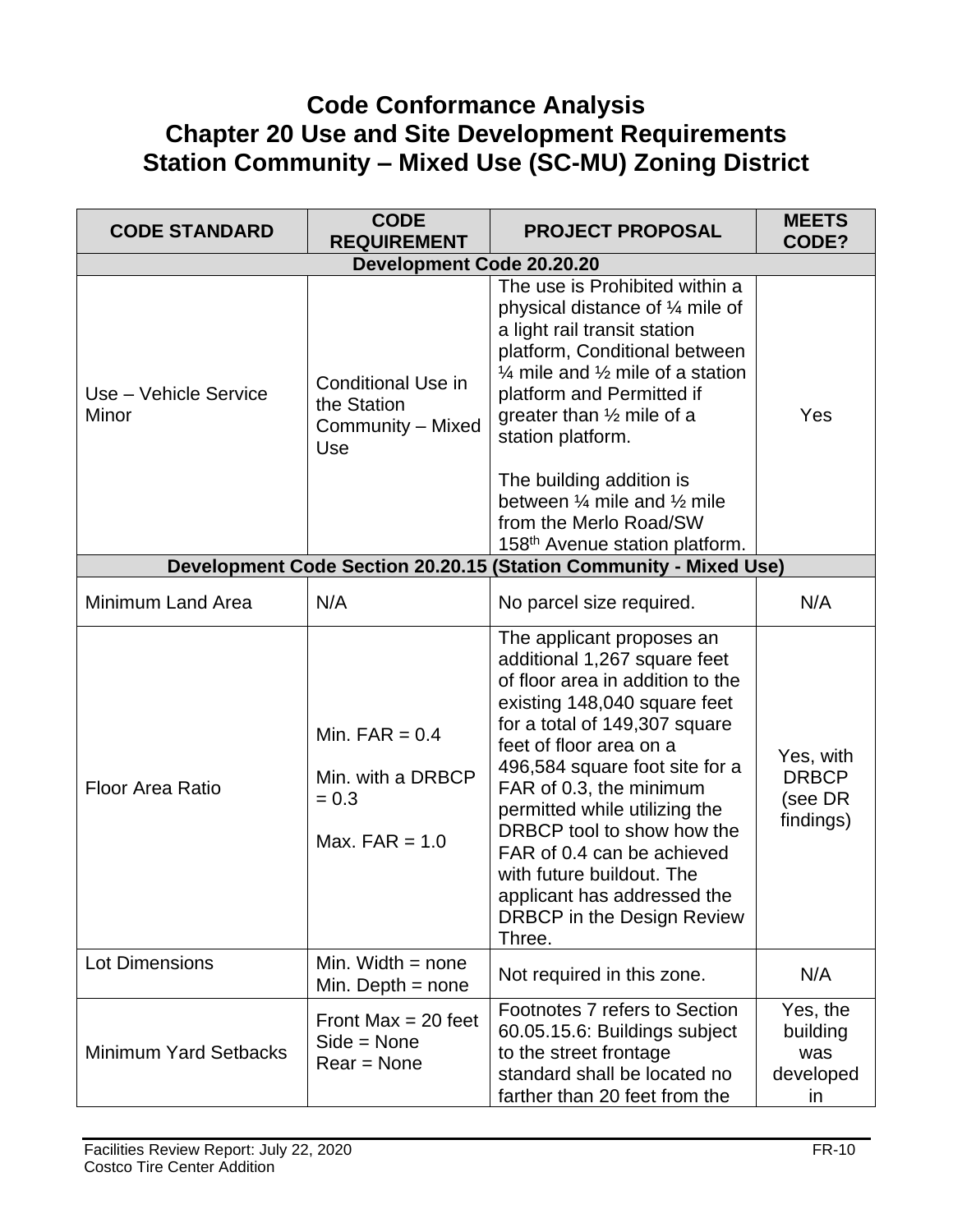|                                   |         | property line. The area                                 | Washington   |
|-----------------------------------|---------|---------------------------------------------------------|--------------|
|                                   |         | between the building and                                | County and   |
|                                   |         | property line shall be                                  | annexed      |
|                                   |         | landscaped to standards                                 | into the     |
|                                   |         | found in Section                                        | City. The    |
|                                   |         | 60.05.25.5.B. or                                        | building is  |
|                                   |         | 60.05.25.5.C.                                           | existing,    |
|                                   |         |                                                         | non-         |
|                                   |         | Footnote 10: Side or rear                               | conforming,  |
|                                   |         | yards abutting Residential or                           | and the      |
|                                   |         | Multiple Use zoning where                               | front yard   |
|                                   |         | the Multiple Use zoning                                 | setback will |
|                                   |         | designation allows residential                          | be           |
|                                   |         | development, the minimum                                | maintained.  |
|                                   |         | setback shall equal the                                 |              |
|                                   |         | abutting zoning district's                              |              |
|                                   |         | required rear yard setback.                             |              |
|                                   |         | The required setback would                              |              |
|                                   |         | be none in this specific case.                          |              |
| <b>Maximum Building</b><br>Height | 60 feet | The proposed building<br>addition is 25 feet in height. | Yes          |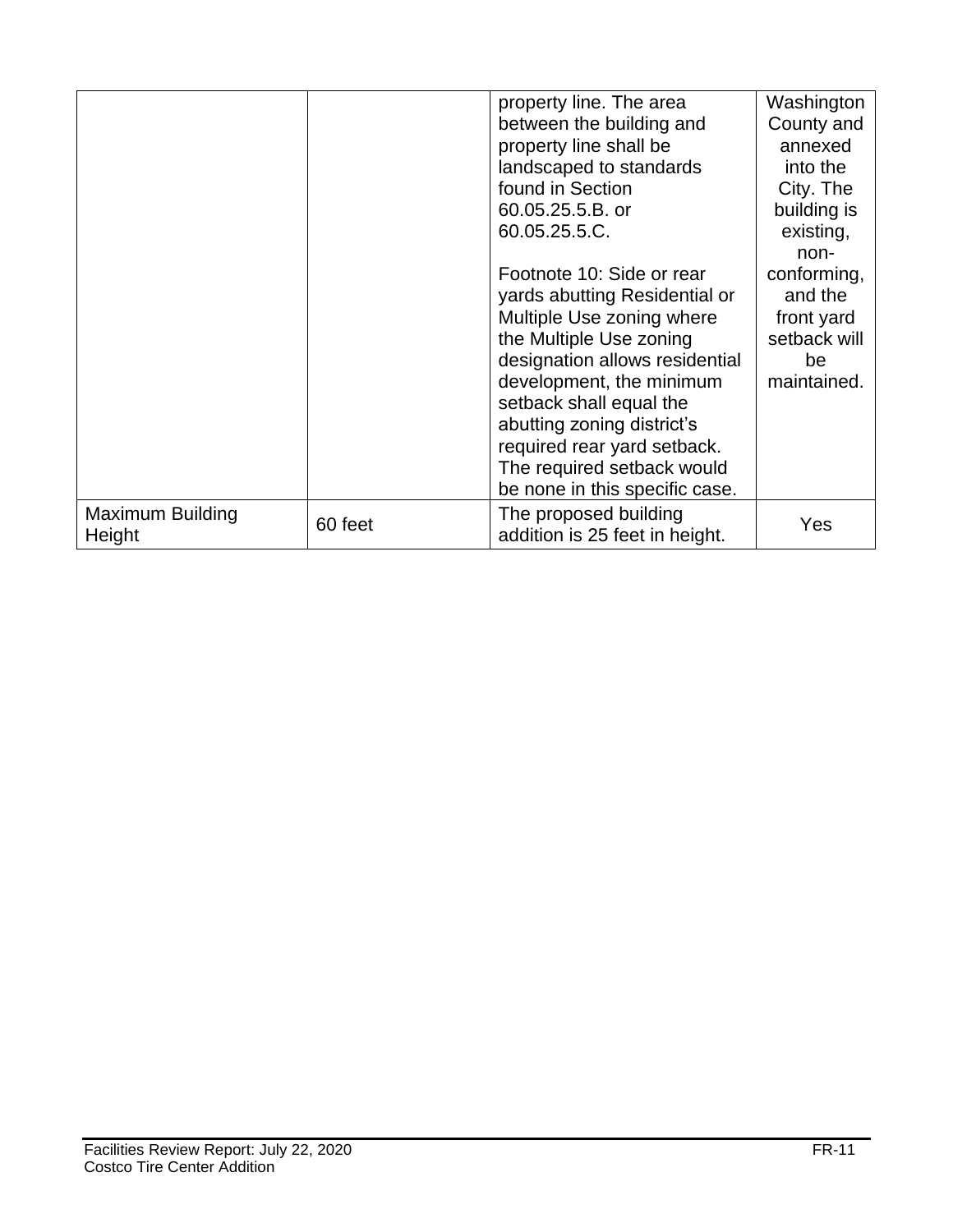# **Chapter 60 Special Requirements**

| <b>CODE</b><br><b>STANDARD</b>                                      | <b>CODE REQUIREMENT PROJECT PROPOSAL</b>                                                                                                                                                                                                                                                                                 |                                                                                                             | <b>MEETS</b><br>CODE?                             |
|---------------------------------------------------------------------|--------------------------------------------------------------------------------------------------------------------------------------------------------------------------------------------------------------------------------------------------------------------------------------------------------------------------|-------------------------------------------------------------------------------------------------------------|---------------------------------------------------|
| <b>Development Code Section 60.05</b>                               |                                                                                                                                                                                                                                                                                                                          |                                                                                                             |                                                   |
| <b>Design Review</b><br>Principles,<br>Standards, and<br>Guidelines | Requirements for<br>new development,<br>redevelopment, add<br>additions.                                                                                                                                                                                                                                                 | The applicant has requested to<br>be reviewed pursuant to the<br>Design Review Standards and<br>Guidelines. | See DR2020-<br>0019 Section<br>of Staff<br>Report |
|                                                                     | <b>Development Code Section 60.10</b>                                                                                                                                                                                                                                                                                    |                                                                                                             |                                                   |
| <b>Floodplain Regulations</b>                                       | Requirements for<br>development within<br>floodplains.                                                                                                                                                                                                                                                                   | The subject lot is not located<br>within a floodplain.                                                      | N/A                                               |
|                                                                     | <b>Development Code Section 60.15</b>                                                                                                                                                                                                                                                                                    |                                                                                                             |                                                   |
| <b>Land Division</b><br>Standards                                   | Grading and tree<br>protection standards<br>pertaining to land<br>divisions.                                                                                                                                                                                                                                             | The existing lot is not<br>proposed to be altered.                                                          | N/A                                               |
|                                                                     | <b>Development Code Section 60.30</b>                                                                                                                                                                                                                                                                                    |                                                                                                             |                                                   |
| Off-street motor vehicle<br>parking                                 | Retail, including<br>shopping center and<br>service businesses:<br>3 spaces for each 1,000<br>square feet.<br>Min Required: 448 spaces<br>(145,305 square<br>feet/1000 square feet) x<br>3= 436 parking spaces.<br>Max Allowed: 761 spaces<br>(145,305 square<br>feet/1000 square feet) x<br>$5.1 = 741$ parking spaces. | The applicant's narrative states<br>that there will be 619 parking<br>spaces on the subject site.           | Yes                                               |
| <b>Required Bicycle</b><br>Parking Short Term and<br>Long Term      | <b>Retail</b><br>Short term: 2 spaces or<br>1 space per 12,000 sq.<br>ft. of floor area<br>Long Term: 2 spaces or<br>1 space per 12,000 sq.<br>ft. of floor area                                                                                                                                                         | Existing bicycle facilities are<br>provided under the covered and<br>lit entrance.                          | Yes                                               |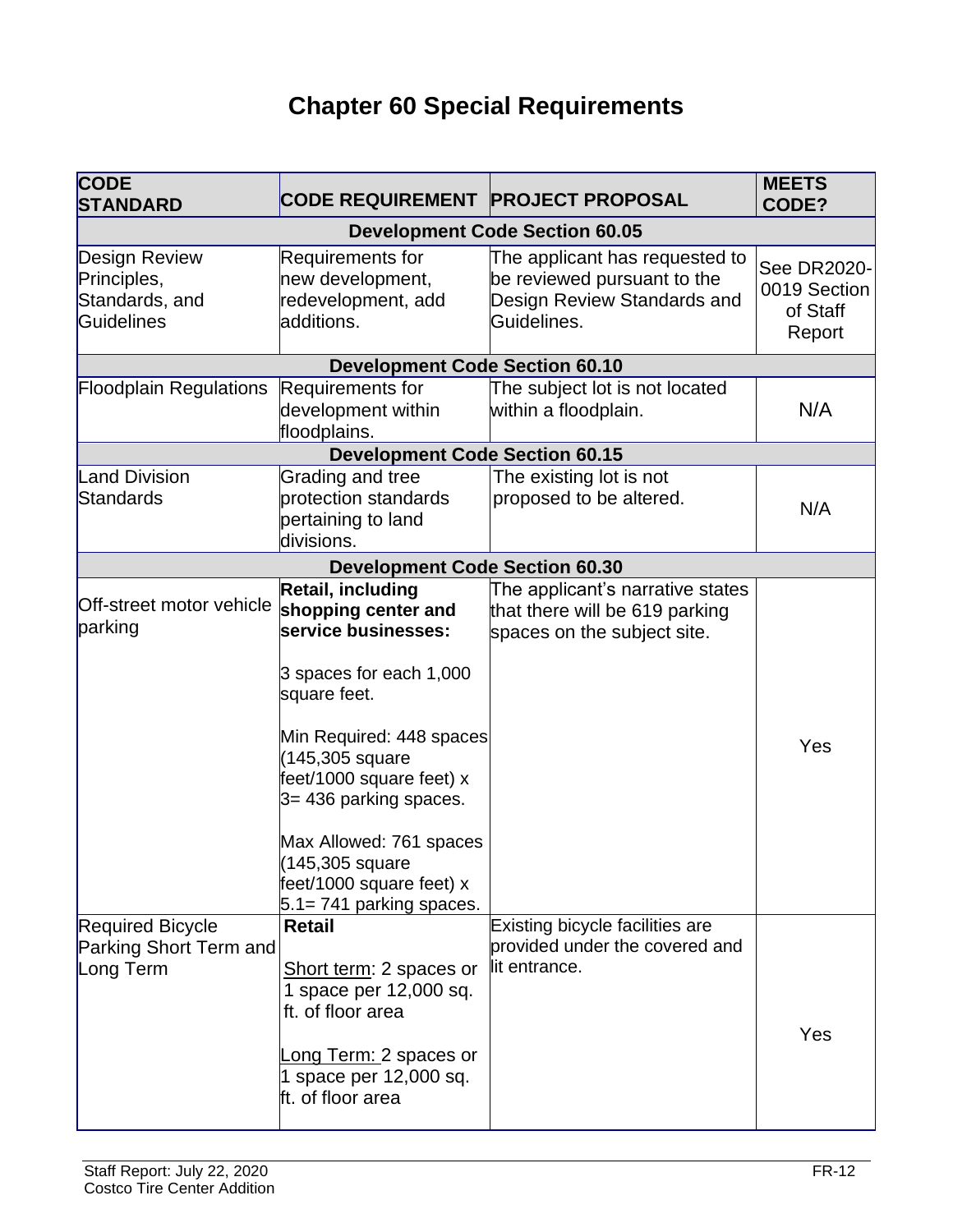| <b>Development Code Section 60.33</b>                                    |                                                                           |                                                                                                    |     |  |
|--------------------------------------------------------------------------|---------------------------------------------------------------------------|----------------------------------------------------------------------------------------------------|-----|--|
| <b>Park and Recreation</b><br><b>Facilities and Service</b><br>Provision | Annexation to THPRD                                                       | The property is located within<br><b>THPRDs district therefore</b><br>annexation is not necessary. | N/A |  |
|                                                                          | <b>Development Code Section 60.55</b>                                     |                                                                                                    |     |  |
| Transportation Facilities Regulations pertaining                         | to the construction or<br>reconstruction of<br>transportation facilities. | <b>Refer to Facilities Review</b><br>Committee findings herein.                                    | Yes |  |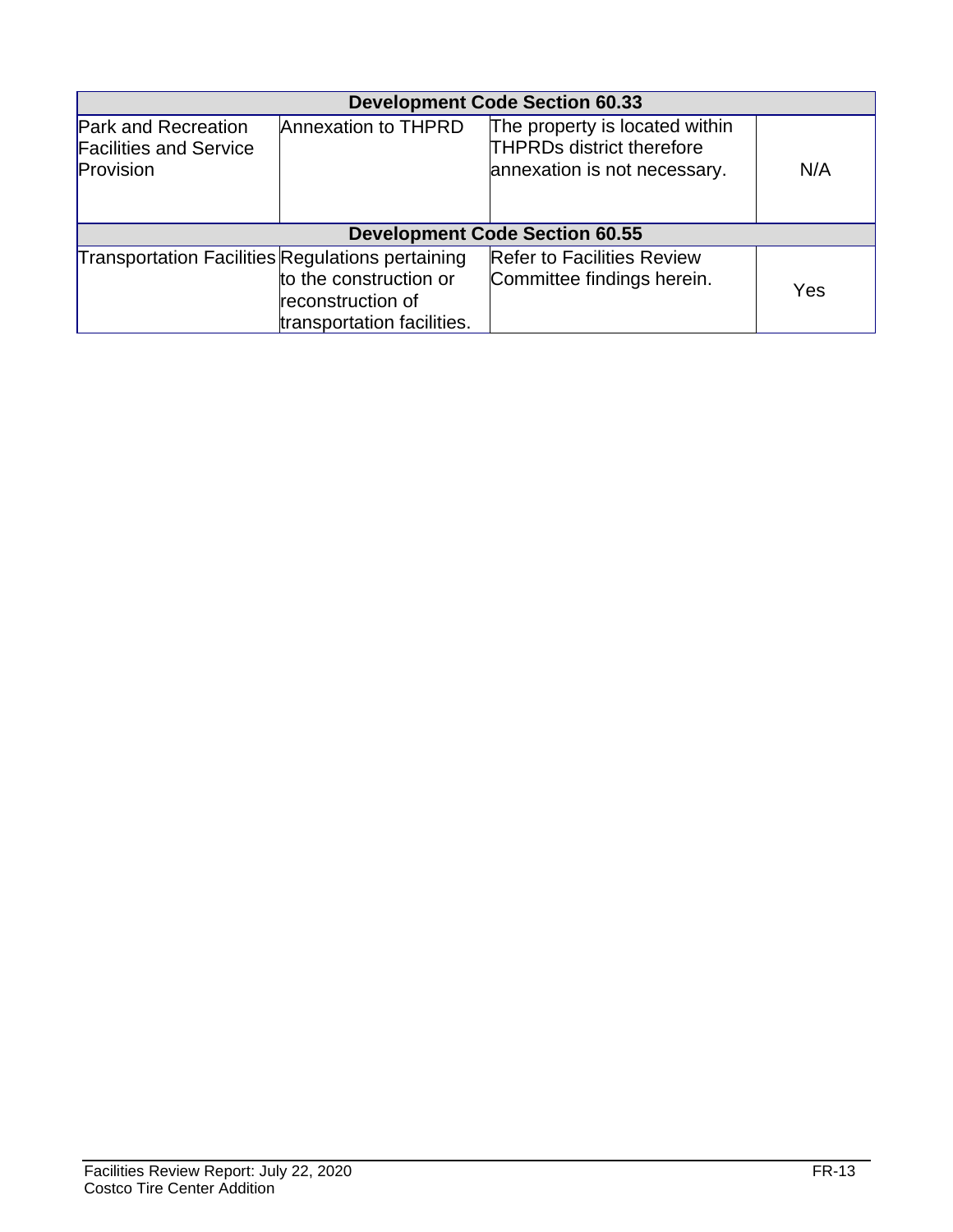#### **CU2020-0001 ANALYSIS AND FINDINGS FOR Major Modification of a Conditional Use**

#### **Section 40.15.05 Conditional Use Applications; Purpose**

The purpose of a Conditional Use application is to review uses that may be compatible in the underlying zoning district but because of their size, operation, or other characteristics require review on a case-by-case basis. These uses are subject to the regulations in this Section because they may, but do not necessarily, result in significant adverse effects upon the environment, overburden public services, alter the character of the surrounding area or create nuisances. Conditional Uses may be approved, approved with site-specific conditions designed to minimize or mitigate identified adverse impacts, or denied. A Planned Unit Development is a special kind of Conditional Use that permits the modification of the development standards in the underlying zoning district to achieve innovative design, preserve natural resources, reduce energy consumption and/or otherwise address unique site opportunities and constraints. Such approval allows the modification of such design standards without the necessity for separate Adjustment or Variance applications. Within the SC-S (Station Community-Sunset) zoning district, a Planned Unit Development is required to ensure that specific development requirements are satisfied. This Section is carried out by the approval criteria listed herein.

**Section 40.15.15.2.C Approval Criteria:** In order to approve a Major Modification of a Conditional Use application, the decision-making authority shall make findings of fact based on evidence provided by the applicant demonstrating that all the following criteria are satisfied:

#### 1. **The proposal satisfies the threshold requirements for a Major Modification of a Conditional Use application.**

Automotive Services are considered a conditional use in the SC-MU zone; however, a tire center has been part of the Costco building prior to annexation into the City of Beaverton. The proposal to build a 1,267 square foot addition to the auto service business requires conditional use approval.

Pursuant to Section 30.35 Uses Under Conditional Use Provisions Not Nonconforming Uses, conditional uses on sites that were annexed or in effect before adoption in the Development Code are considered conforming and are not subject to the non-conforming use standards in Chapter 30. While conforming uses may continue to operate without further land use approval, this code section as well as other parts of Chapter 30 do not address the expansion of such uses. For conditional uses deemed to be conforming per Section 30.35, expansion of the use requires the City to evaluate the impacts associated with the increase in the use through a conditional use application but does not require review of the overall use on the parcel. Since these uses remain conditional uses, the appropriate conditional use approval process would need to be completed for any increase/change in the use that was in operation at the time the annexation or new code adoption occurred. In the case of the Costco, its tire center was annexed into the City after being approved in the County, so the existing tire center is considered a conforming use per 30.35.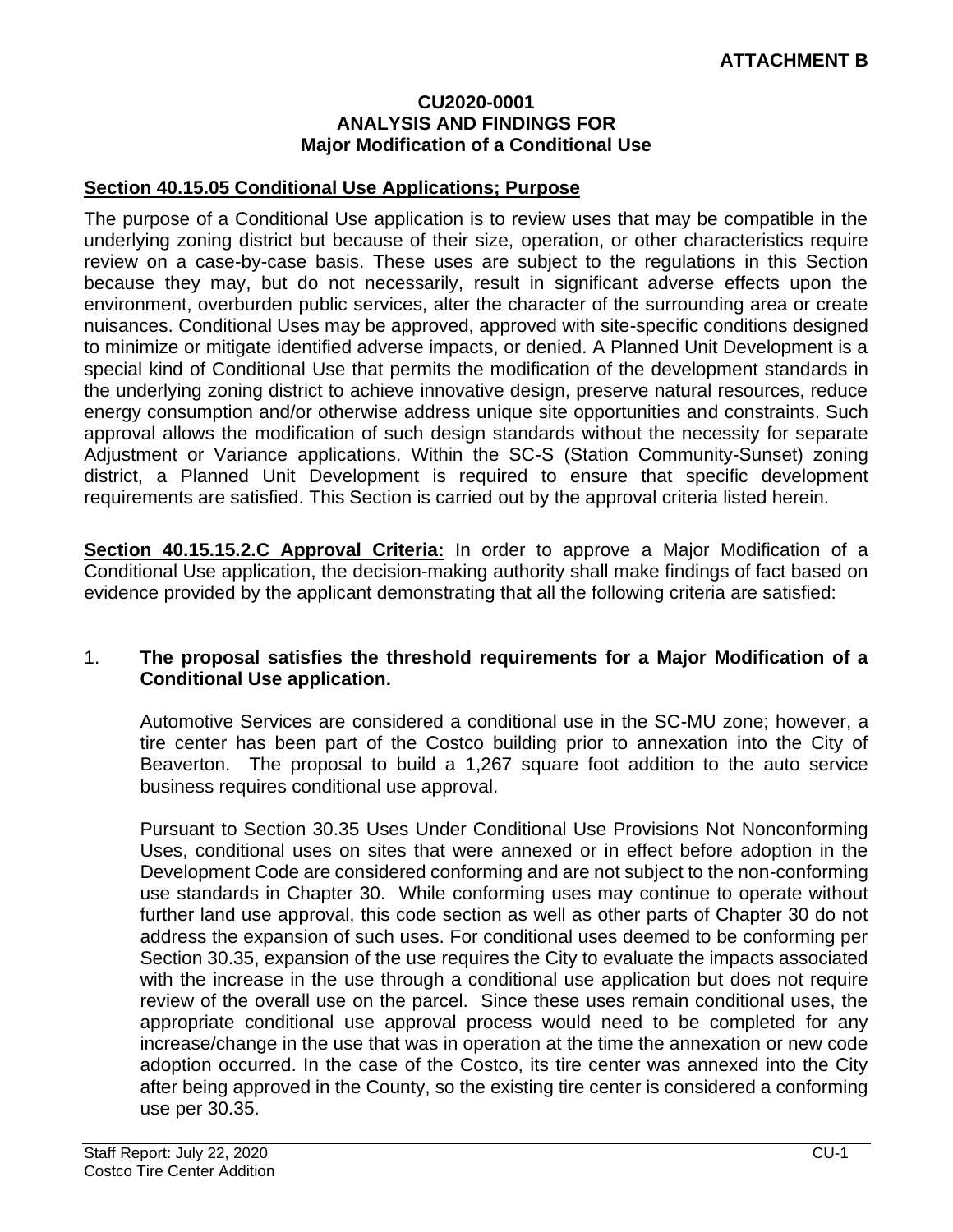After annexation to Beaverton, a Conditional Use approval was granted in 2010 for operation of the Costco fuel center as a Minor Automotive use. Therefore, major modification of a Conditional Use is appropriate because the addition will constitute more than 25% of the existing gross floor area of the existing minor automotive use.

The applicant's request is consistent with the threshold for a Major Modification from the numerical Site Development Requirement specified in Chapter 20. The following threshold is met:

2. An increase in the gross floor area of an existing Conditional Use by more than 25% or in excess of 3,000 gross square feet of floor area for all properties that are not located in a Residential zoning district and are located at a distance of more than 50 feet from a Residential zoning district.

## **Therefore, staff finds that the criterion is met.**

2. **All City application fees related to the application under consideration by the decision-making authority have been submitted.** 

The applicant has provided all applicable fees.

## **Therefore, staff finds that the criterion is met.**

#### 3. **The proposal complies with the applicable policies of the Comprehensive Plan.**

The location of the proposed 1,267 square foot building addition is a conforming Minor Automotive Service use that has been continuously in operation prior to annexation of the property in 2004. The proposal will add two (2) service bays at the Tire Center, increasing the number of bays from four (4) to six (6), and increasing the Tire Center square footage by 1,267 square feet, from 5,280 to 6,547. The building addition is within the area between  $\frac{1}{4}$  mile and  $\frac{1}{2}$  mile away from a transit station platform and is on the same side of the main Costco building as the Fueling Facility approved under CU2010-0015 on the subject property. For those reasons, the proposed use and the location of the proposed building addition are consistent with the zoning regulations the City has adopted to implement policies of the Comprehensive Plan as they apply to the subject property, as well as consistent with the Fuel Station Conditional Use and Design Review proposal approved in 2011, CU2010-0015/DR2010-0132. (See Attachment 11, Site Plans from CU2010- 0015/DR2010-0132.)

## *Goal 3.6.1 Support pedestrian-oriented mixed-use areas.*

The property was annexed into the City in 2004 with an existing large-scale retail business on the property. The goal of mixed-use areas and station community properties is to promote a mix of commercial, residential, employment and civic uses at relatively high densities. The goal also aims to limit or prohibit auto-oriented commercial uses. The 2011 Condition Use application also addressed the Chapter 3 goals, stating that staff did not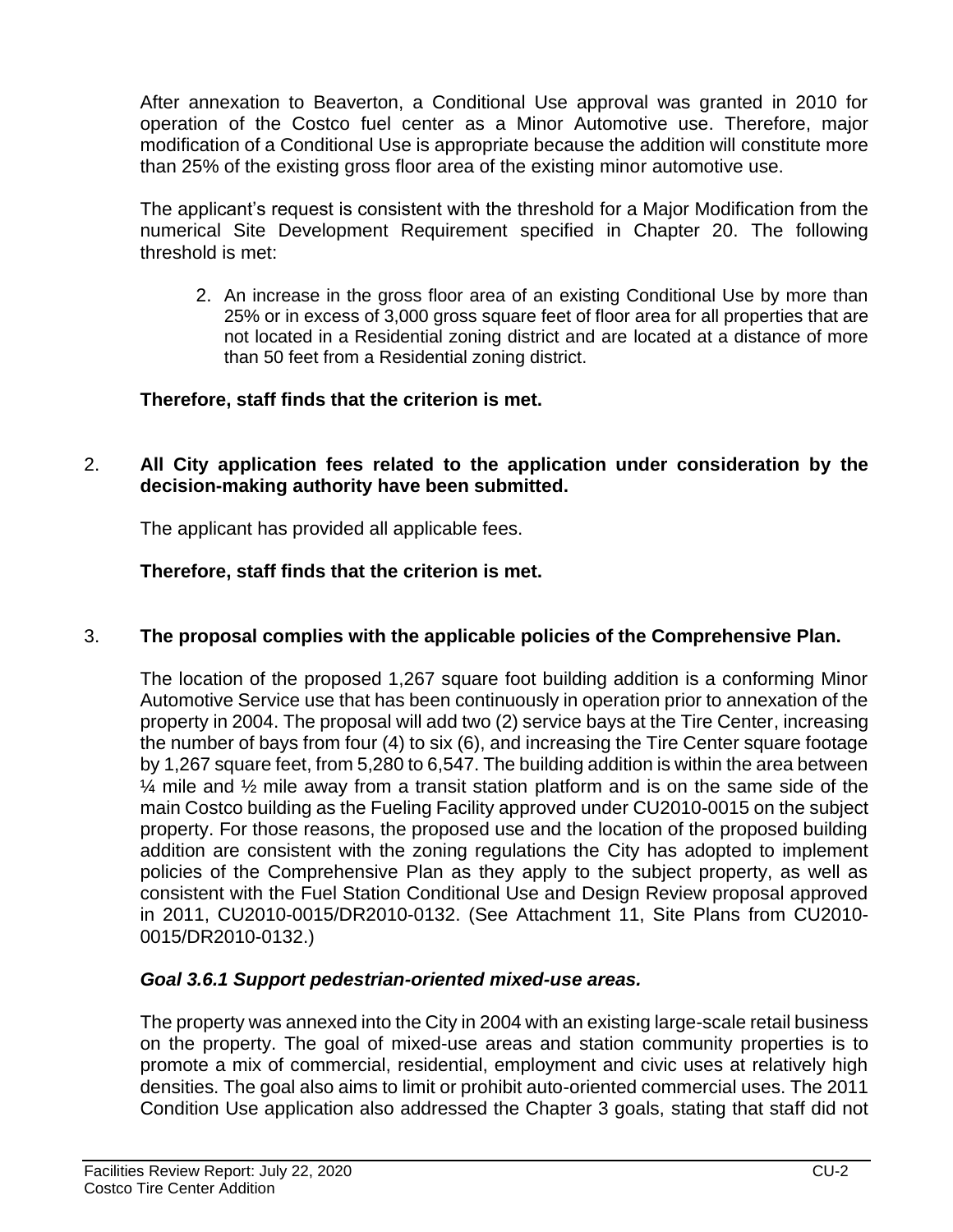find it applicable and could be interpreted to apply to a new development proposal.

The proposed addition does support the goal of providing addition employment and easy access to public transportation for employees. The proposed addition will add additional floor area, increasing the density of the development. The existing pedestrian facilities through the parking lot between SW Jenkin Road and the main entrance will be upgraded from striped asphalt to a new contrasting concrete material. The modification meets the pedestrian walkway standards. The proposal is providing additional intensity and floor area to the site which is located in an area with a mix of housing and commercial uses.

#### **Therefore, staff finds the goal is not applicable.**

#### **Goal 3.6.4 Station Communities: Encourage development and redevelopment around light rail stations that leverage proximity to light rail as an amenity for urban living/working and supports a variety of transportation modes.**

This proposal is an expansion of an existing use, not a new development or redevelopment of the site. The site was developed in the County and annexed to the City after development occurred.

#### **Therefore, staff finds the goal is not applicable.**

#### **Goal 8.4.1 Create a protect a healthy acoustical environment within the City.**

The additional is located adjacent to the existing tire center with the same use. The building is located 114 feet from the nearest property line and there is an existing landscape buffer along the property line. The building will be constructed for tilt up concrete panels, which is a thick material and will help to provide noise dampening. With the distance from the property line and building materials, the project will result in minimal noise impact to adjacent properties; therefore, this will help protect the health acoustical environment.

#### **Therefore, staff finds the goal has been met.**

Staff finds that the goals of the Comprehensive Plan are either not applicable to the proposed addition to an existing use that was approved in the County or has meet the applicable goals.

#### **Therefore, staff finds that the criterion is met.**

4. **The existing use has been approved as a Conditional Use as governed by the regulations in place when the use was established and complies with the applicable conditions of the Conditional Use approval unless the applicant has received or is concurrently requesting one or more conditions be removed or modified as part of the current application.**

The subject site contains both the Tire Center, a conforming use per BDC Section 30.35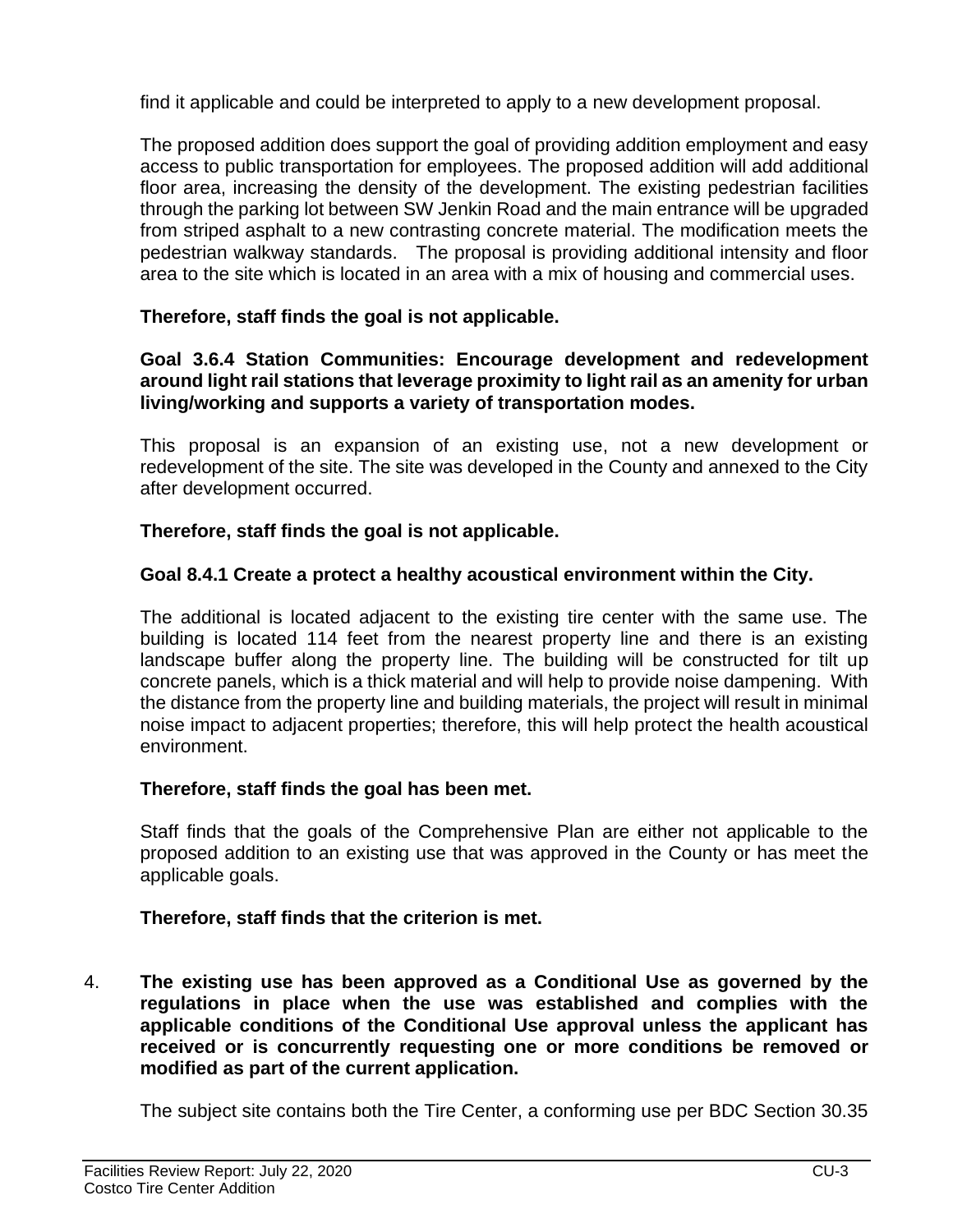that was initially constructed under a 1997 Washington County land use approval (97- 329-D(IND)/AMP), and the Fueling Facility and Parking Modifications approved by the City of Beaverton in 2011 by CU2010-0015 and DR2010-0132. Costco completed construction and has operated both of those Minor Vehicle Service uses in compliance with the applicable approvals. The applicant is not requesting removal or modification of the existing conditions of approval.

## **Therefore, staff finds the criterion is met.**

5. **The location, size, and functional characteristics of the proposal are such that it can be made reasonably compatible with and have a minimal impact on livability and appropriate use and development of properties in the surrounding area of the subject site.**

This proposal will allow for a 1,267 square foot expansion of the existing Tire Center, on the west side of the building, from a four-service-bay facility to a total of six-service-bays. The addition is located north of the existing tire center. The proposed expansion will be integrated into the existing design of the building and extend the width of the existing Tire Center to the north along the on the west side of the main Costco Wholesale store building. The building expansion will not affect the on-site circulation pattern or access locations, nor will it generate a significantly higher number of vehicle trips on the local street network. For all the above reasons, the proposed building addition and use are compatible with properties in the surrounding area, and the project will not affect livability, development and use of neighboring properties.

## **Therefore, staff finds the criterion is met.**

#### 6. **The proposal will not modify previously established conditions of approval for the prior Conditional Use consistent with Section 50.95.6. of the Development Code.**

This request does not include a proposal to amend conditions imposed by the previous Conditional Use Permit approval, CU2010-0015.

#### **Therefore, staff finds the criterion is met.**

#### 7. **Applications and documents related to the request, which will require further City approval, shall be submitted to the City in the proper sequence.**

All required application materials and documents related to the Major Modification of a Conditional Use request have been submitted to the City in the property sequence. This Major Modification of a Conditional Use application is dependent upon approval of the associated Design Review Three application, as such staff recommends a condition of approval requiring the Design Review Three application also be approved.

## **Therefore, staff finds that by meeting the conditions of approval the criterion is**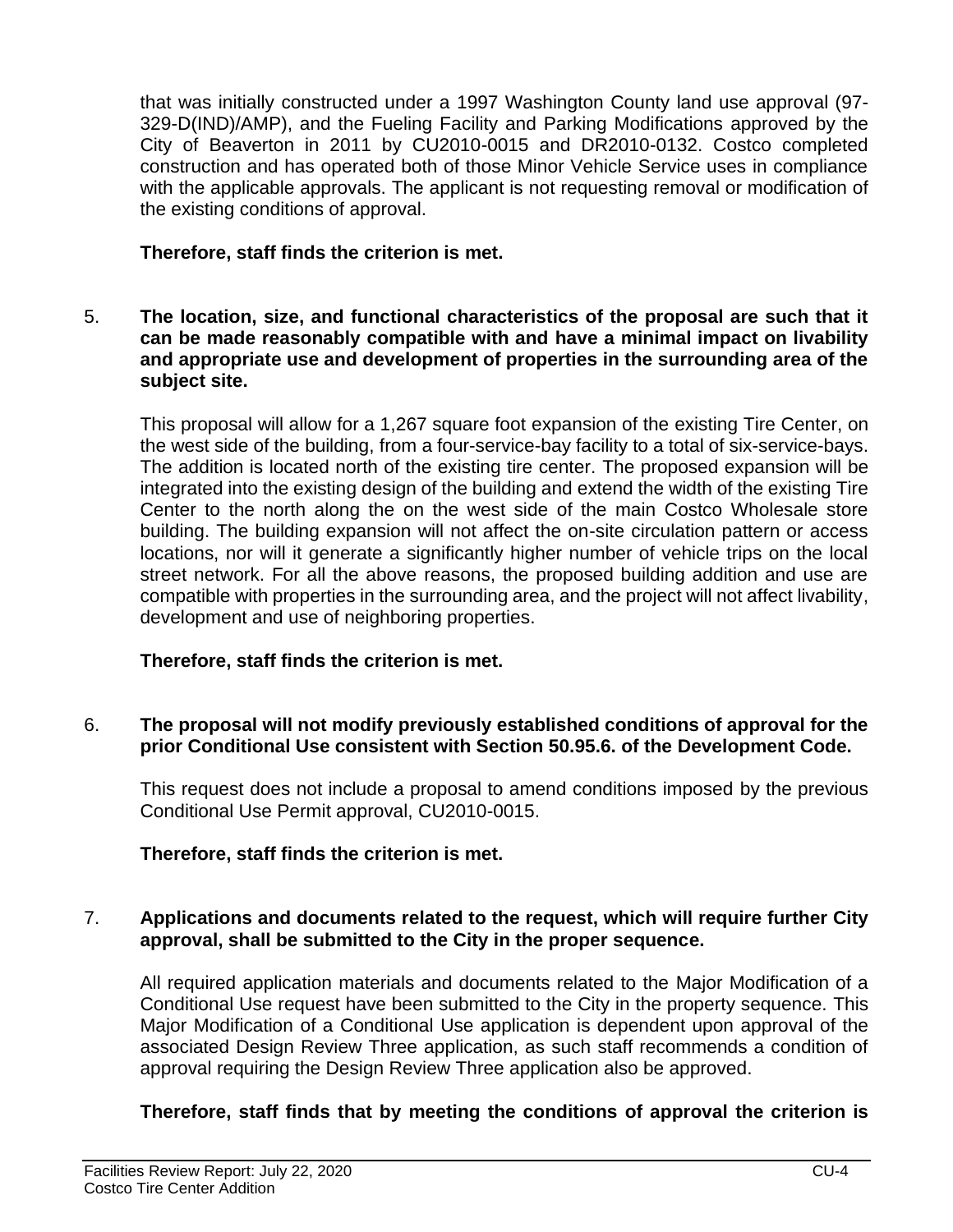**met.**

### **Recommendation**

Based on the facts and findings presented, staff recommend **APPROVAL** of **CU2020-0001 Costco Tire Center Addition** subject to the applicable conditions identified in Attachment D.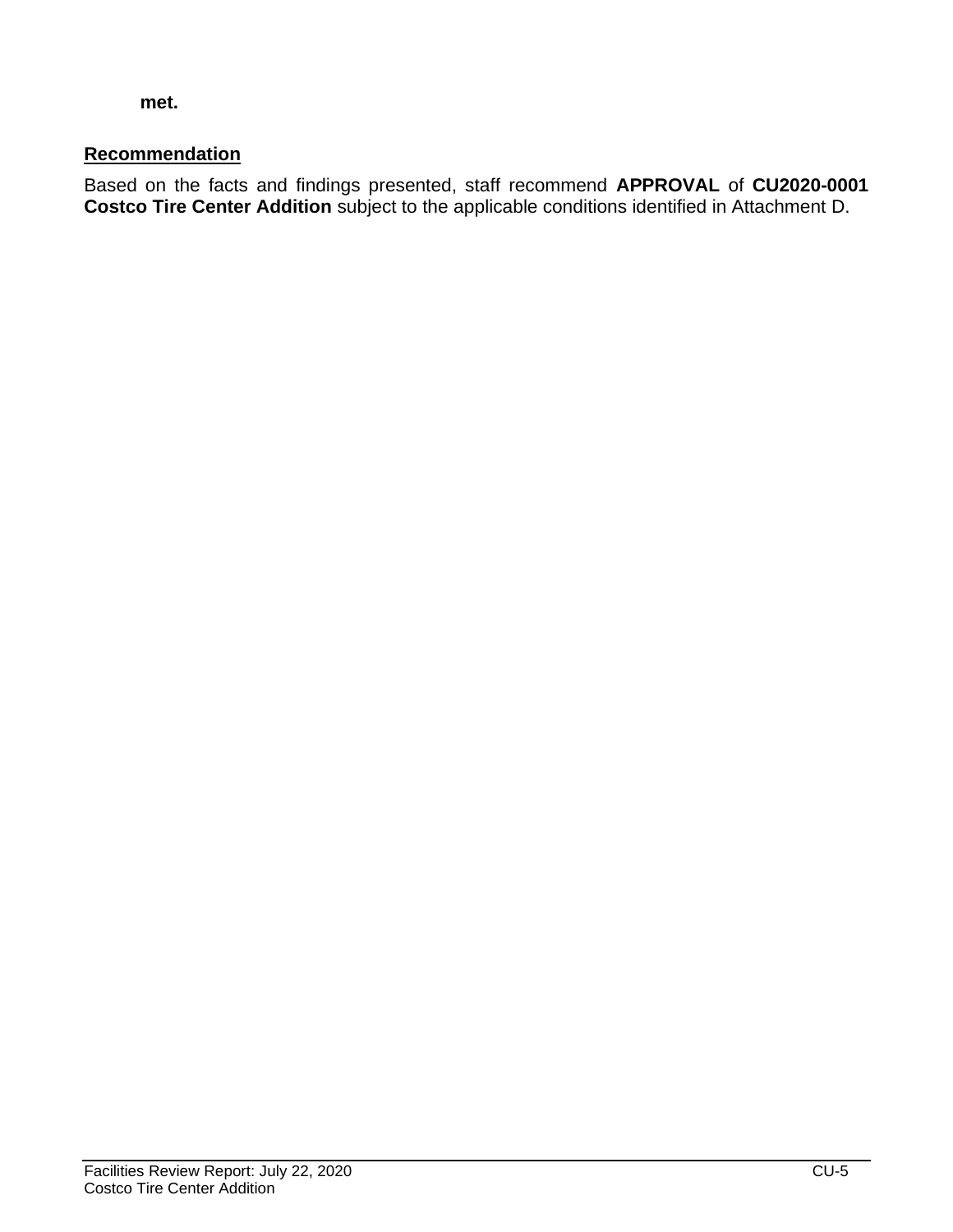#### **DR2020-0019 ANALYSIS AND FINDINGS FOR DESIGN REVIEW THREE APPROVAL**

#### **Planning Commission Standards for Approval:**

Section 40.20.15.3.C of the Development Code provides standards to govern the decisions of the Commission as they evaluate and render decisions on Design Review Applications. The Commission will determine whether the application as presented, meets the Design Review Three approval criteria. The Commission may choose to adopt, not adopt or modify the Committee's findings. In this portion of the report, staff evaluates the application in accordance with the criteria for Type 3 Design Review.

**Section 40.20.15.3.C Approval Criteria:** In order to approve a Design Review Three application, the decision-making authority shall make findings of fact based on evidence provided by the applicant demonstrating that all the following criteria are satisfied:

#### **1. The proposal satisfies the threshold requirements for a Design Review Three application.**

The proposed Tire Center addition will add approximately 1,267 square feet to the existing Tire Center and modify the landscaping and parking lot along the western facade of the existing Costco Wholesale building. While the addition will be integrated into the existing building design, the building addition is subject to a Design Review Three because the applicant has requested approval under the applicable Guidelines, meeting threshold 8. In addition, the applicant meets threshold 5 as a Design Review Build out Concept Plan is necessary to show how the minimum FAR can be met on the site with future development.

The following thresholds are met:

- *5. For DRBCP proposals which involve the phasing of required floor area, the proposed project shall demonstrate how future development of the site, to the minimum development standards established in the Development Code or greater, can be realistically achieved at ultimate build out of the DRBCP.*
- 8. *A project meeting the Design Review Two thresholds which does not meet an applicable design standard.*

#### **Therefore, staff finds the criterion is met.**

#### **2. All City application fees related to the application under consideration by the decision-making authority have been submitted.**

The applicant has provided all applicable fees.

#### **Therefore, staff finds the criterion is met.**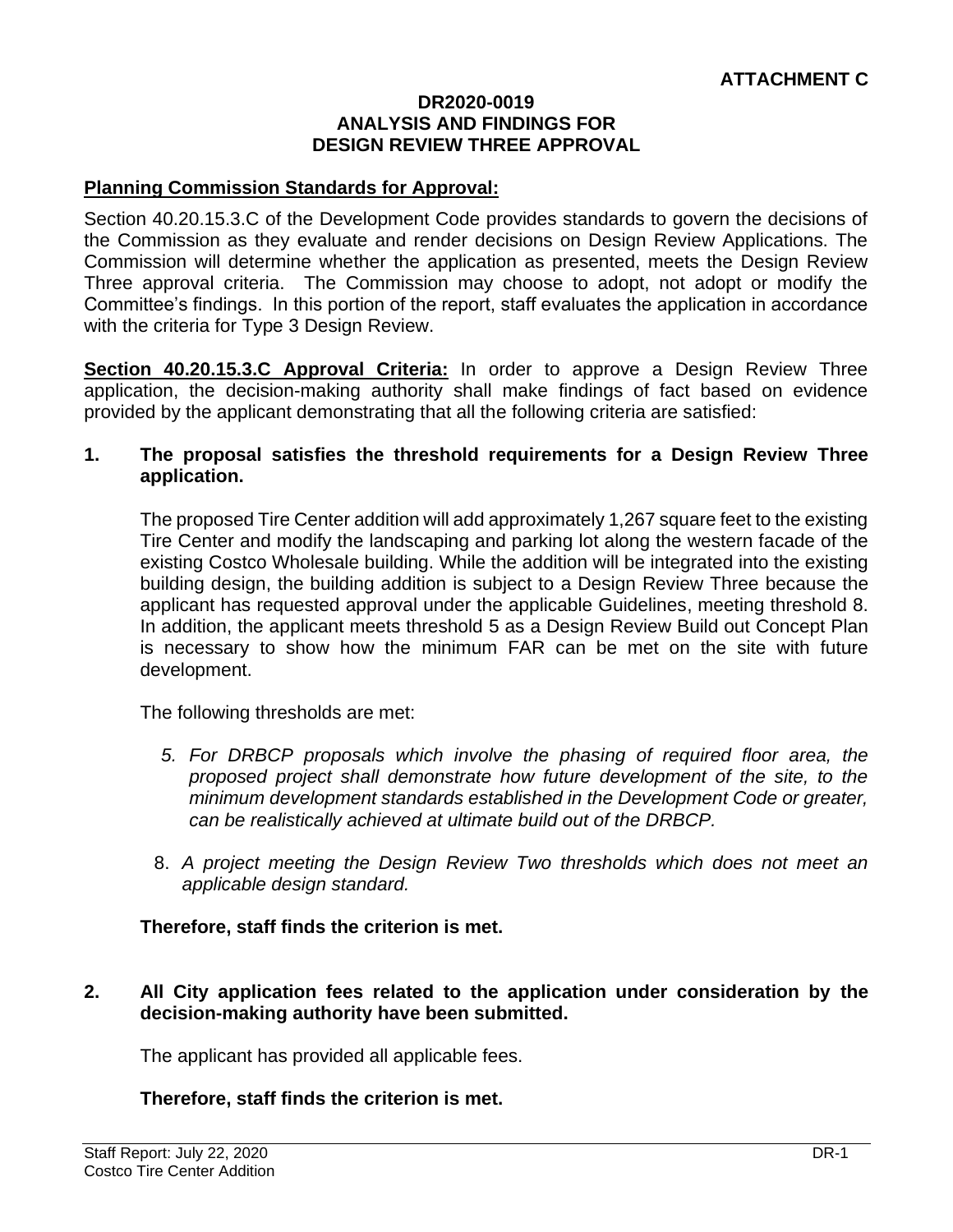**3. For proposals meeting Design Review Three application thresholds numbers 1 through 6, the proposal is consistent with all applicable provisions of Sections 60.05.35 through 60.05.50 (Design Guidelines).**

The proposal does not meet the Design Review Three application thresholds numbers 1 through 6. The application meets the thresholds numbers 7 and 8.

**Therefore, staff finds the criterion is not applicable.** 

- **4. For additions to or modifications of existing development, the proposal is consistent with all applicable provisions of Sections 60.05.35 through 60.05.50 (Design Guidelines) or can demonstrate that the additions or modifications are moving towards compliance with specific Design Guidelines if any of the following conditions exist:**
	- **a. A physical obstacle such as topography or natural feature exists and prevents the full implementation of the applicable guideline; or**
	- **b. The location of existing structural improvements prevent the full implementation of the applicable guideline; or**
	- **c. The location of the existing structure to be modified is more than 300 feet from a public street.**

The proposed building addition will expand the existing Tire Center and is located immediately north of the Tire Center on the west side of the main Costco Wholesale building. The specific location is not immediately adjacent to any street frontage or and the closest Major Pedestrian Route is SW Jay Street, which is designated a Class 1 Major Pedestrian Route, is approximately 114 feet to the north. Subsection b is applicable to the proposed project with respect to standards and guidelines and moving toward compliance with building located along the frontage. Where the proposed project cannot satisfy the Development Standards, the applicant requests approval under the corresponding Design Guidelines, as allowed by Criterion 6 below.

#### **Therefore, staff finds the criterion is met.**

**5. For DRBCP proposals which involve the phasing of required floor area, the proposed project shall demonstrate how future development of the site, to the minimum development standards established in the Development Code or greater, can be realistically achieved at ultimate build out of the DRBCP.**

The 2011 approval of the Fuel Station (CU2010-0015 and DR2010-0132) included a DRBCP showing how future additional site development could achieve floor area ratio (FAR) of 0.4:1. Attachment 8 of the applicant's submittal package includes a copy of the approved DRBCP (from the City's land use casefile) revised to show the location of the proposed Tire Center addition.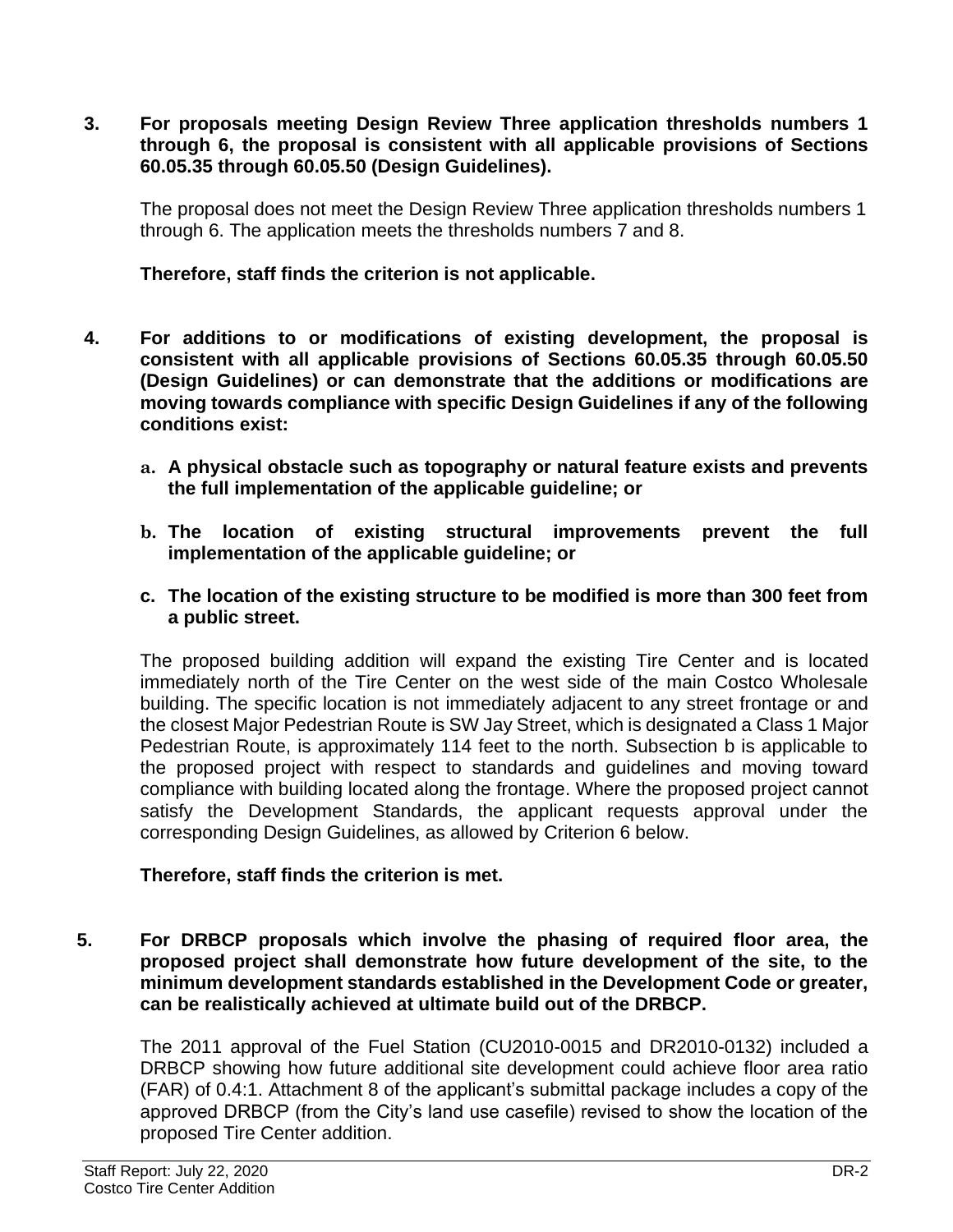The revised DRBCP demonstrates that the proposed building expansion contributes to, and is not in conflict with, full implementation of the DRBCP over time and that the full DRBCP can accomplish the full required 0.4 FAR for the site

#### **Therefore, staff finds the criterion is met.**

**6. For proposals meeting Design Review Three application Threshold numbers 7 or 8, where the applicant has decided to address a combination of standards and guidelines, the proposal is consistent with all applicable provisions of Sections 60.05.15 through 60.05.30 (Design Standards) except for the Design Standard(s) where the proposal is instead subject to the applicable corresponding Design Guideline(s).**

The proposed Tire Center expansion meets Design Review Three application threshold 8. The findings below demonstrate compliance with Design Standards or, where necessary, Design Guidelines.

#### **Therefore, staff finds the criterion is met.**

**7. For proposals meeting Design Review Three application Threshold numbers 7 or 8, where the applicant has decided to address Design Guidelines only, the proposal is consistent with the applicable provisions of Sections 60.05.35 through 60.05.50 (Design Guidelines).**

The proposed addition meets the Design Review Three Application Threshold number 8. However, the applicant seeks to address a combination of both the Design Standards and Design Guidelines.

#### **Therefore, staff finds the criterion is not applicable.**

#### **8. Applications and documents related to the request, which will require further City approval, shall be submitted to the City in the proper sequence.**

All required application materials and documents related to the Design Review Three request have been submitted to the City in the property sequence. This Design Review Three application is dependent upon approval of the associated Major Modification of a Conditional Use application, as such staff recommends a condition of approval requiring the Major Modification of a Conditional Use application also be approved.

#### **Therefore, staff finds that by meeting the conditions of approval the criterion is met.**

#### **Recommendation**

Based on the facts and findings presented, staff recommend **APPROVAL** of **DR2020-0019 Costco Tire Center Addition** subject to the applicable conditions identified in Attachment D.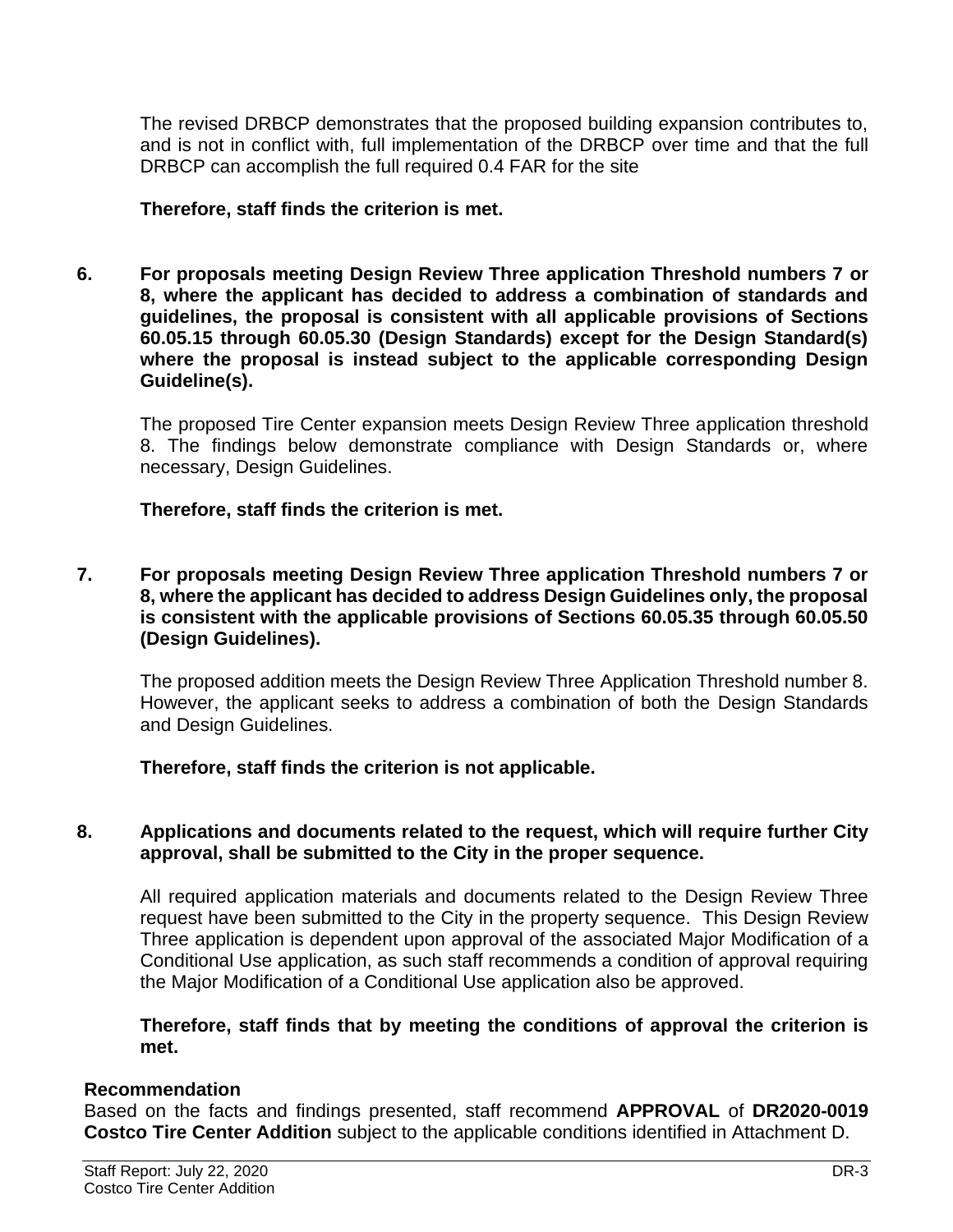## **Design Standards Analysis Section 60.05.15 Building Design and Orientation**

| <b>DESIGN STANDARD</b>                                                                                  | <b>PROJECT PROPOSAL</b>                                                                                                                                                                                                                                                                                                                                                                                | <b>MEETS</b><br><b>STANDARD</b> |
|---------------------------------------------------------------------------------------------------------|--------------------------------------------------------------------------------------------------------------------------------------------------------------------------------------------------------------------------------------------------------------------------------------------------------------------------------------------------------------------------------------------------------|---------------------------------|
| <b>Building Articulation and Variety</b>                                                                |                                                                                                                                                                                                                                                                                                                                                                                                        |                                 |
| 60.05.15.1.A<br>Max length of attached<br>residential buildings in<br>residential zones                 | The project site is located within the Station<br>Community - Multiple Use (SC-MU) zone,<br>no attached residential buildings are<br>proposed. This standard does not apply.                                                                                                                                                                                                                           | N/A                             |
| 60.05.15.1.B<br>Min 30% articulation                                                                    | The building is visible from and within 200<br>feet of adjacent SW Jay Street, which is a<br>public street. The proposed addition will be<br>setback approximately 114 feet from the<br>street. The addition proposes to match the<br>existing scale, color and materials. The<br>submitted elevation drawings illustrates the<br>proposed features.<br>The applicant has addressed the<br>guidelines. | <b>Guidelines</b>               |
| 60.05.15.1.C<br>Max 40' between<br>architectural features                                               | The proposed tire addition has been<br>designed to match the concrete tilt façade<br>of the existing Costco Warehouse,<br>extending the pattern and spacing of<br>overhead service bay doors by adding two<br>(2) new doors adjacent to and north of the<br>existing four (4).                                                                                                                         | <b>Yes</b>                      |
| 60.05.15.1.D<br>Max 150 sq. ft.<br>undifferentiated blank<br>walls facing streets                       | The proposed development does not<br>include detached or attached residential<br>buildings. The development is wholly<br>commercial. This standard does not apply.                                                                                                                                                                                                                                     | N/A                             |
| <b>Roof Forms</b>                                                                                       |                                                                                                                                                                                                                                                                                                                                                                                                        |                                 |
| $60.05.15.2.A - B$<br>Min roof pitch = $4:12$ for<br>sloped roofs                                       | The proposed Tire Center addition will be<br>constructed with tilt-up panels matching the<br>existing Tire Center part of the building,<br>with a parapet wall concealing roof surfaces<br>from view. This construction will be<br>consistent with subparagraph D, matching<br>the existing roof form. This standard is met.                                                                           | <b>Yes</b>                      |
| 60.05.15.2.C<br>Flat roofs need parapets                                                                | Parapet walls proposed around flat roof.                                                                                                                                                                                                                                                                                                                                                               | <b>Yes</b>                      |
| 60.05.15.2.D<br>New structures in<br>existing development be<br>similar to existing<br>development roof | The roof and parapet will match existing<br>building.                                                                                                                                                                                                                                                                                                                                                  | <b>Yes</b>                      |
| 60.05.15.2.E<br>4:12 roof standard is not<br>applicable to smaller<br>feature roofs                     | No feature roofs are proposed.                                                                                                                                                                                                                                                                                                                                                                         | N/A                             |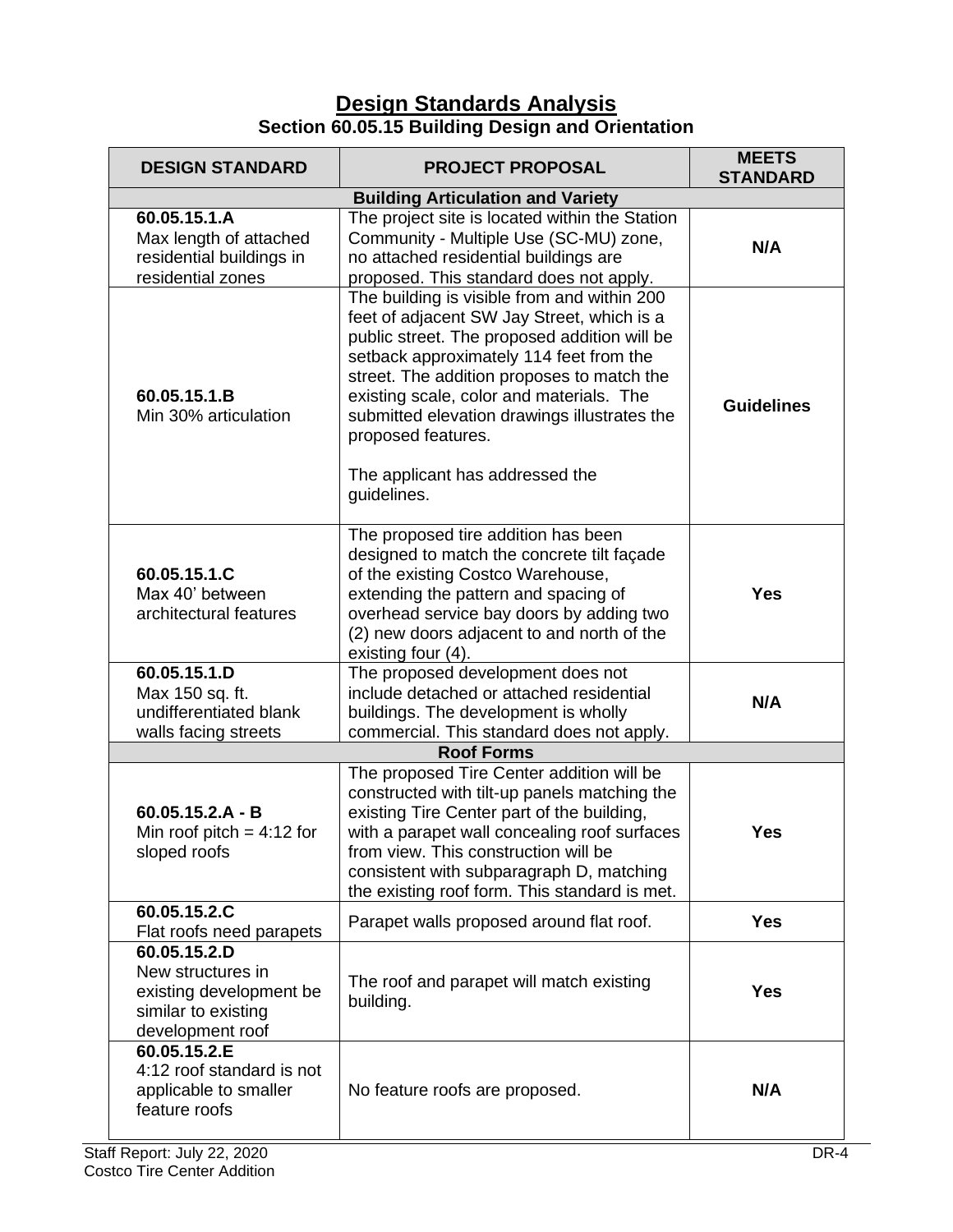| <b>DESIGN STANDARD</b>                                                                                                                                              | <b>PROJECT PROPOSAL</b>                                                                                                                                                                                                                                                                                                                                        | <b>MEETS</b><br><b>STANDARD</b> |  |  |
|---------------------------------------------------------------------------------------------------------------------------------------------------------------------|----------------------------------------------------------------------------------------------------------------------------------------------------------------------------------------------------------------------------------------------------------------------------------------------------------------------------------------------------------------|---------------------------------|--|--|
|                                                                                                                                                                     | <b>Primary Building Entrances</b>                                                                                                                                                                                                                                                                                                                              |                                 |  |  |
| 60.05.15.3<br>Weather protection for<br>primary entrance                                                                                                            | No additional primary building entrances<br>are proposed as part of this development.<br>The Tire Center will utilize the existing four<br>(4) tire bays and the proposed additional<br>two (2) bays for vehicular service access.<br>Costco members can also use the primary<br>entrance of the Costco Wholesale store.                                       | N/A                             |  |  |
|                                                                                                                                                                     | <b>Exterior Building Materials</b>                                                                                                                                                                                                                                                                                                                             |                                 |  |  |
| 60.05.15.4.A<br>Residential double wall<br>construction                                                                                                             | Not a residential project.                                                                                                                                                                                                                                                                                                                                     | N/A                             |  |  |
| 60.05.15.4.B<br>Maximum 30% of primary<br>elevation to be made of<br>unfinished concrete block                                                                      | The applicant has requested review subject<br>to the guidelines.                                                                                                                                                                                                                                                                                               | <b>Guideline</b>                |  |  |
| 60.05.15.4.C<br>Foundations                                                                                                                                         | The proposed Tire Center addition will<br>match the existing concrete tilt building<br>material and finishes of the Costco<br>Wholesale store and Tire Center. This<br>approach is designed to minimize the<br>visibility of the building addition and blend in<br>with the existing structure.<br>The applicant requests review subject to<br>the guidelines. | <b>Guideline</b>                |  |  |
| <b>Roof-Mounted Equipment</b>                                                                                                                                       |                                                                                                                                                                                                                                                                                                                                                                |                                 |  |  |
| 60.05.15.5.A through C<br>Roof-mounted equipment<br>screening. Solar panels,<br>dishes/antennas, pipes,<br>vents, and chimneys are<br>exempt from this<br>standard. | No roof-mounted equipment is proposed as<br>part of this building addition.                                                                                                                                                                                                                                                                                    | N/A                             |  |  |
|                                                                                                                                                                     | Building Location and Orientation along Streets in MU and Com. Districts                                                                                                                                                                                                                                                                                       |                                 |  |  |
| $60.05.15.6.A - F$<br><b>Buildings in Multiple Use</b><br>zones shall occupy a<br>minimum public<br><b>Street along Major</b><br>Pedestrian Routes.                 | The building and location will be<br>maintained.<br>The applicant requests review subject to<br>the guidelines.                                                                                                                                                                                                                                                | <b>Guideline</b>                |  |  |
| <b>Building Scale along Major Pedestrian Routes</b>                                                                                                                 |                                                                                                                                                                                                                                                                                                                                                                |                                 |  |  |
| 60.05.15.7.A through C<br>22' Height Minimum<br>60' Height Maximum                                                                                                  | The addition does not include a primary<br>entrance.                                                                                                                                                                                                                                                                                                           | N/A                             |  |  |
| <b>Ground Floor Elevation on Commercial and Multiple Use Buildings</b>                                                                                              |                                                                                                                                                                                                                                                                                                                                                                |                                 |  |  |
| 60.05.15.8.A-B                                                                                                                                                      | The addition does not include a primary                                                                                                                                                                                                                                                                                                                        | N/A                             |  |  |
| <b>Glazing Requirements</b><br>entrance.<br><b>Compact Detached Housing Design</b>                                                                                  |                                                                                                                                                                                                                                                                                                                                                                |                                 |  |  |
| 60.05.15.9.A-K                                                                                                                                                      | Compact Detached Housing is not<br>proposed.                                                                                                                                                                                                                                                                                                                   | N/A                             |  |  |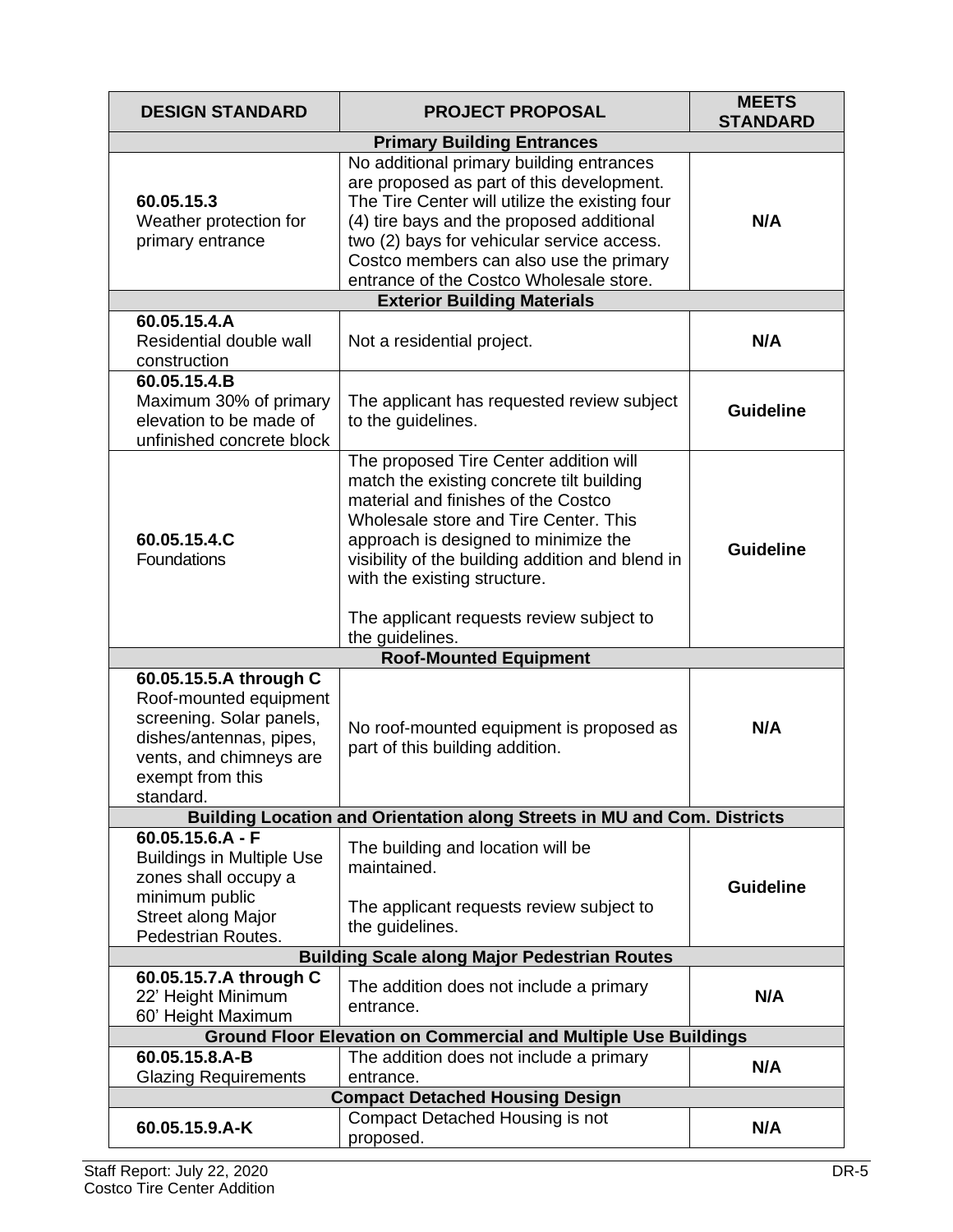## **Section 60.05.20 Circulation and Parking Design**

| <b>DESIGN STANDARD</b>                                                                | <b>PROJECT</b><br><b>PROPOSAL</b>                                                                                                                                                                                                                                                                                                                                                                                                                                                                                                                                                                                                                                                                                                                                                                                                                                                                                                                                                                                                         | <b>MEETS</b><br><b>STANDARD</b> |  |  |
|---------------------------------------------------------------------------------------|-------------------------------------------------------------------------------------------------------------------------------------------------------------------------------------------------------------------------------------------------------------------------------------------------------------------------------------------------------------------------------------------------------------------------------------------------------------------------------------------------------------------------------------------------------------------------------------------------------------------------------------------------------------------------------------------------------------------------------------------------------------------------------------------------------------------------------------------------------------------------------------------------------------------------------------------------------------------------------------------------------------------------------------------|---------------------------------|--|--|
|                                                                                       | <b>Connections to the public street system</b>                                                                                                                                                                                                                                                                                                                                                                                                                                                                                                                                                                                                                                                                                                                                                                                                                                                                                                                                                                                            |                                 |  |  |
| 60.05.20.1<br>Connect on-site<br>circulation to existing and<br>planned street system | The proposed Costco Tire Center addition<br>will not inhibit the existing on-site circulation<br>system or access to the adjacent street,<br>SW Jay Street. The addition will be<br>consistent with the existing onsite<br>pedestrian circulation in front of the existing<br>Tire Center.                                                                                                                                                                                                                                                                                                                                                                                                                                                                                                                                                                                                                                                                                                                                                | <b>Yes</b>                      |  |  |
|                                                                                       | Loading Areas, solid waste facilities and similar improvements                                                                                                                                                                                                                                                                                                                                                                                                                                                                                                                                                                                                                                                                                                                                                                                                                                                                                                                                                                            |                                 |  |  |
| $60.05.20.2.A - E$<br>Screen from public view                                         | The proposed Tire Center addition will not<br>change the loading area or solid waste<br>facilities associated with the existing Costco<br>Wholesale warehouse. The proposed roll-<br>up doors do not constitute loading docks<br>and thus no screening is required.                                                                                                                                                                                                                                                                                                                                                                                                                                                                                                                                                                                                                                                                                                                                                                       | N/A                             |  |  |
|                                                                                       | <b>Pedestrian Circulation</b>                                                                                                                                                                                                                                                                                                                                                                                                                                                                                                                                                                                                                                                                                                                                                                                                                                                                                                                                                                                                             |                                 |  |  |
| 60.05.20.3.A -C<br>Link to adjacent<br>pedestrian facilities                          | The existing connections to SW Jenkins<br>Road and SW Jay Street will be maintained<br>for pedestrian access.                                                                                                                                                                                                                                                                                                                                                                                                                                                                                                                                                                                                                                                                                                                                                                                                                                                                                                                             | <b>Yes</b>                      |  |  |
| 60.05.20.3.D-F<br>Pedestrian paths through<br>parking lots                            | The proposed Tire Center addition will<br>displace three (3) existing parking spaces<br>and require lengthening and minor<br>realignment of the pedestrian warning<br>striping along the Tire Center façade,<br>adapting to the changed building footprint<br>while providing the same connectivity as<br>the existing pedestrian circulation system.<br>Where the Tire Center overhead bay doors<br>face a two-way drive aisle, the existing<br>pedestrian path system provides a<br>preferred pedestrian corridor on the<br>opposite side of the drive aisle; the<br>pedestrian walkway is identified by striping<br>as well as protected by landscape islands<br>on both sides, and directs pedestrians to a<br>preferred concrete-surfaced crossing<br>location close to the main entrance.<br>The pedestrian walkways through the<br>parking area will be modified and will be<br>constructed of concrete paving with<br>pedestrian striping. The modification is<br>consistent with parking lot pedestrian<br>walkway requirements. | <b>Yes</b>                      |  |  |
| 60.05.20.4.A<br><b>Street Frontages and</b><br>parking areas                          | There is an existing planting strip<br>separating the parking from the property<br>line that varies in width; no changes are<br>proposed to this setback. This standard<br>does not apply to the changes proposed in                                                                                                                                                                                                                                                                                                                                                                                                                                                                                                                                                                                                                                                                                                                                                                                                                      | N/A                             |  |  |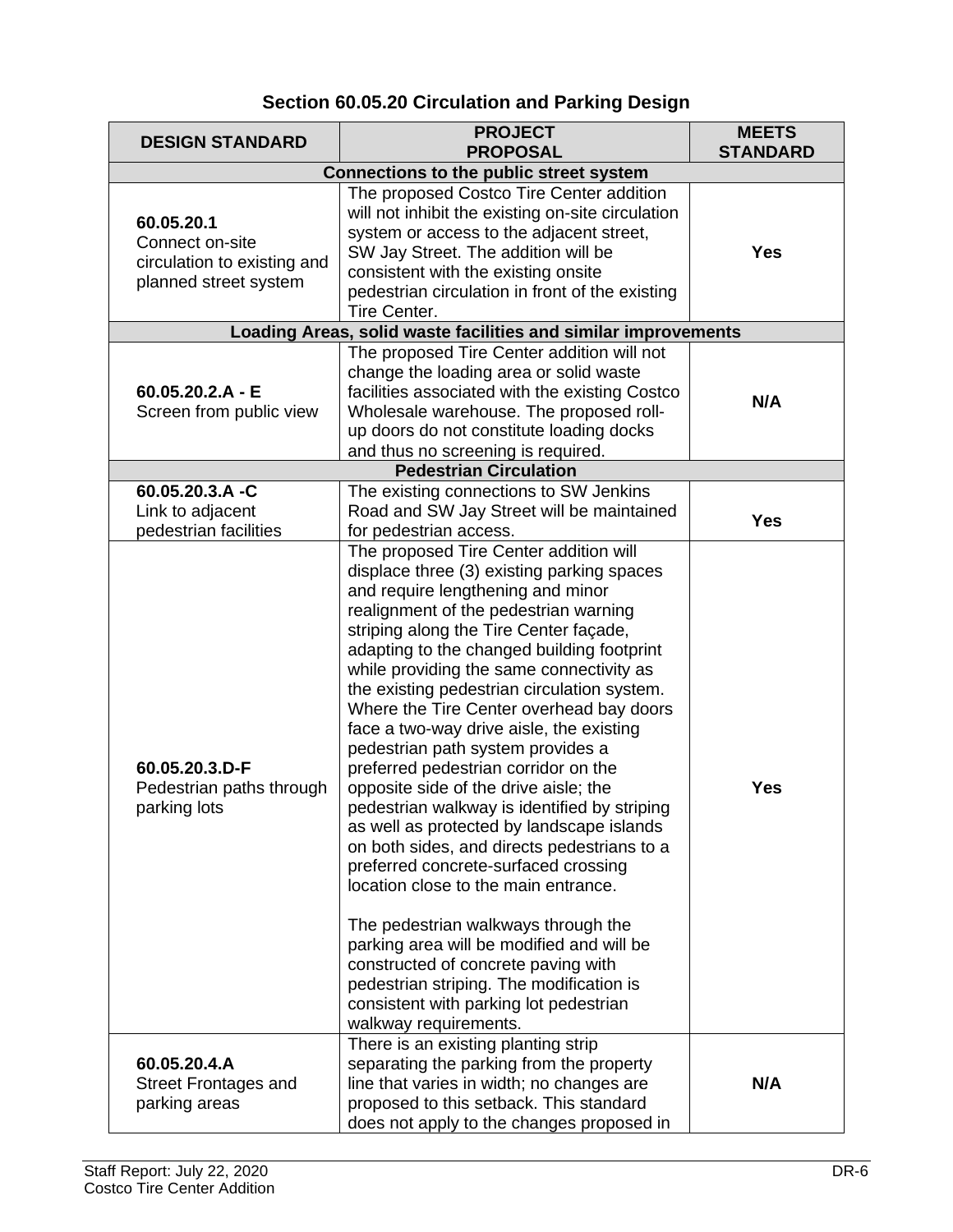| <b>DESIGN STANDARD</b>                                 | <b>PROJECT</b><br><b>PROPOSAL</b>                                                                                                                                                                                                                                                                                                                                                                                                                                                                                                                                                                                                                   | <b>MEETS</b><br><b>STANDARD</b> |
|--------------------------------------------------------|-----------------------------------------------------------------------------------------------------------------------------------------------------------------------------------------------------------------------------------------------------------------------------------------------------------------------------------------------------------------------------------------------------------------------------------------------------------------------------------------------------------------------------------------------------------------------------------------------------------------------------------------------------|---------------------------------|
|                                                        | the existing parking area.                                                                                                                                                                                                                                                                                                                                                                                                                                                                                                                                                                                                                          |                                 |
| 60.05.20.5.A<br>Landscape planters in<br>parking lots. | Modifications are proposed at the parking<br>area near the main entrance, facing SW<br>Jenkins Rd (asphalt repair/repaving and<br>replacing parking stripes). Two new<br>stamped concrete walkways will replace the<br>existing striped walkways, connecting the<br>main entrance to SW Jenkins Rd. There is<br>an existing planting strip separating the<br>parking from the property line that varies in<br>width; no changes are proposed to this<br>setback. The existing landscape planters<br>will be maintained with the modification of<br>the parking area.                                                                                | N/A                             |
| 60.05.20.5.B<br>Landscape islands                      | No new landscaping islands or additional<br>parking spaces are proposed as part of the<br>Tire Center addition.                                                                                                                                                                                                                                                                                                                                                                                                                                                                                                                                     | N/A                             |
| 60.05.20.5.C<br>Raised walkways                        | The applicant is not proposing to count<br>raised walkways as landscape islands.                                                                                                                                                                                                                                                                                                                                                                                                                                                                                                                                                                    | N/A                             |
| 60.05.20.5.A-D<br>Landscape island trees               | Proposed landscape plantings are limited to<br>three (3) replacement tree plantings (to<br>mitigate the removal of two (2) Landscape<br>Trees where the building expansion is<br>proposed) and restoration of previously<br>approved plants where construction affects<br>existing planter islands.                                                                                                                                                                                                                                                                                                                                                 | <b>Yes</b>                      |
|                                                        | Off-Street parking frontages in Multiple Use Zones                                                                                                                                                                                                                                                                                                                                                                                                                                                                                                                                                                                                  |                                 |
| 60.05.20.6.A<br>Maximum parking along<br>frontage      | No new parking is proposed with the Tire<br>Center addition. Three (3) parking spaces<br>will be eliminated for the proposed building<br>expansion, on the west side of the existing<br>Costco Wholesale main building. The<br>existing parking along the frontages will be<br>maintained with the project.                                                                                                                                                                                                                                                                                                                                         | N/A                             |
| 60.05.20.7.A-C<br>Sidewalk and Walkways                | The proposed Tire Center addition will<br>require a corresponding realignment of the<br>pedestrian path adjacent to the Tire Center<br>façade. Significantly, the addition will have<br>two (2) west-facing overhead doors opening<br>to vehicle service bays, like the existing<br>four-bay façade immediately to the south.<br>The Tire Center façade does not meet the<br>definition of building elevations that include<br>a primary building entrance, multiple tenant<br>entrances or display windows (per<br>subparagraph B) because of its vehicle-<br>service-access function. This standard is<br>not applicable at the proposed building | N/A                             |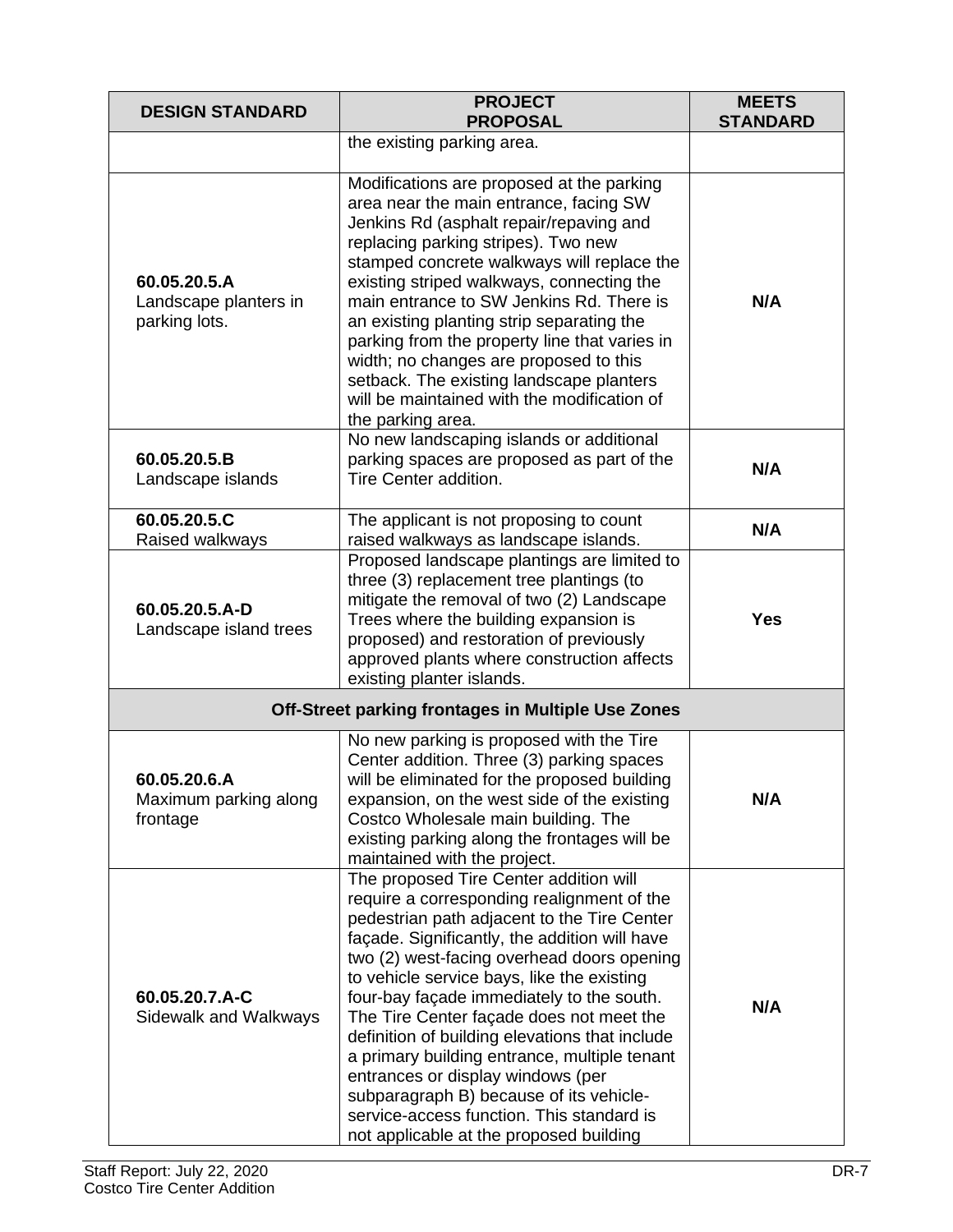| <b>DESIGN STANDARD</b>                                                                                                                                          | <b>PROJECT</b><br><b>PROPOSAL</b>                  | <b>MEETS</b><br><b>STANDARD</b> |  |  |
|-----------------------------------------------------------------------------------------------------------------------------------------------------------------|----------------------------------------------------|---------------------------------|--|--|
|                                                                                                                                                                 | addition's specific location.                      |                                 |  |  |
| Connect on-site buildings, parking, and other improvements with identifiable streets<br>and drive aisles in Residential, Multiple-Use, and Commercial Districts |                                                    |                                 |  |  |
| 60.05.20.8.A<br>Drive aisles to be designed<br>as public streets, if<br>applicable                                                                              | No drive aisles are designed as public<br>streets. | N/A                             |  |  |
| <b>Ground Floor uses in parking structures</b>                                                                                                                  |                                                    |                                 |  |  |
| 60.05.20.9<br><b>Parking Structures</b>                                                                                                                         | No parking structures are proposed.                | N/A                             |  |  |

## **Section 60.05.25 Landscape, Open Space, and Natural Areas Design Standards**

| <b>DESIGN STANDARD</b>                           | <b>PROJECT</b><br><b>PROPOSAL</b>                                                                                                                                                                                                                                                                                                                                                                                                                                                                                                                       | <b>MEETS</b><br><b>STANDARD</b> |  |  |
|--------------------------------------------------|---------------------------------------------------------------------------------------------------------------------------------------------------------------------------------------------------------------------------------------------------------------------------------------------------------------------------------------------------------------------------------------------------------------------------------------------------------------------------------------------------------------------------------------------------------|---------------------------------|--|--|
| <b>Minimum Landscaping</b>                       |                                                                                                                                                                                                                                                                                                                                                                                                                                                                                                                                                         |                                 |  |  |
| 60.05.25.5.A<br>Minimum Landscape<br>Area (10%)  | The proposed Tire Center addition will<br>displace approximately 480 SF of existing<br>approved landscape area immediately north<br>of the Tire Center, adjacent to the west wall<br>of the Costco Wholesale main building. The<br>site currently has 101,640 SF of<br>landscaping on the total 614,528 square-<br>foot site (16.5% of site area). The reduction<br>in landscaping, to 101,160 square feet, will<br>not affect compliance: landscaping remains<br>at 16.5% of total site area, which exceeds<br>the 10% standard in Multiple Use zones. | <b>Yes</b>                      |  |  |
| 60.05.25.5.B<br><b>Planting Requirements</b>     | No new landscaping areas are proposed as<br>part of the proposed Tire Center addition<br>and parking lot changes. Plants damaged<br>or removed by the construction will be<br>replaced to restore conditions consistent<br>with existing approvals, and three new trees<br>will be planted to mitigate for removal of two<br>Landscape Trees, nominally increasing the<br>number of trees on site.                                                                                                                                                      | <b>Yes</b>                      |  |  |
| 60.05.25.5.C<br>Hard surface pedestrian<br>plaza | No hard surface pedestrian plaza proposed.                                                                                                                                                                                                                                                                                                                                                                                                                                                                                                              | N/A                             |  |  |
| 60.05.25.5.D<br>Foundation Landscaping           | The proposed Tire Center addition will<br>displace approximately 480 SF of<br>landscaping at the northwest corner of the<br>Tire Center and warehouse, adjacent to the<br>building façade. Landscaping will be<br>planted adjacent to the building, mimicking<br>current conditions, including planting of an<br>additional evergreen tree within the                                                                                                                                                                                                   | N/A                             |  |  |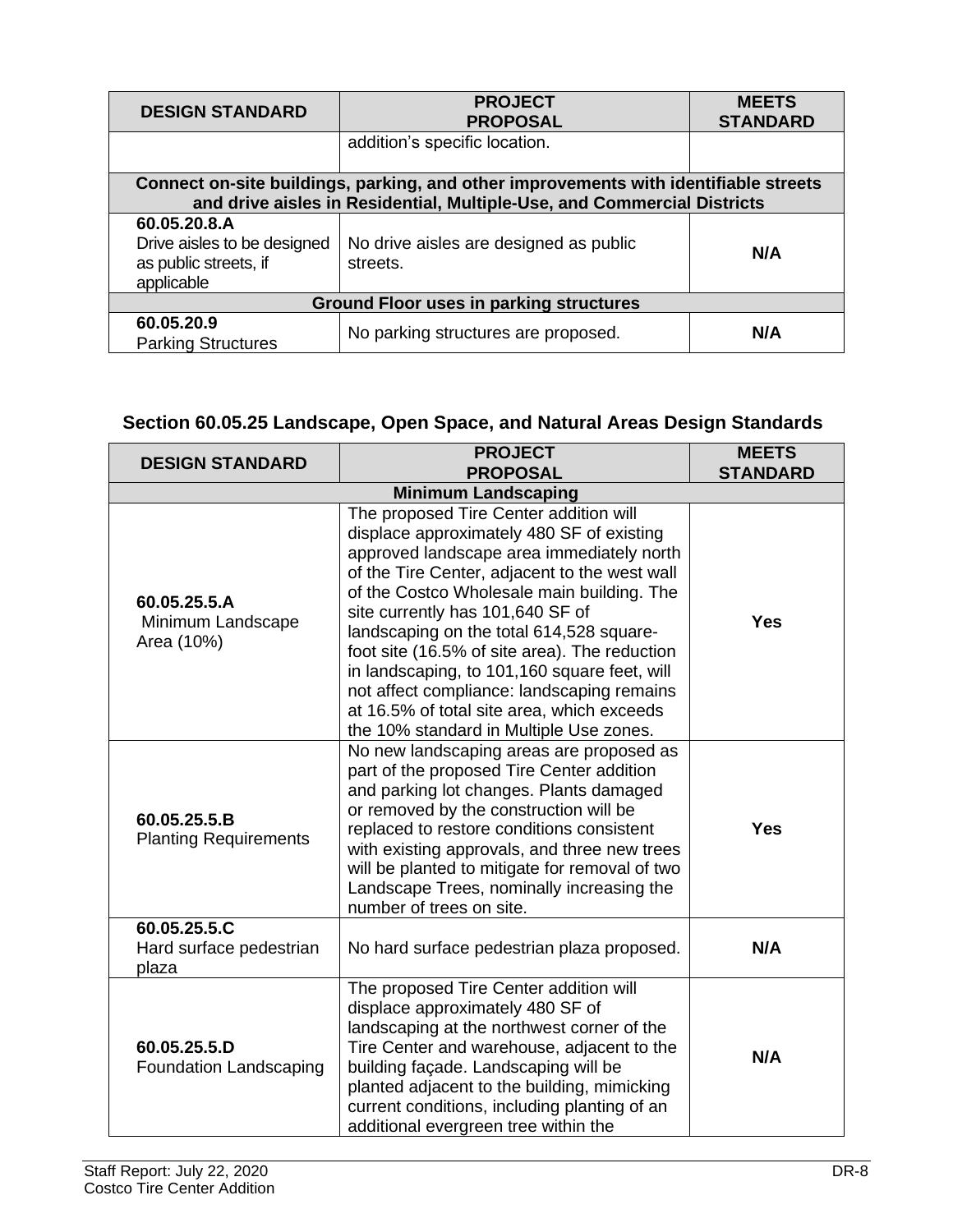| <b>DESIGN STANDARD</b>                                                        | <b>PROJECT</b><br><b>PROPOSAL</b>                                                                                                                                                                                                                                                                                                                                                                     | <b>MEETS</b><br><b>STANDARD</b> |  |  |  |
|-------------------------------------------------------------------------------|-------------------------------------------------------------------------------------------------------------------------------------------------------------------------------------------------------------------------------------------------------------------------------------------------------------------------------------------------------------------------------------------------------|---------------------------------|--|--|--|
|                                                                               | remaining landscape planter. Landscaping<br>is not appropriate on the west façade of the<br>Tire Center because it is dominated by<br>overhead doors providing vehicle access to<br>service bays.                                                                                                                                                                                                     |                                 |  |  |  |
|                                                                               | <b>Retaining Walls</b>                                                                                                                                                                                                                                                                                                                                                                                |                                 |  |  |  |
| 60.05.25.8<br><b>Retaining Walls</b>                                          | No retaining walls are proposed.                                                                                                                                                                                                                                                                                                                                                                      | N/A                             |  |  |  |
|                                                                               | <b>Fences and Walls</b>                                                                                                                                                                                                                                                                                                                                                                               |                                 |  |  |  |
| 60.05.25.9.A through E                                                        | No fences or walls are proposed or                                                                                                                                                                                                                                                                                                                                                                    | N/A                             |  |  |  |
| <b>Materials</b>                                                              | modified as part of this application<br><b>Minimize Significant Changes To Existing On-Site Surface Contours</b>                                                                                                                                                                                                                                                                                      |                                 |  |  |  |
|                                                                               | <b>At Residential Property Lines</b>                                                                                                                                                                                                                                                                                                                                                                  |                                 |  |  |  |
| $60.05.25.10.A - C$<br>Minimize grade changes                                 | The proposal is wholly commercial and<br>multi-use in nature and zoned Station<br>Community - Multiple Use (SC-MU). No<br>abutting properties are in Residential<br>zoning designations. Additionally, the<br>proposed project construction is not located<br>near a site perimeter, and no grading near<br>a property boundary is proposed.<br>Integrate water quality, quantity, or both facilities | N/A                             |  |  |  |
|                                                                               | No additional integrated water                                                                                                                                                                                                                                                                                                                                                                        |                                 |  |  |  |
| 60.05.25.11<br>Location of stormwater<br>facilities                           | quality/quantity facilities are proposed as<br>part of this application.                                                                                                                                                                                                                                                                                                                              | N/A                             |  |  |  |
|                                                                               | <b>Natural Areas</b>                                                                                                                                                                                                                                                                                                                                                                                  |                                 |  |  |  |
| 60.05.25.12<br>No encroachment into<br>buffer areas.                          | No natural areas exist on site. The<br>applicant has submitted a Clean Water<br>Services Sensitive Area Pre-Screening Site<br>Assessment form.                                                                                                                                                                                                                                                        | N/A                             |  |  |  |
| <b>Landscape Buffering Requirements</b>                                       |                                                                                                                                                                                                                                                                                                                                                                                                       |                                 |  |  |  |
| 60.05.25.13<br>Landscape buffering<br>between contrasting<br>zoning districts | Due to the minor extent of development, the<br>applicant has not proposed new landscape<br>areas. The perimeter of the lot has existing<br>landscaping that will be maintained. The<br>addition is located approximately 114 feet<br>from the property line in an area with<br>existing parking.                                                                                                      | N/A                             |  |  |  |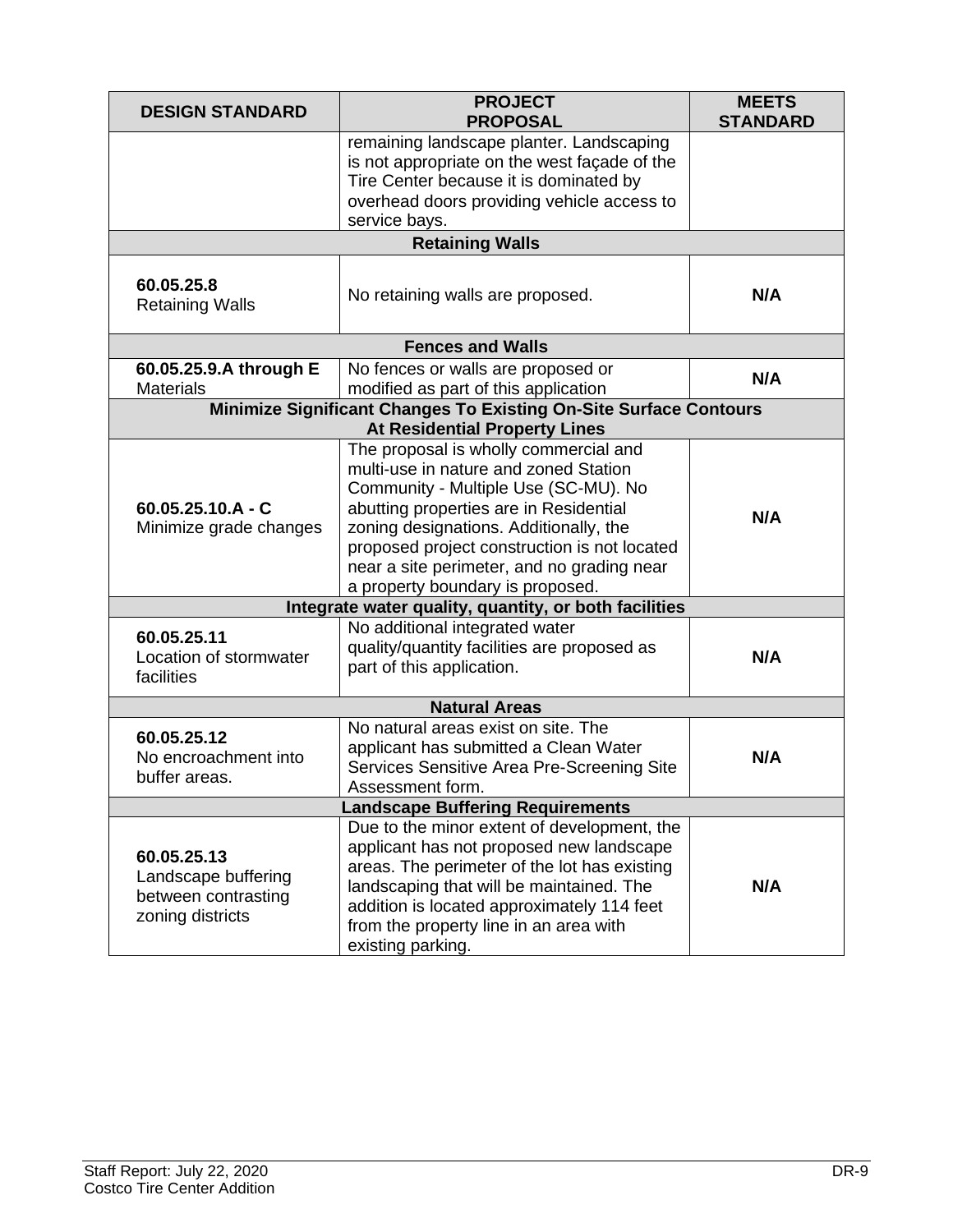## **Section 60.05.30 Lighting Design Standards**

| <b>DESIGN STANDARD</b>                                                                            | <b>PROJECT</b><br><b>PROPOSAL</b>                                                                                                                                                                               | <b>MEETS</b><br><b>STANDARD</b> |  |  |
|---------------------------------------------------------------------------------------------------|-----------------------------------------------------------------------------------------------------------------------------------------------------------------------------------------------------------------|---------------------------------|--|--|
| Adequate on-site lighting and minimize glare on adjoining properties                              |                                                                                                                                                                                                                 |                                 |  |  |
| $60.05.30.1.A - B$<br>Lighting complies with<br>the City's Technical<br><b>Lighting Standards</b> | The existing site lighting will be maintained,<br>and the addition will provide one new wall<br>mounted sconce on the northern corner of<br>the addition.                                                       | <b>Yes</b>                      |  |  |
| 60.05.30.1.C<br>Lighting of Ped Plazas                                                            | No pedestrian plazas are proposed.                                                                                                                                                                              | N/A                             |  |  |
| 60.05.30.1.D<br>Lighting of building<br>entrances                                                 | The applicant's lighting plan includes<br>existing lighting at building entrances.                                                                                                                              | N/A                             |  |  |
| 60.05.30.1.E<br>Canopy lighting<br>recessed                                                       | No canopies are proposed.                                                                                                                                                                                       | N/A                             |  |  |
| Pedestrian-scale on-site lighting                                                                 |                                                                                                                                                                                                                 |                                 |  |  |
| $60.05.30.2.A - C$<br>Pedestrian Lighting                                                         | No pole-mounted or bollard lights are<br>proposed. The proposed development will<br>include one new wall mounted sconces<br>direct toward the pedestrian walkway<br>adjacent to the proposed building addition. | Yes                             |  |  |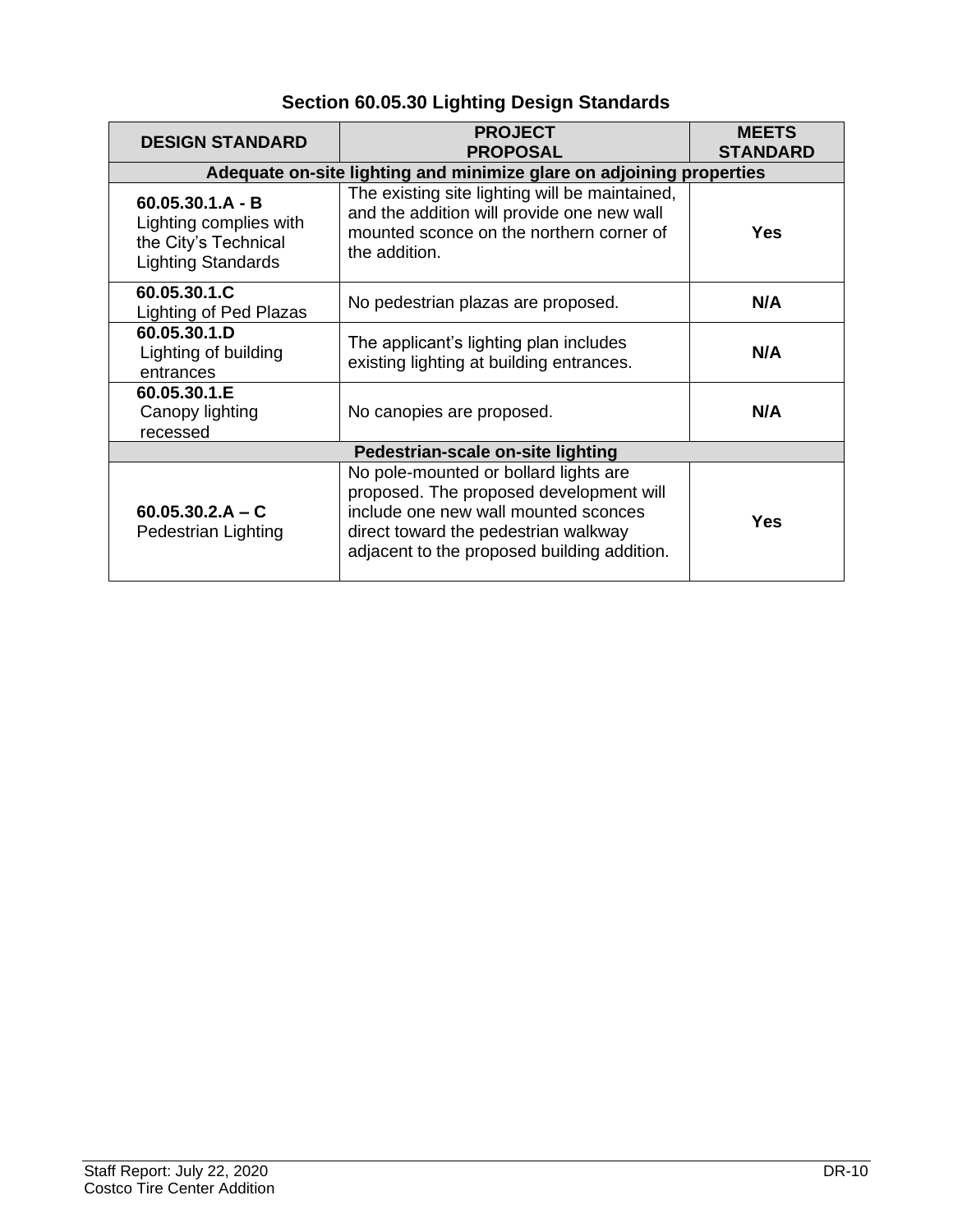#### **DESIGN REVIEW GUIDELINES ANALYSIS**

In the following analysis, staff have only identified the Design Guidelines which are relevant to the subject development proposal. Non-relevant Guidelines have been omitted.

**60.05.35** *Building Design and Orientation Guidelines. Unless otherwise noted, all guidelines apply in all zoning districts.*

#### **4. Exterior building materials.**

- *A. Exterior building materials and finishes should convey an impression of permanence and durability. Materials such as masonry, stone, wood, terra cotta, and tile are encouraged. Windows are also encouraged, where they allow views to interior activity areas or displays. (Standards 60.05.15.4.A and B)*
- *B. Where masonry is used, decorative patterns (other than running bond pattern) should be provided, especially at entrances, building corners and at the pedestrian level. These decorative patterns may include multi-colored masonry units, such as brick, tile, stone, or cast stone, in a layered or geometric pattern, or multi-colored ceramic tile bands used in conjunction with materials such as concrete. This guideline does not apply to development in Industrial zones, where masonry is used for exterior finishes. (Standards 60.05.15.4.B and C) [ORD 4531; April 2010]*

The proposed Tire Center addition will match the existing concrete tilt up building material of the Costco Wholesale store and Tire Center, which convey an impression of permanence and durability. Its location is internal to the site on the west elevation of the main Costco Wholesale store and does not face any public street. The addition will be set back approximately 114 feet from the nearest public street right-of-way, SW Jay Street. The minor automotive services use in the addition is not a suitable use for windows providing views into interior activity or display areas.

Between the Tire Center and SW Jay Street, the main Costco Building is screened by dense landscaping with grass, a hedge, shrubs and landscape trees adjacent to the pedestrian walkway and parking spaces. The proposed building addition is designed to maintain the current site's methods of visually softening and maintaining interest along building edges close to the public street. This approach is designed to minimize the visibility of the building addition as a later construction using different materials and wall configuration, which would result in an arbitrary and incoherent appearance on the building's west façade.

#### **Therefore, staff finds that the Guideline is met.**

#### **6. Building location and orientation in Commercial and Multiple Use zones.**

*A. Buildings should be oriented toward and located within close proximity to public streets and public street intersections. The overall impression should be that architecture is the predominant design element over parking areas and landscaping. Property size, shape*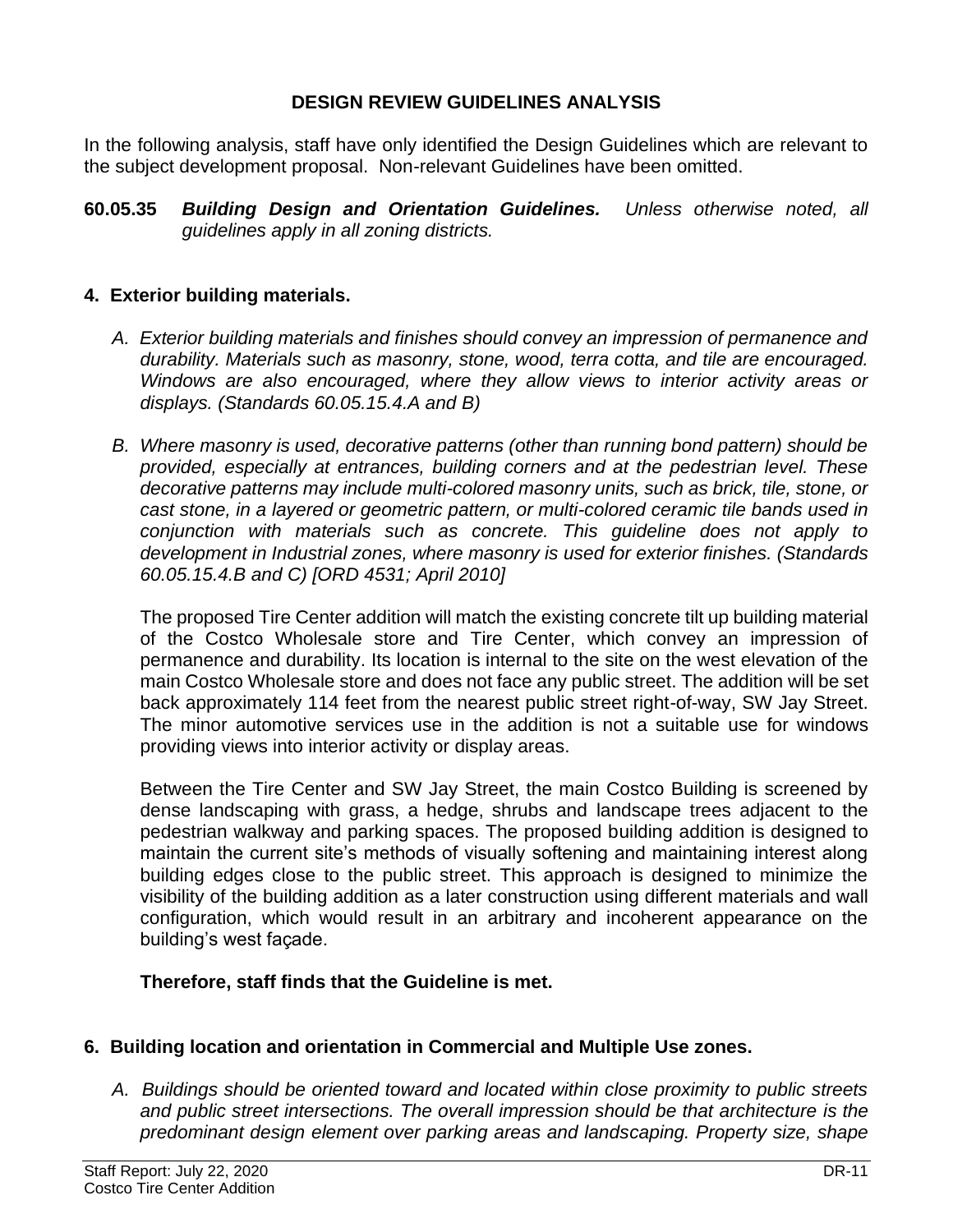*and topographical conditions should also be considered, together with existing and proposed uses of the building and site, when determining the appropriate location and orientation of buildings. (Standards 60.05.15.6.A and B)* 

The existing Costco Wholesale Warehouse building, including the Tire Center, was constructed prior to the City's annexation of the property and subsequent application of the Station Community - Multiple Use (SC-MU) zone to the site. The existing Tire Center is located along the western facade of the main Costco Wholesale store building, and the proposed addition will extend the Tire Center northward towards SW Jay Street. Pedestrian connections will be articulated along the facade, directing customers out towards the adjacent public walkway along SW Jay Street, a Class 1 Major Pedestrian Route. The public sidewalk along SW Jay Street leads out to SW 158th Avenue while interior pedestrian pathways lead customers out to SW Jenkins Road, a Class 2 Major Pedestrian Route.

Attempting to locate a Tire Center expansion closer to SW Jenkins Road would be inconsistent with SC-MU Zoning standards because the expansion would then be within ¼ mile of a light rail station platform. It would also have the effect of crowding the building's main pedestrian entrance, reducing space available for pedestrians near the main entrance.

The applicant has carefully considered the factors listed in this Guideline in preparing the proposal: property size, shape and topographical conditions, as well as the existing and proposed uses of the building and site. The resulting location and orientation of the proposed building addition is designed to seamlessly match the existing building and add to the overall capacity and efficiency of the Tire Center to serve customers.

#### **Therefore, staff finds that the Guideline is met.**

D. *Primary building entrances should be oriented toward and located in close proximity to public streets and public street intersections. Property size, shape and topographical conditions should also be considered. (Standard 60.05.15.6.E)* 

The Costco Tire Center addition does not propose additional primary entrances to the facility, which would be inappropriate because the space will be devoted to a minor automotive service use area, where customers are not allowed for safety reasons. The existing primary entrance of the Costco Wholesale building faces outward to SW Jenkins Road and includes direct pedestrian connections out towards the right-of-way. The proposed building addition does not affect the site's compliance with this guideline.

## **Therefore, staff finds that the Guideline is met.**

## **7. Building scale along Major Pedestrian Routes.**

*A. Architecture helps define the character and quality of a street. Along Major Pedestrian Routes, low height, single story buildings located at the right-of-way edge are discouraged except where detached single-family dwellings are permitted. (Standards 60.05.15.7.A and B)*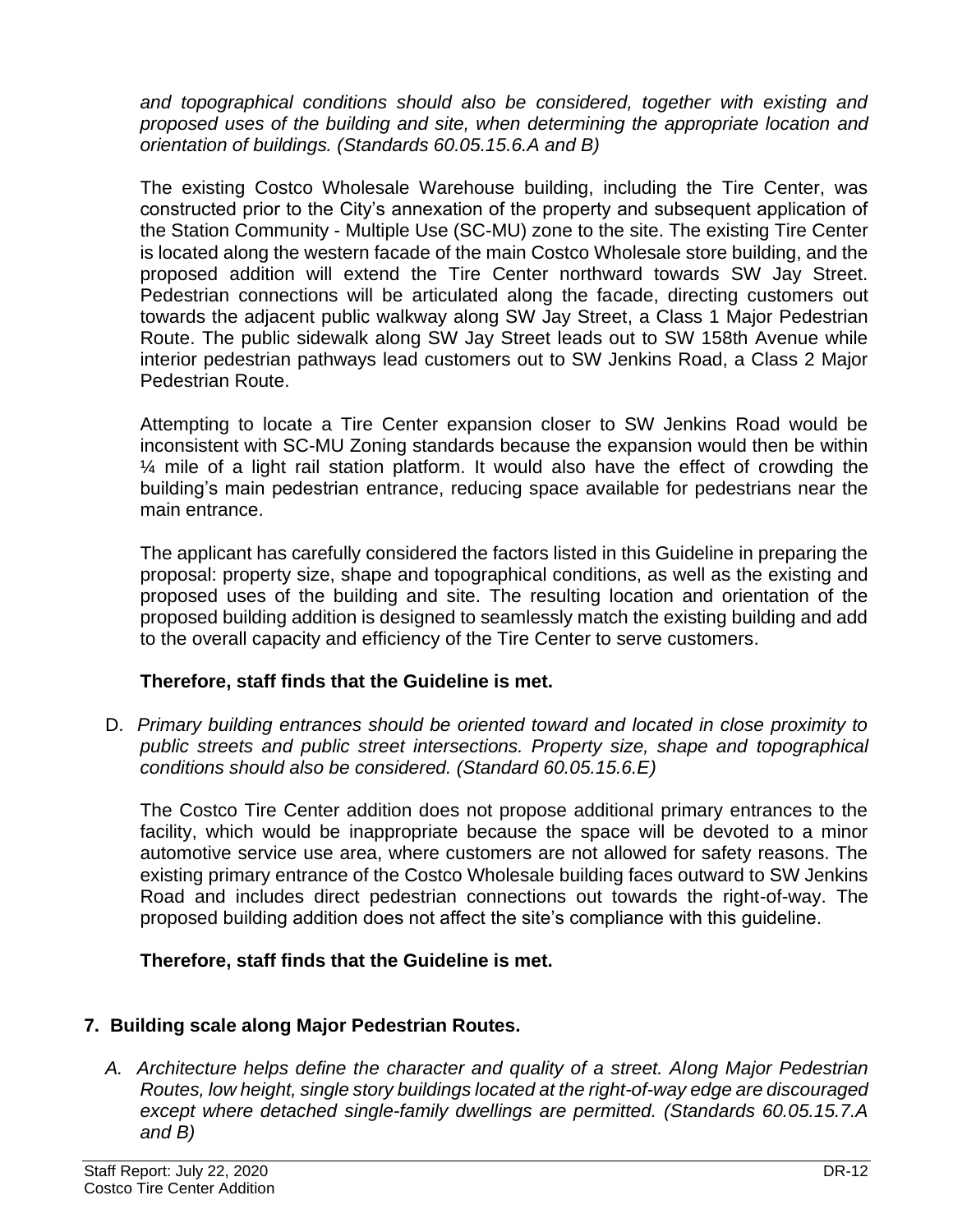*B. Building heights at or near the street should help form a sense of enclosure but should not create an undifferentiated high wall out of scale with pedestrians. Building heights at the street edge should be no higher than sixty (60) feet without the upper portions of the building being set back from the vertical building line of the lower building stories. (Standard 60.05.15.7.A)* 

As noted above under Section 20.20.15 Site Development Standards, SW Jay Street and SW Jenkins Road are Major Pedestrian Routes (MPR), but this application includes no building construction within 20 feet of these rights-of-way. The proposed Tire Center addition will match the existing concrete tilt building material of the Costco Wholesale store and Tire Center. Its location is internal to the site on the west elevation of the main Costco Wholesale store and does not face any public street. The addition will be set back approximately 114 feet from the nearest public street right-of-way, SW Jay Street. Between the Tire Center and SW Jay Street, the main Costco Building is screened by dense landscaping with grass, a hedge, shrubs and Landscape Trees adjacent to the pedestrian walkway and parking spaces. The proposed building addition is designed to maintain the current site's methods of visually softening and maintaining interest along building edges close to the public street. As the proposal is an addition that relies upon the existing structure placing it directly at the right-of-way is not feasible.

#### **Therefore, staff finds that the Guideline is met.**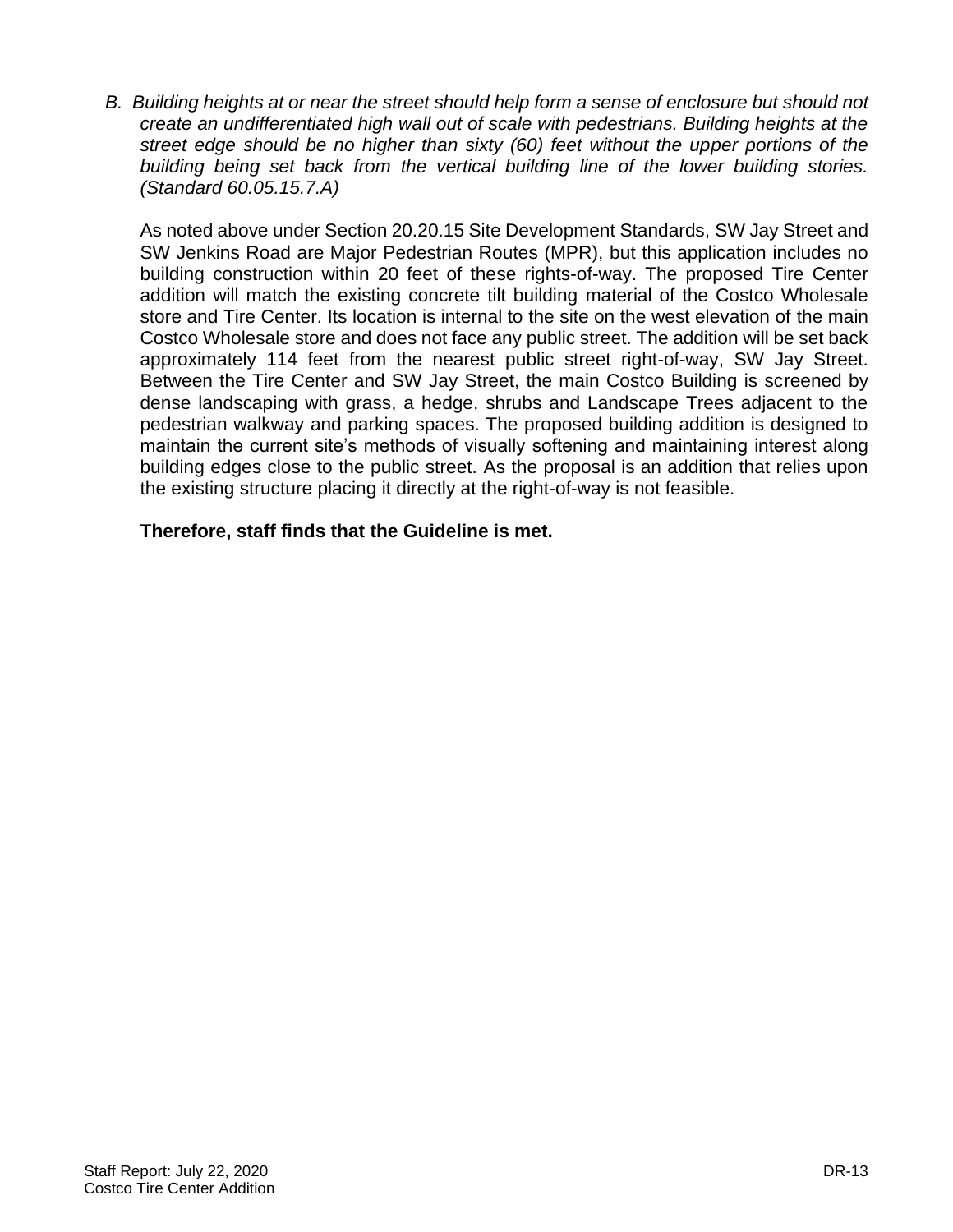## **RECOMMENDED CONDITIONS OF APPROVAL Costco Tire Center Addition (CU2020-0001 / DR2020-0019)**

**The Facilities Review Committee finds that the proposal has demonstrated compliance will applicable technical approval criteria, and therefore, the Committee recommends that the decision-making authority APPROVE the proposal. The committee recommends the following conditions of approval:** 

#### **Major Modification of a Conditional Use (CU-2020-0001)**

#### **A. General Conditions, the applicant shall:**

1. Ensure the associated land use application DR2020-0019 has been approved. (Planning / SP)

#### **Design Review Three (DR2020-0019)**

- **A. General Conditions, the Applicant shall:**
	- 1. Ensure the associated land use application CU2020-0001 has been approved. (Planning / SP)

#### **B. Prior to Site Development permit issuance, the applicant shall:**

- 2. Provide a site plan with all drive aisles in the modified parking lot area dimensioned. The aisle widths can be maintained if non-conforming to width requirements and not altered, or shall be design to meet required drive aisle widths if modified, including modification of abutting parking space dimensions.
- 3. Submit the required plans, application form, fee, and other items needed for a complete site development permit application per the applicable review checklist. (Site Development Div. / SAS)
- 4. Contract with a professional engineer to design and monitor the construction for any work governed by Beaverton Municipal Code 9.05.020, current standards in place per the City Engineering Design Manual and Standard Drawings, Beaverton Development Code (Ordinance 2050, 4010 +rev.), the current standards in place per the Clean Water Services District, Design and Construction Standards, and the City Standard Agreement to Construct and Retain Design Professionals in Oregon. (Site Development Div. / SAS)
- 5. Submit a completed and executed City Standard Agreement to Construct Improvements and Retain Design Professional(s) Registered in Oregon. After the site development permit is issued, the City Engineer and the Planning Director must approve all revisions utilizing the process set out in the Beaverton Development Code, and the City Engineering Design Manual; however, any required land use action shall be final prior to City staff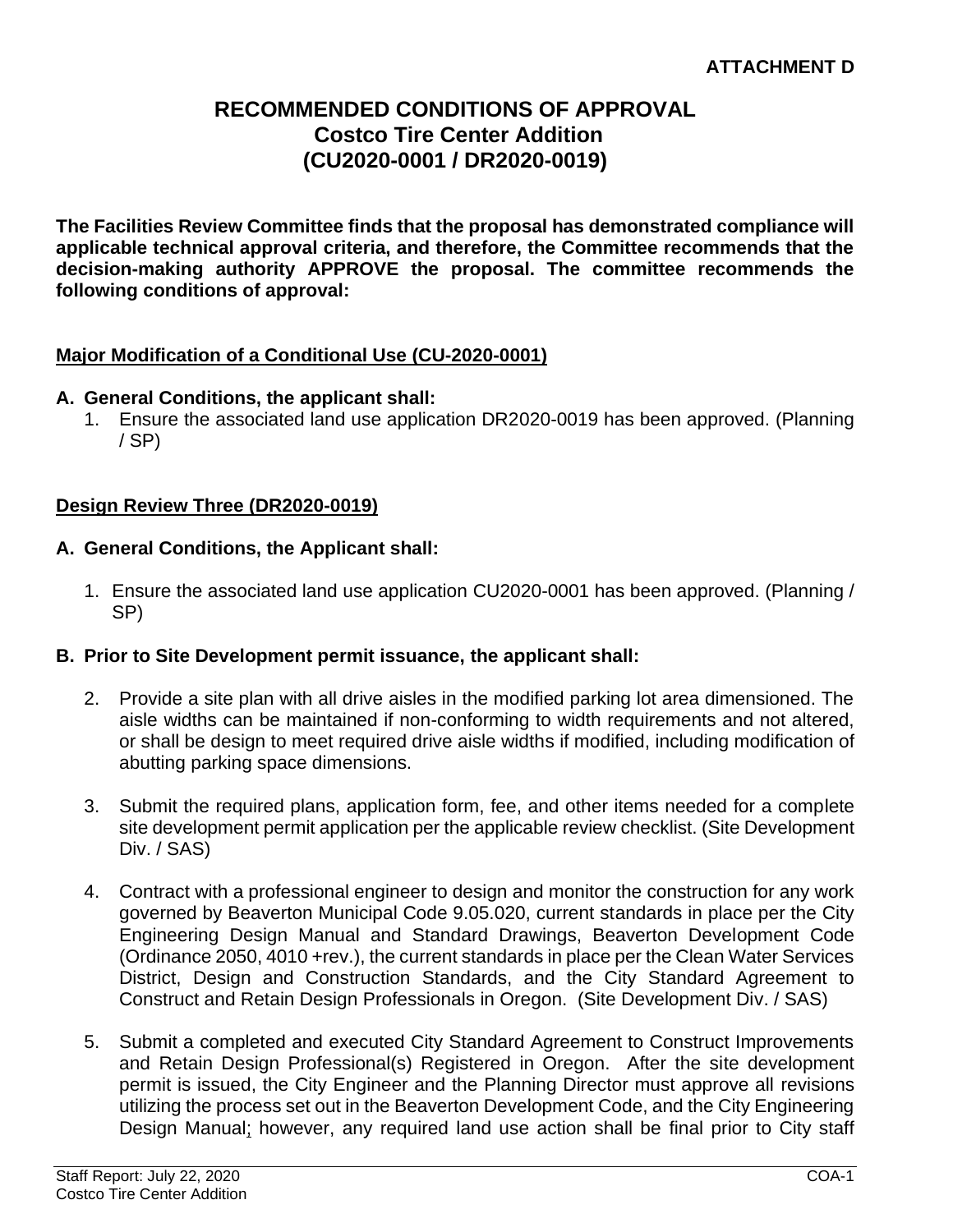approval of the engineering plan revision and work commencing as revised. (Site Development Div. / SAS)

- 6. Have the applicant for the subject property guarantee all public improvements, site grading, storm water management facilities, private streets, and common driveway paving by submittal of a City-approved security. The security approval by the City consists of a review by the City Attorney for form and the City Engineer for amount, equivalent to 100 percent or more of estimated construction costs. (Site Development Div. / SAS)
- 7. Preliminary review of the proposed site plans does not identify a required off-site easement. If during plan review, an easement is determined to be necessary, an executed and ready for recording easement document, approved by the City Engineer for legal description and City Attorney for form will be required. (Site Development Div. / SAS/NP)
- 8. If determined to be needed by the City Building Official, submit a detailed water demand analysis (fire flow calculations) in accordance with the requirements of the Fire Code as adopted by the Tualatin Valley Fire and Rescue. This analysis shall be supplemented by an actual flow test and evaluation by a professional engineer meeting the standards set by the City Engineer as specified in the Engineering Design Manual Chapter 6, 610.2. The analysis shall provide the available water volume (GPM) at 20 psi residual pressure from the fire hydrant nearest to the proposed project. (Site Development Div. / SAS)
- 9. Have obtained approvals needed from the Clean Water Services District for storm system connections as a part of the City's plan review process. (Site Development Div. / SAS)
- 10. Provide an erosion control plan showing best management practices needed per Clean Water Services Standard Drawing #945. Make provisions for installation of all mandated erosion control measures prior to site disturbance of 500 square feet or more. These shall be maintained and replaced as necessary during the duration of the project to prevent sediment laden run-off from leaving the site. (Site Development Div. / SAS)
- 11. Provide construction plans and a drainage report demonstrating compliance with City surface water management requirements per City 2019 Engineering Design Manual, Resolution 4542, Section 530; and with CWS Resolution and Order 2019-22 for quantity control for conveyance capacity, hydromodification and quality treatment. Fee-in-lieu can be requested if development meets criteria set forth in City EDM Sections 190, table 530.1, and 530.1.A.4 and CWS Design & Construction Standards Section 4.03.7.a and 4.04.2.a. (Site Development Div. / SAS)
- 12. Provide plans that delineate all areas on the site that are inundated during a 100-year storm event, including the safe overflow conveyance from proposed constructed stormwater management facilities. On all plan sheets that show grading and elevations, the 100-year inundation level shall be identified. (Site Development Div. / SAS)
- 13. Provide plans showing a Stormfilter system for treatment of the site's piped surface water runoff. Plans shall also show a trash capture water quality pre-treatment unit located directly upstream from any Stormfilter vaults or manholes. Plans shall also show a high flow bypass system to bypass surface water runoff high flows. (Site Development Div. / SAS)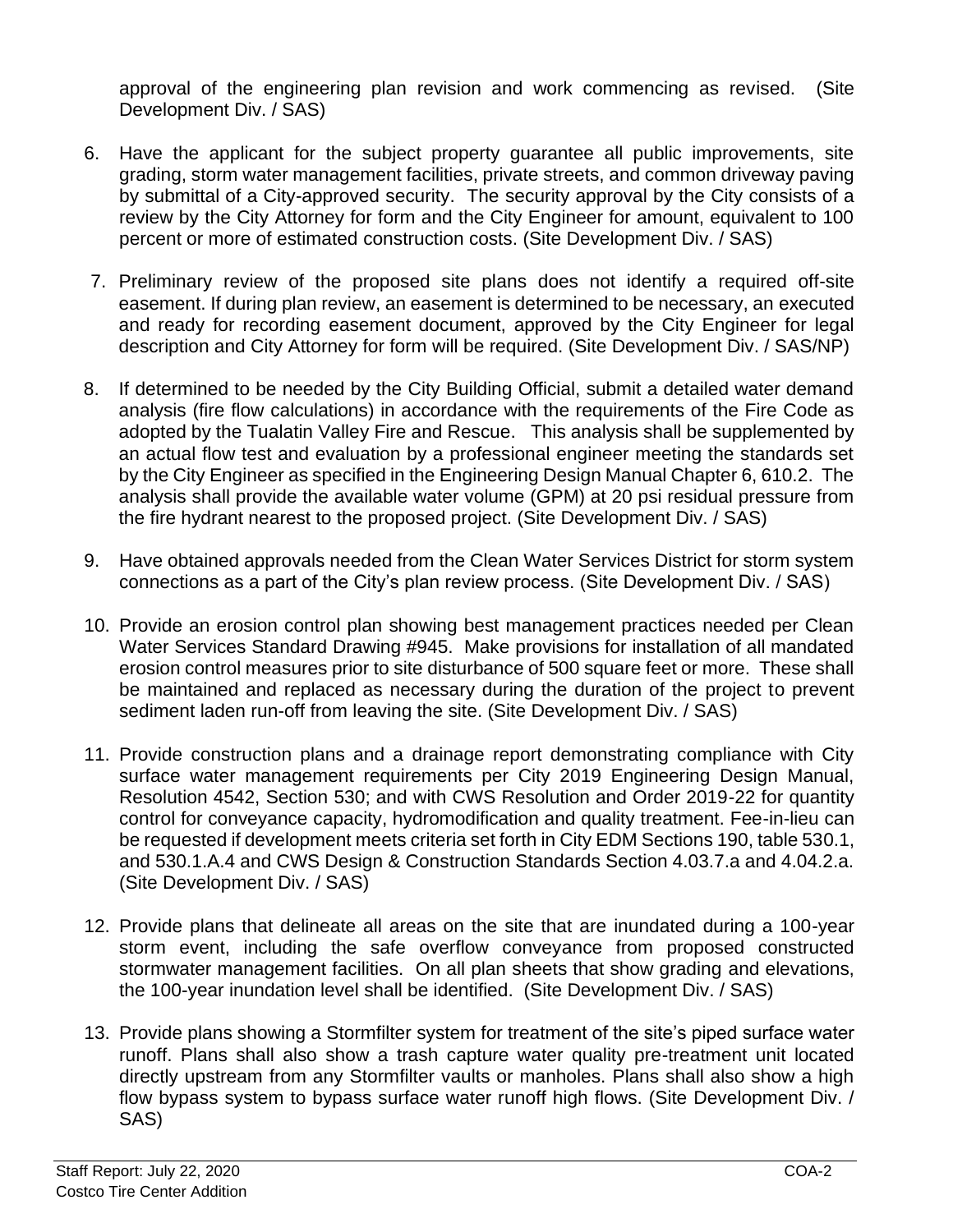- 14. Pay any required storm water system development charges (storm water quality, quantity, hydromodification and overall system conveyance) for the new impervious area proposed. (Site Development Div. / SAS)
- 15. Provide plans showing the installation of a 60" diameter water quality manhole system with minimum five-foot-deep sump and snout system. (Site Development Div. / SAS)
- 16. Provide plans showing the installation of 60" diameter flow splitter manhole with a high flow bypass system designed to allow for high flows to pass through the mainline as approved by the City Engineer. (Site Development Div. / SAS)
- 17. Submit an owner-executed, notarized, City/CWS standard private stormwater facilities maintenance agreement, with maintenance plan and all standard exhibits, ready for recording with Washington County Records. (Site Development Div. / SAS)
- 18. Submit to the City a certified impervious surface determination of the proposed project's net new impervious area proposed for any common areas and private streets prepared by the applicant's engineer, architect, or surveyor. The certification shall consist of an analysis and calculations determining the square footage of all impervious surfaces as a total for the common areas and private streets. In addition, specific types of impervious area totals, in square feet, shall be given for parking areas and driveways, sidewalk and pedestrian areas, and any gravel surfaces. Calculations shall also indicate the square footage of preexisting impervious surface, the new impervious surface area created, and total final impervious surface area on the entire site and individual lots/tracts. (Site Development Div. / SAS)
- 19. If required by OAR 918-780-0040, submit proposed private plumbing plans to the City Building Division for review. Drainage within covered areas shall be piped as approved by the City Building Division. (Site Development Div. / SAS)

#### **C. Prior to building permit issuance, the applicant shall:**

- 20. Submit a complete site development permit application and obtain the issuance of site development permit from the Site Development Division. (Site Development Div. / SAS)
- 21. Make provisions for installation of all mandated erosion control measures to achieve City inspector approval at least 24 hours prior to call for foundation footing form inspection from the Building Division. (Site Development Div. / SAS)

#### **D. Prior to final inspection and final occupancy permit issuance of any building permit, the applicant shall:**

- 22. Have the landscaping completely installed or provide for erosion control measures around any disturbed or exposed areas per Clean Water Services standards. (Site Development Div. / SAS)
- 23. Have substantially completed the site development improvements as determined by the City Engineer. (Site Development Div. / SAS)